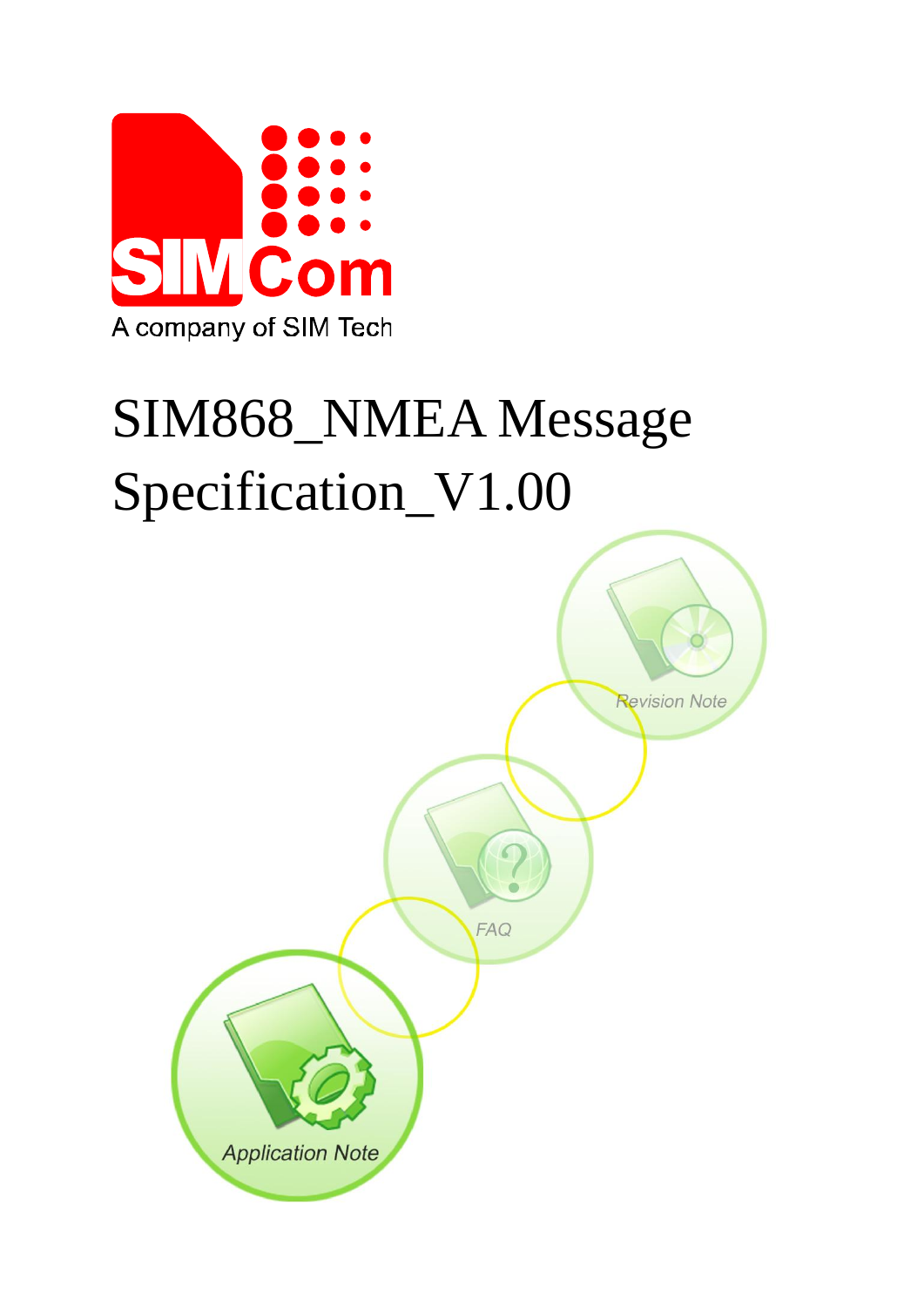

| <b>Document Title</b> | SIM868_NMEA Message Specification       |  |
|-----------------------|-----------------------------------------|--|
| <b>Version</b>        | 1.00                                    |  |
| <b>Date</b>           | 2016-05-26                              |  |
| <b>Status</b>         | Release                                 |  |
| Document Control ID   | SIM868_NMEA Message Specification_V1.00 |  |

#### **General Notes**

SIMCom offers this information as a service to its customers, to support application and engineering efforts that use the products designed by SIMCom. The information provided is based upon requirements specifically provided to SIMCom by the customers. SIMCom has not undertaken any independent search for additional relevant information, including any information that may be in the customer's possession. Furthermore, system validation of this product designed by SIMCom within a larger electronic system remains the responsibility of the customer or the customer's system integrator. All specifications supplied herein are subject to change.

#### **Copyright**

This document contains proprietary technical information which is the property of Shanghai SIMCom Wireless Solutions Ltd, copying of this document and giving it to others and the using or communication of the contents thereof, are forbidden without express authority. Offenders are liable to the payment of damages. All rights reserved in the event of grant of a patent or the registration of a utility model or design. All specification supplied herein are subject to change without notice at any time.

*Copyright © Shanghai SIMCom Wireless Solutions Ltd. 2016*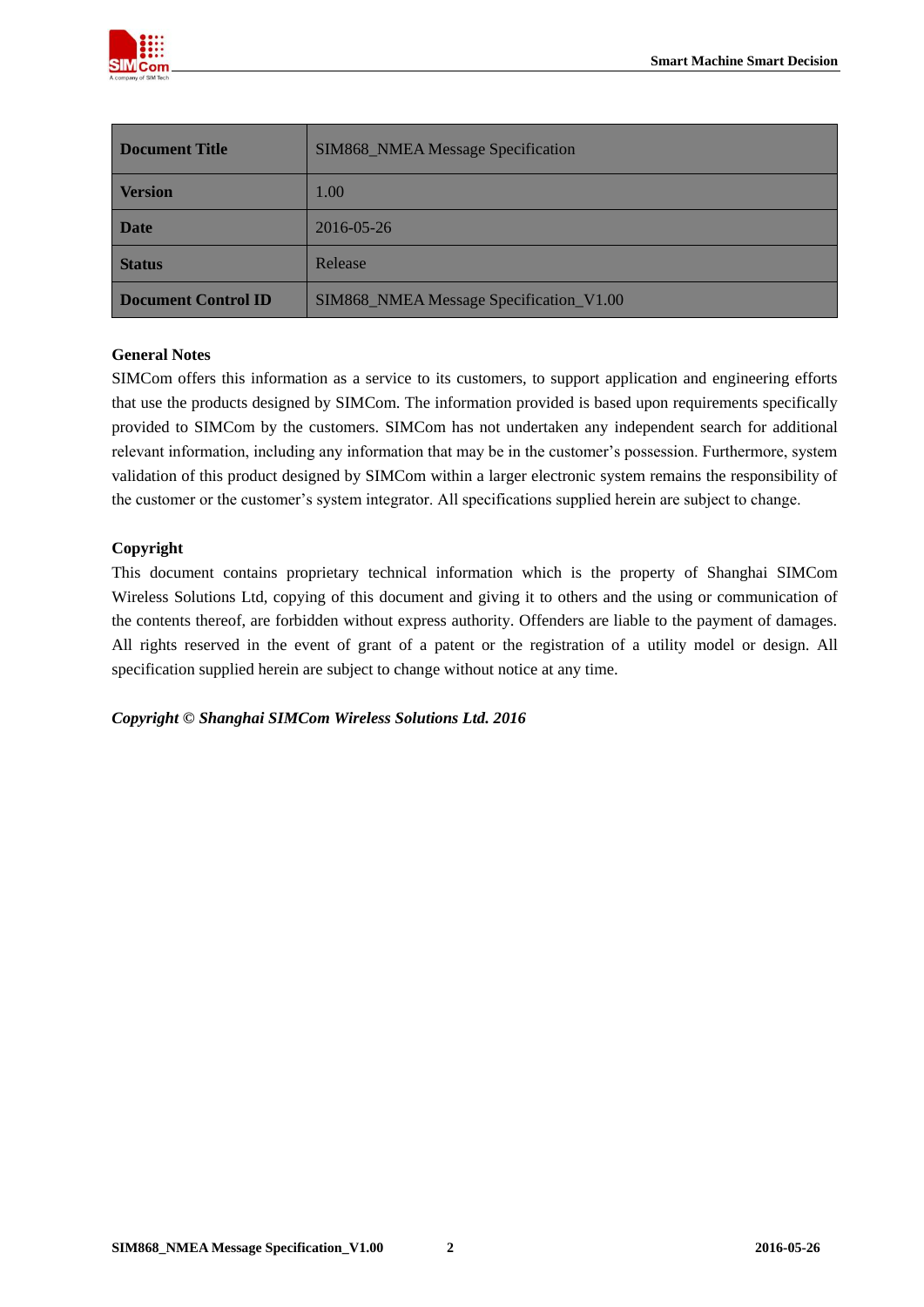

# **Version History**

| <b>Date</b> | <b>Version</b> | What is new | Author     |
|-------------|----------------|-------------|------------|
| 2016-05-26  | 1.00           | New version | Wenjie.lai |
|             |                |             |            |

## **Scope**

This document presents details of the frequently used NMEA messages supported by SIMCom GPS+GLONASS module which based on MTK Platform, such as SIM868 and etc. This document does not provide information about the complete NMEA-0183, user can refer to the related documents for more information.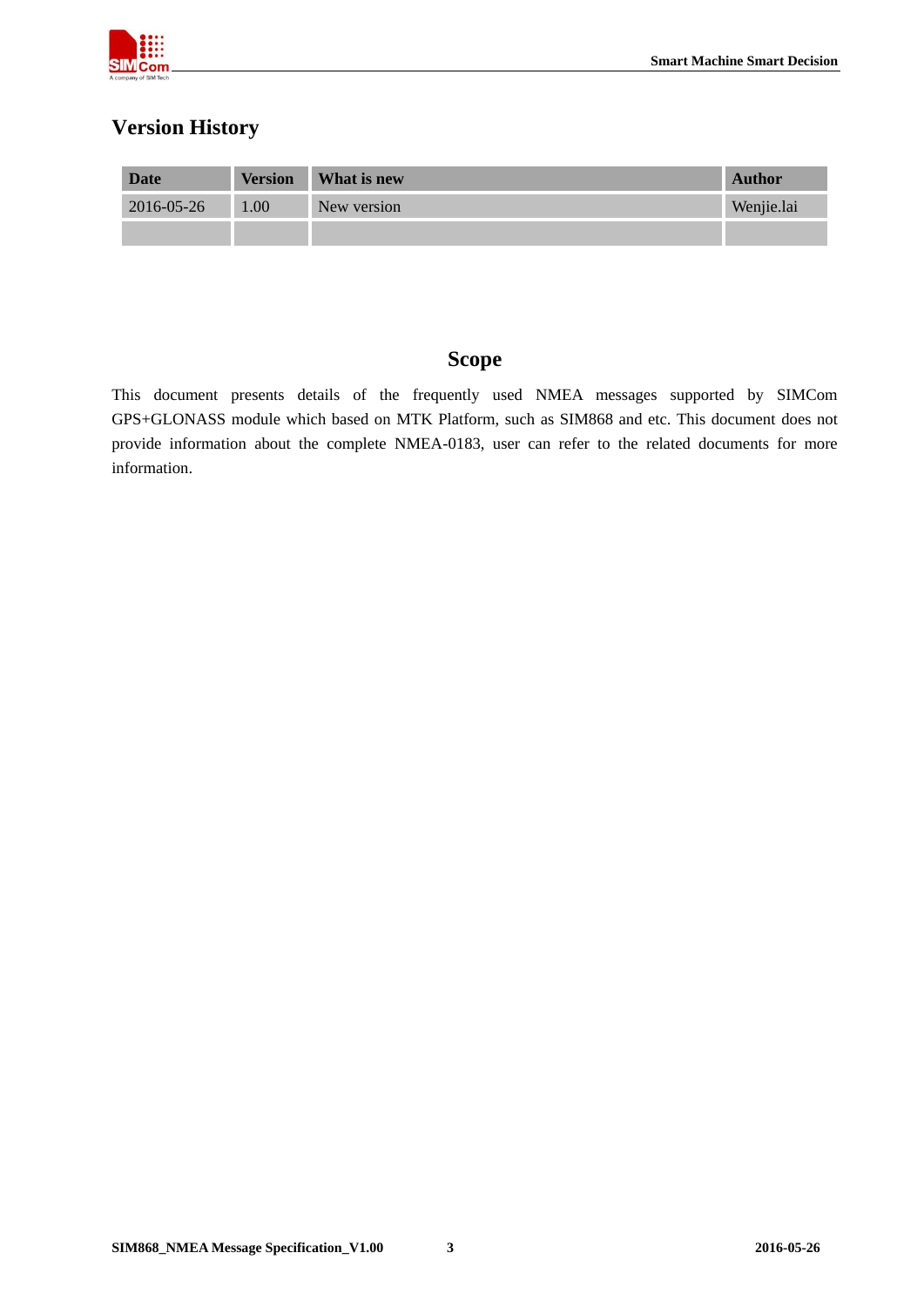

# **Contents**

| $\mathbf{1}$   |        |                                                                     |  |
|----------------|--------|---------------------------------------------------------------------|--|
| $\overline{2}$ |        |                                                                     |  |
|                | 2.1    |                                                                     |  |
|                | 2.2    |                                                                     |  |
|                | 2.2.1  |                                                                     |  |
|                | 2.2.2  |                                                                     |  |
|                | 2.2.3  |                                                                     |  |
|                | 2.2.4  |                                                                     |  |
|                | 2.2.5  |                                                                     |  |
|                | 2.2.6  |                                                                     |  |
|                | 2.2.7  |                                                                     |  |
|                | 2.3    |                                                                     |  |
|                | 2.3.1  |                                                                     |  |
|                | 2.3.2  |                                                                     |  |
|                | 2.3.3  |                                                                     |  |
|                | 2.3.4  |                                                                     |  |
|                | 2.3.5  |                                                                     |  |
|                | 2.3.6  |                                                                     |  |
|                | 2.3.7  |                                                                     |  |
|                | 2.3.8  |                                                                     |  |
|                | 2.3.9  |                                                                     |  |
|                | 2.3.10 |                                                                     |  |
|                | 2.3.11 | Packet Type: 161 PMTK_CMD_STANDBY_MODE (NOT supported in AXN3.0)21  |  |
|                | 2.3.12 |                                                                     |  |
|                | 2.3.13 |                                                                     |  |
|                | 2.3.14 |                                                                     |  |
|                | 2.3.15 |                                                                     |  |
|                | 2.3.16 |                                                                     |  |
|                | 2.3.17 |                                                                     |  |
|                | 2.3.18 |                                                                     |  |
|                | 2.3.19 | Packet Type: 225 PMTK_SET_PERIODIC_MODE (NOT supported in AXN3.0)24 |  |
|                | 2.3.20 |                                                                     |  |
|                | 2.3.21 |                                                                     |  |
|                | 2.3.22 |                                                                     |  |
|                | 2.3.23 |                                                                     |  |
|                | 2.3.24 |                                                                     |  |
|                | 2.3.25 |                                                                     |  |
|                | 2.3.26 |                                                                     |  |
|                | 2.3.27 |                                                                     |  |
|                | 2.3.28 |                                                                     |  |
|                | 2.3.29 |                                                                     |  |
|                | 2.3.30 |                                                                     |  |
|                | 2.3.31 |                                                                     |  |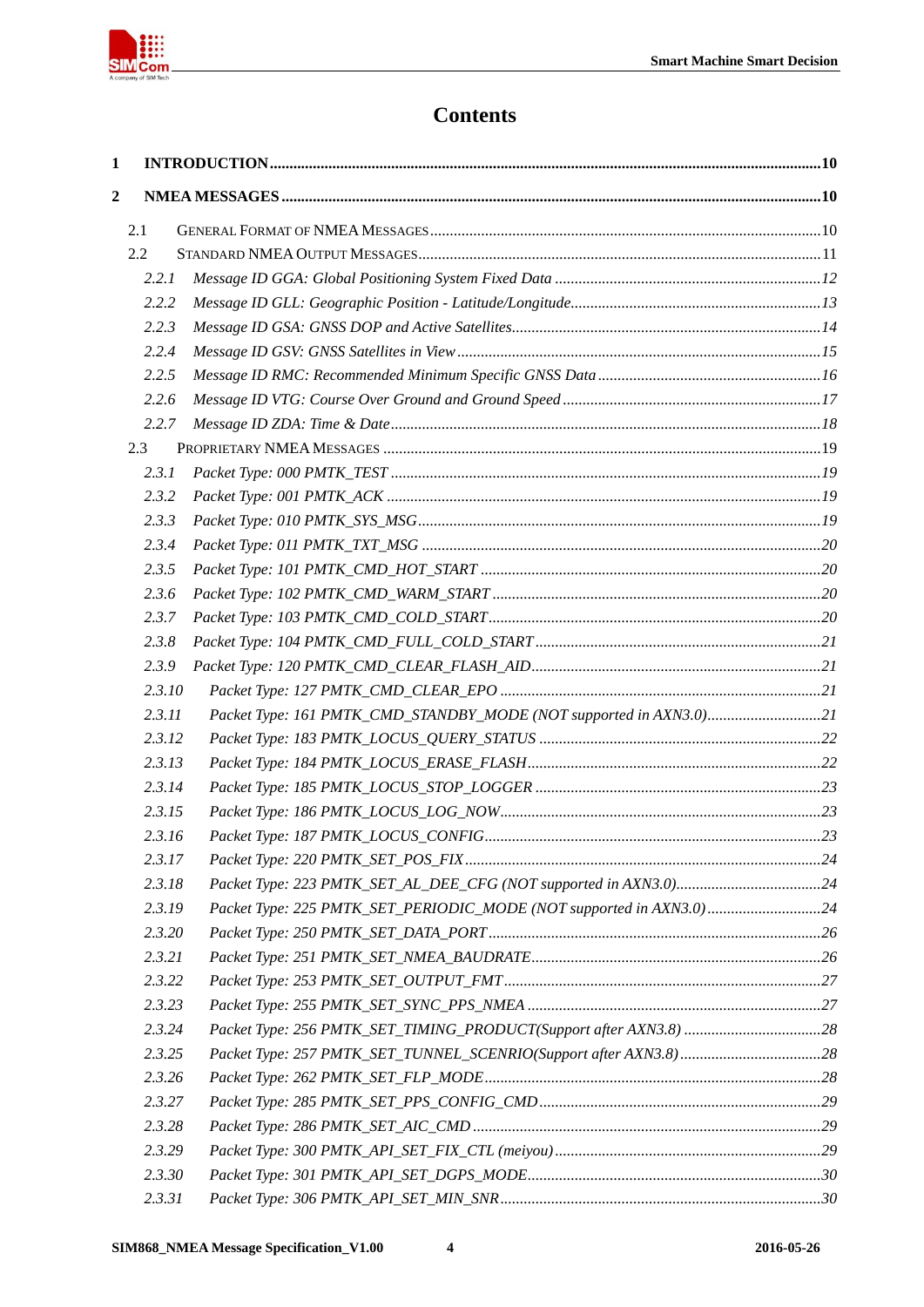

| 2.3.32       |                                                                             |  |
|--------------|-----------------------------------------------------------------------------|--|
| 2.3.33       |                                                                             |  |
| 2.3.34       |                                                                             |  |
| 2.3.35       |                                                                             |  |
| 2.3.36       |                                                                             |  |
| 2.3.37       |                                                                             |  |
| 2.3.38       |                                                                             |  |
| 2.3.39       |                                                                             |  |
| 2.3.40       |                                                                             |  |
| 2.3.41       |                                                                             |  |
| 2.3.42       | Packet Type: 353 PMTK_API_SET_GNSS_SEARCH_MODE (NOT supported in AXN3.0 and |  |
| AXN2.3)      | 34                                                                          |  |
| 2.3.43       | Packet Type: 355 PMTK_API_QUERY_GNSS_SEARCH_MODE(Not supported in MT3339    |  |
| firmware) 35 |                                                                             |  |
| 2.3.44       |                                                                             |  |
| 2.3.45       |                                                                             |  |
| 2.3.46       |                                                                             |  |
| 2.3.47       |                                                                             |  |
| 2.3.48       |                                                                             |  |
| 2.3.49       |                                                                             |  |
| 2.3.50       |                                                                             |  |
| 2.3.51       |                                                                             |  |
| 2.3.52       |                                                                             |  |
| 2.3.53       |                                                                             |  |
| 2.3.54       |                                                                             |  |
| 2.3.55       |                                                                             |  |
| 2.3.56       |                                                                             |  |
| 2.3.57       |                                                                             |  |
| 2.3.58       |                                                                             |  |
| 2.3.59       |                                                                             |  |
| 2.3.60       |                                                                             |  |
| 2.3.61       |                                                                             |  |
| 2.3.62       |                                                                             |  |
| 2.3.63       |                                                                             |  |
| 2.3.64       |                                                                             |  |
| 2.3.65       |                                                                             |  |
| 2.3.66       |                                                                             |  |
| 2.3.67       |                                                                             |  |
| 2.3.68       |                                                                             |  |
| 2.3.69       |                                                                             |  |
| 2.3.70       |                                                                             |  |
| 2.3.71       |                                                                             |  |
| 2.3.72       |                                                                             |  |
| 2.3.73       |                                                                             |  |
| 2.3.74       |                                                                             |  |
| 2.3.75       |                                                                             |  |
|              |                                                                             |  |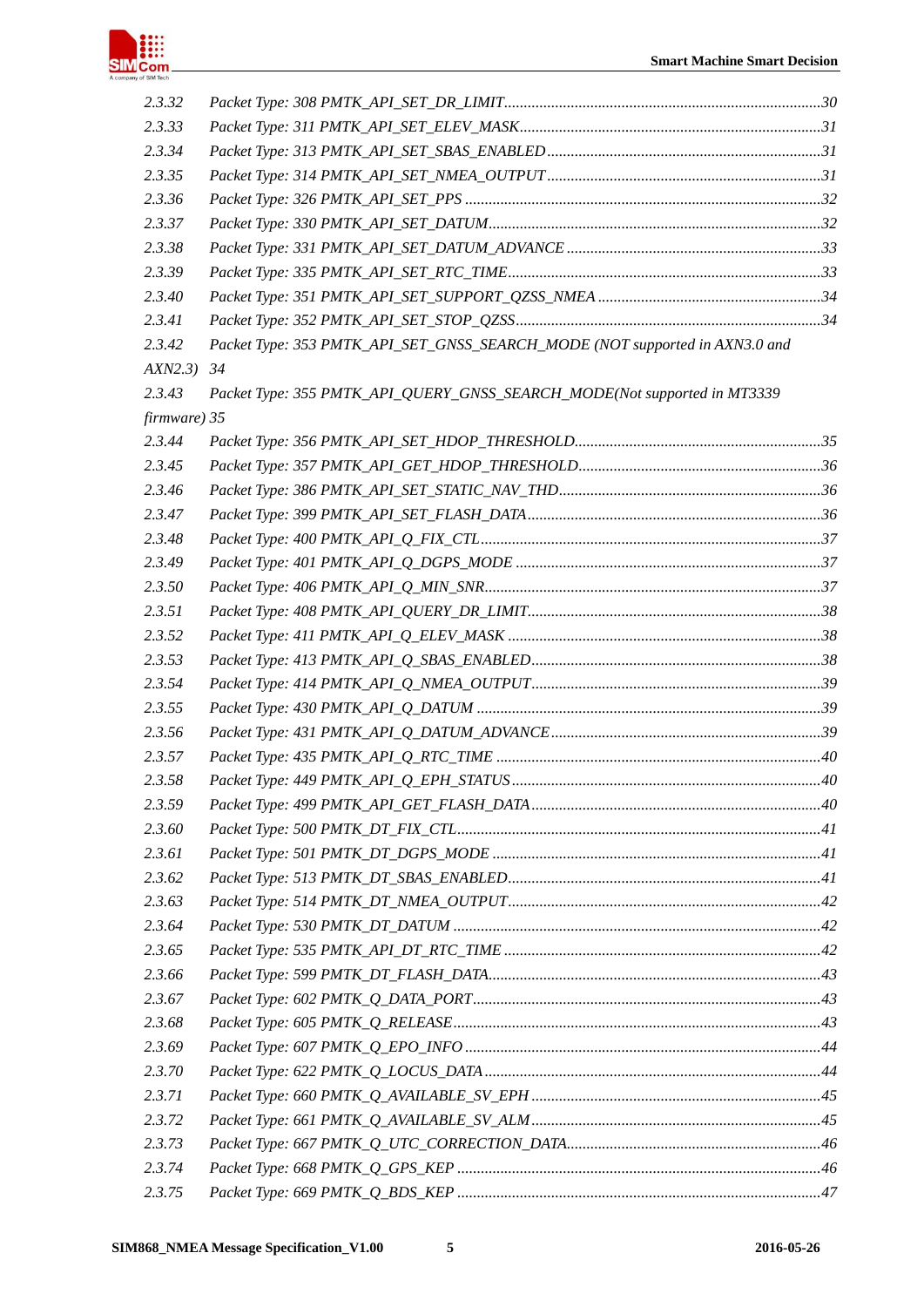

| 2.3.92 |  |
|--------|--|
| 2.3.91 |  |
| 2.3.90 |  |
| 2.3.89 |  |
| 2.3.88 |  |
| 2.3.87 |  |
| 2.3.86 |  |
| 2.3.85 |  |
| 2.3.84 |  |
| 2.3.83 |  |
| 2.3.82 |  |
| 2.3.81 |  |
| 2.3.80 |  |
| 2.3.79 |  |
| 2.3.78 |  |
| 2.3.77 |  |
| 2.3.76 |  |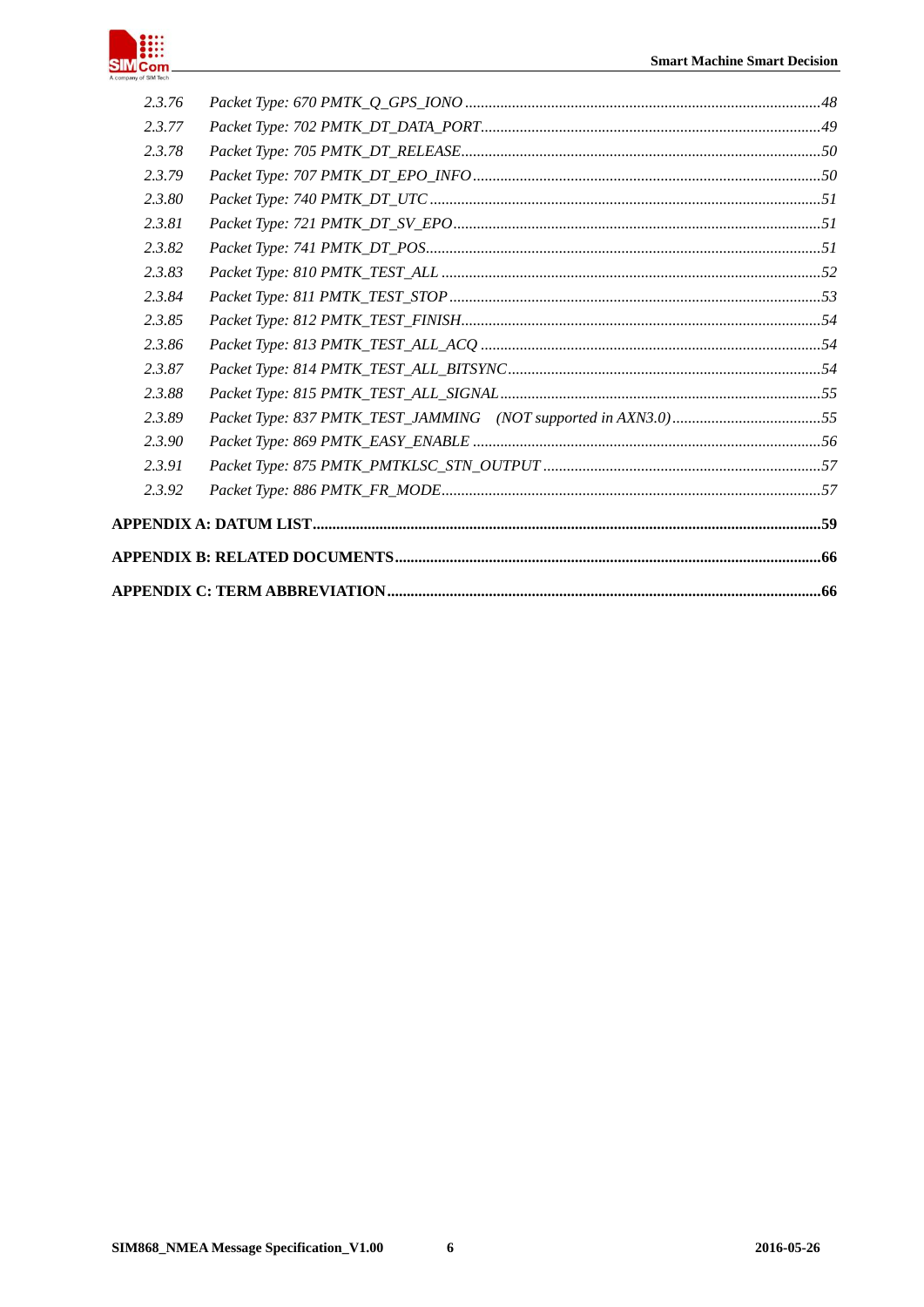

# **Tables**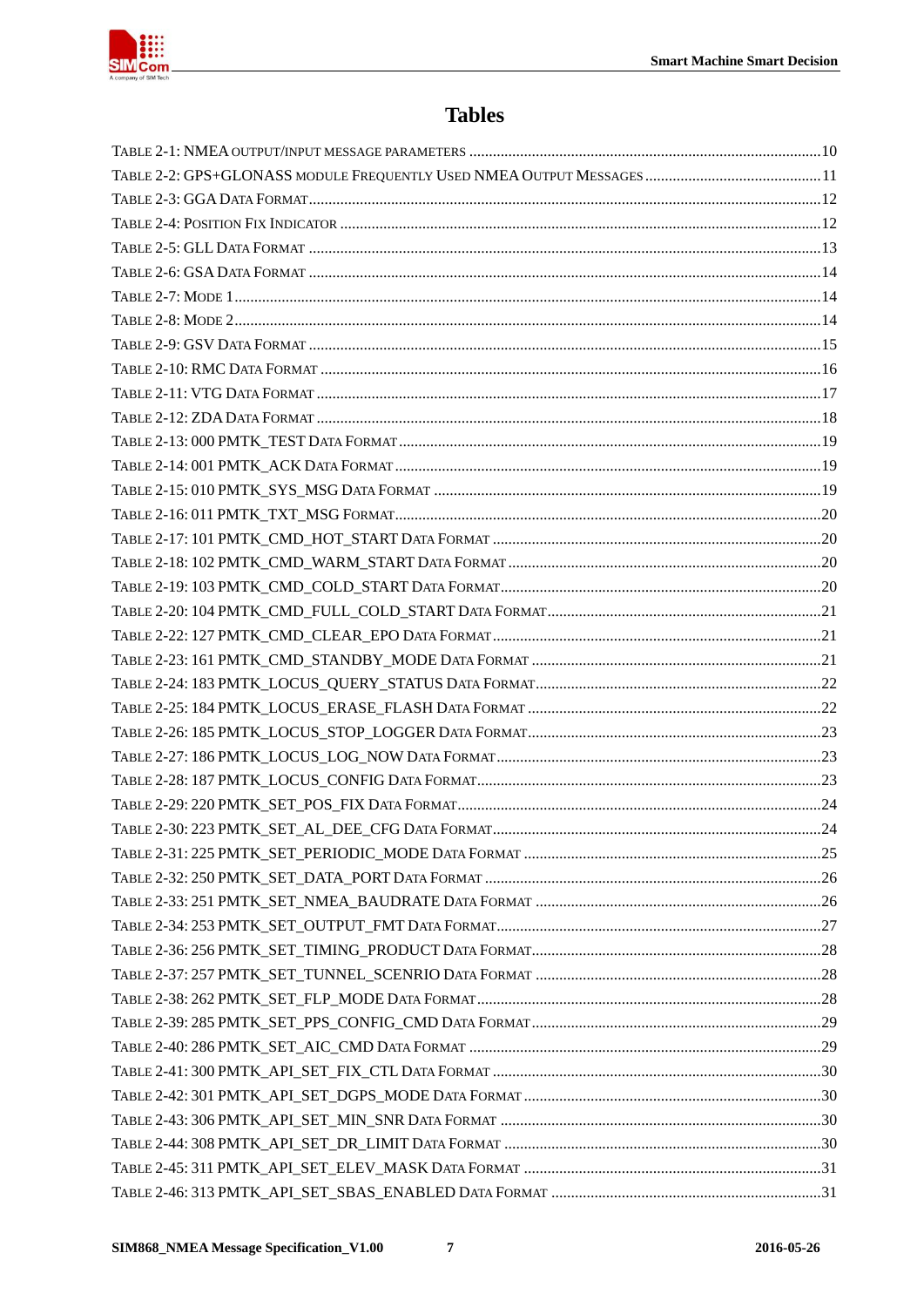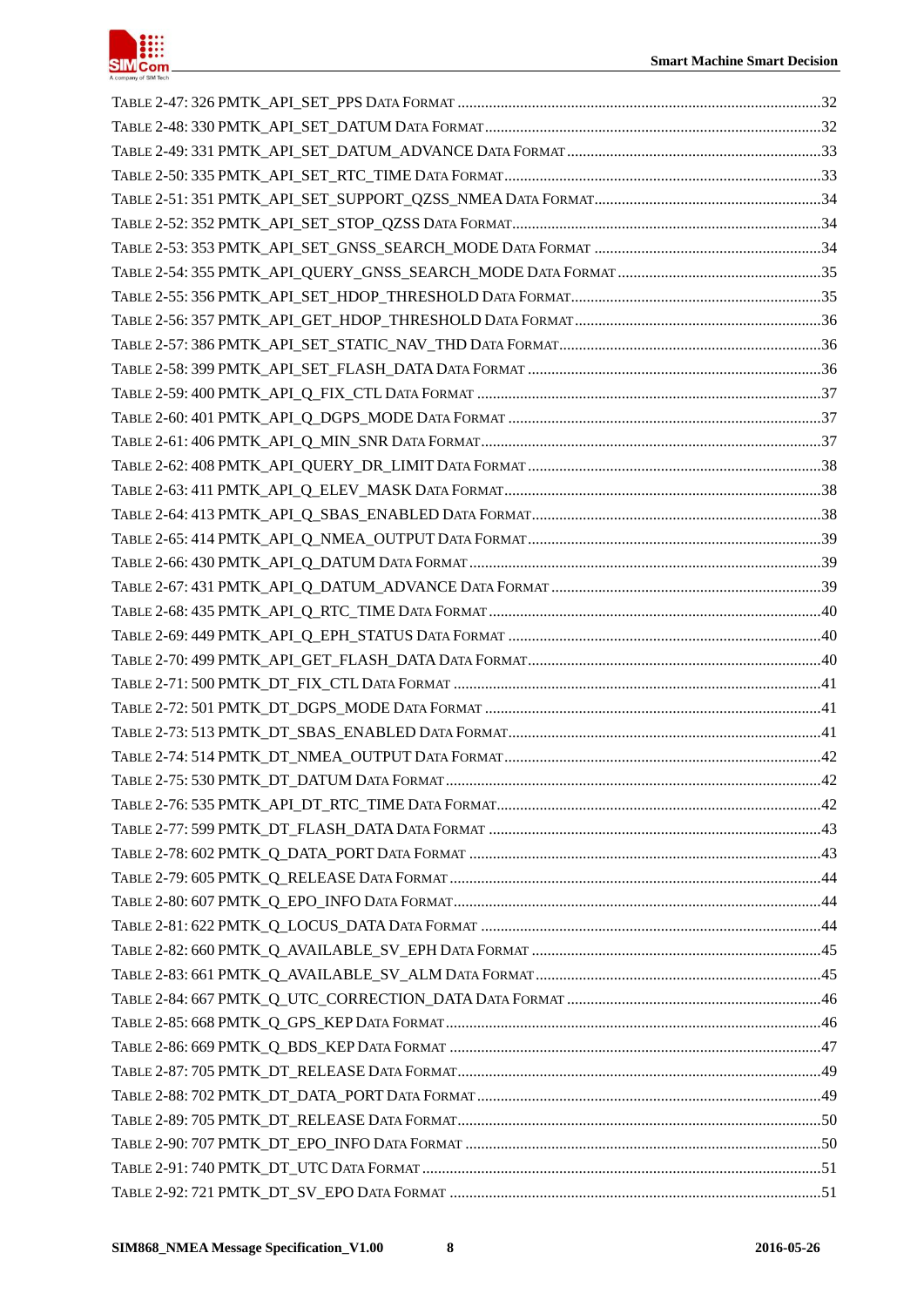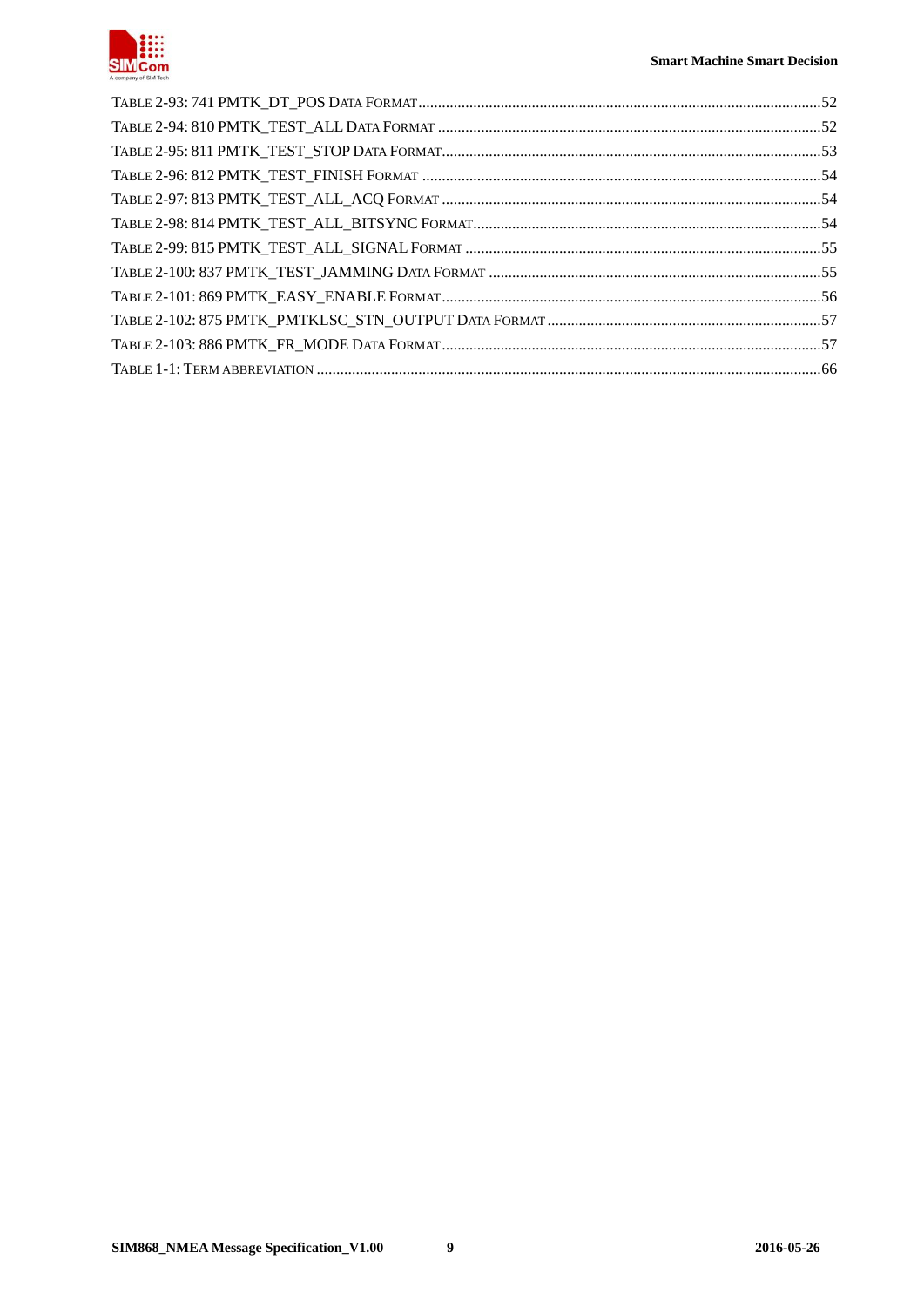

# <span id="page-9-0"></span>**1 Introduction**

At present, has been built and is planning the construction of a satellite navigation system apart from United States GPS system, and Russia's GLONASS system, the European Galileo system, Beidou satellite navigation system in China and Japan and Indian regional satellite navigation systems.

<span id="page-9-1"></span>The integration of GPS with GLONASS may be considered a major milestone in satellite-based positioning, because it can dramatically improve location accuracy, reliability and speed.

# **2 NMEA Messages**

## <span id="page-9-2"></span>**2.1 General Format of NMEA Messages**

NMEA messages use the ASCII character set and have a defined format. Each message begins with a \$ (hex 0x24) and end with a carriage return and line feed (hex 0x0D 0x0A, represented as  $\langle CR \rangle$ -LF $>$ ). Each message consists of one or more fields of ASCII letters and numbers, separated by commas. After the last field, and before the <CR><LF> is a checksum consisting of an asterisk (\*, hex 0x2A) followed by two ASCII characters representing the hexadecimal value of the checksum. The checksum is computed as the exclusive OR of all characters between the \$ and \* characters.

[Table 2-1](#page-9-3) illustrates the NMEA output/input message parameters.

<span id="page-9-3"></span>

| Table 2-1: NMEA output/input message parameters |  |  |  |
|-------------------------------------------------|--|--|--|
|-------------------------------------------------|--|--|--|

| <b>Parameter</b> | <b>Example</b>                           | <b>Contents</b>                                                                                                                                                                                                                                                      |
|------------------|------------------------------------------|----------------------------------------------------------------------------------------------------------------------------------------------------------------------------------------------------------------------------------------------------------------------|
| <b>Start</b>     | \$GPGGA                                  | Message Identifier. Input messages begin<br>at MID 100.                                                                                                                                                                                                              |
| Payload          | $<$ Data $>$                             | Message specific data. Refer to a specific<br>message section for <data><data><br/>definition.</data></data>                                                                                                                                                         |
| <b>Checksum</b>  | *CKSUM                                   | CKSUM is a two-hex ASCII character.<br>Checksums is required in all input<br>messages.                                                                                                                                                                               |
| End              | $\langle CR \rangle \langle I.F \rangle$ | Each message is terminated using Carriage<br>Return (CR) Line Feed (LF) which are $\vert r \vert$ n.<br>Because \r\n are not printable ASCII<br>characters, they are omitted from the<br>example strings, but must be sent to<br>terminate the message and cause the |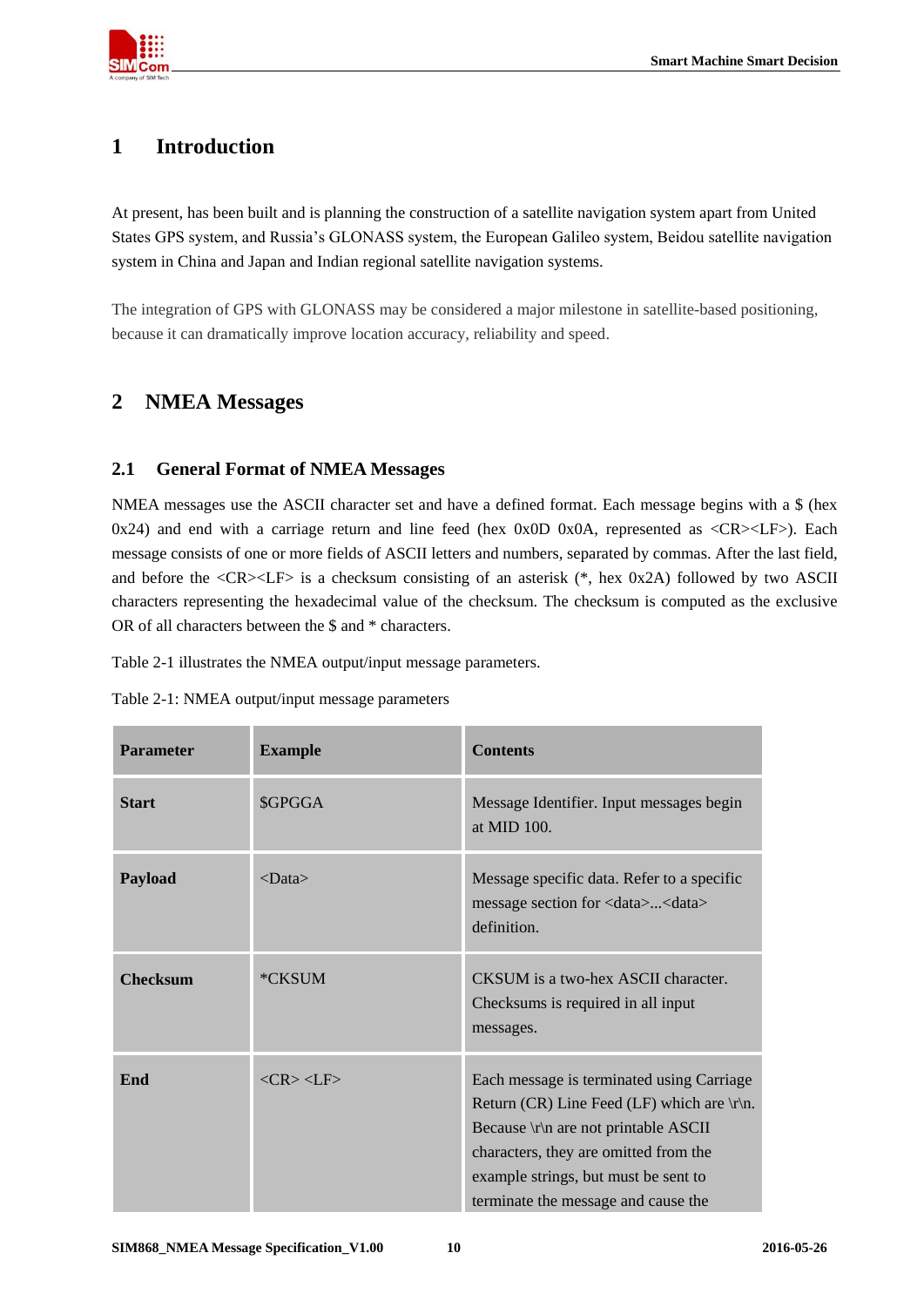

receiver to process that input message.

*Note:*

*1. All fields in all proprietary NMEA messages are required, none are optional and are comma delimited. 2. In some numeric fields representing a single data element, leading zeros before a decimal are suppressed. A single "0" character preceding the decimal point is maintained. In compound numeric structures (such as LAT or LONG), leading zeros are suppressed only on the leftmost element. Trailing zeros are not suppressed.*

## <span id="page-10-0"></span>**2.2 Standard NMEA Output Messages**

| <b>Message</b> | <b>Description</b>                                                                            | <b>Possible Talker Identifiers</b> |
|----------------|-----------------------------------------------------------------------------------------------|------------------------------------|
| <b>GGA</b>     | Time, position and fix type data                                                              | GP                                 |
| <b>GLL</b>     | Latitude, longitude, UTC time of position fix and status                                      | GP, GN                             |
| <b>GSA</b>     | GNSS receiver operating mode, satellites used in the position<br>solution, and DOP values     | GP, GN                             |
| <b>GSV</b>     | Number of GNSS satellites in view satellite ID numbers,<br>elevation, azimuth, $&$ SNR values | GP, GL                             |
| <b>RMC</b>     | Time, date, position, course and speed data                                                   | GP, GN                             |
| <b>VTG</b>     | Course and speed information relative to the ground                                           | GP                                 |
| <b>ZDA</b>     | PPS timing message (synchronized to PPS)                                                      | GP                                 |

<span id="page-10-1"></span>Table 2-2: GPS+GLONASS module Frequently Used NMEA Output Messages

A full description of the listed NMEA messages is provided in the following sections.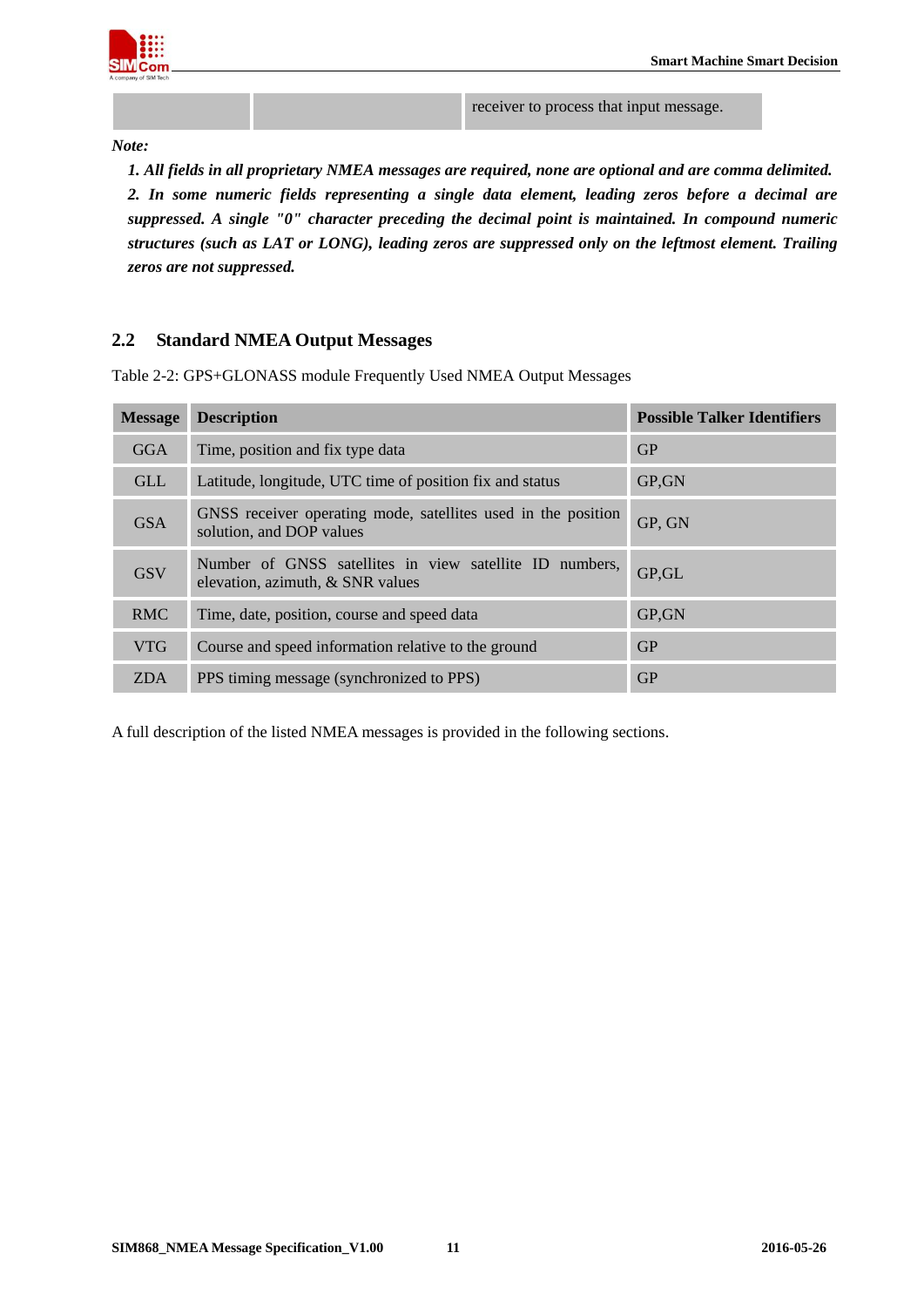

п

## <span id="page-11-0"></span>**2.2.1 Message ID GGA: Global Positioning System Fixed Data**

#### <span id="page-11-1"></span>Table 2-3: GGA Data Format

| <b>Example:</b><br>\$GPGGA,091926.000,3113.3166,N,12121.2682,E,1,09,0.9,36.9,M,7.9,M,,0000*56 <cr><lf></lf></cr> |                |        |                                                         |  |
|------------------------------------------------------------------------------------------------------------------|----------------|--------|---------------------------------------------------------|--|
| <b>Name</b>                                                                                                      | <b>Example</b> | Unit   | <b>Description</b>                                      |  |
| Message ID                                                                                                       | <b>\$GPGGA</b> |        | GGA protocol header                                     |  |
| <b>UTC Time</b>                                                                                                  | 091926.000     |        | hhmmss.sss                                              |  |
| Latitude                                                                                                         | 3113.3166      |        | ddmm.mmmm                                               |  |
| N/S Indicator                                                                                                    | N              |        | $N=$ north or $S=$ south                                |  |
| Longitude                                                                                                        | 12121.2682     |        | dddmm.mmmm                                              |  |
| E/W Indicator                                                                                                    | E              |        | $E = east$ or $W = west$                                |  |
| <b>Position Fix Indicator</b>                                                                                    | 1              |        | See Table 2-4                                           |  |
| <b>Satellites Used</b>                                                                                           | 09             |        | Range 0 to 12                                           |  |
| <b>HDOP</b>                                                                                                      | 0.9            |        | <b>Horizontal Dilution of Precision</b>                 |  |
| <b>MSL Altitude</b>                                                                                              | 36.9           | meters |                                                         |  |
| Units                                                                                                            | M              | meters |                                                         |  |
| <b>Geoid Separation</b>                                                                                          | 7.9            | meters | Geoid-to-ellipsoid separation.                          |  |
|                                                                                                                  |                |        | Ellipsoid altitude = $MSL$ Altitude + Geoid Separation. |  |
| Units                                                                                                            | M              | meters |                                                         |  |
| Age of Diff. Corr.                                                                                               |                | sec    | Null fields when DGPS is not used                       |  |
| Diff. Ref. Station ID                                                                                            | 0000           |        |                                                         |  |
| Checksum                                                                                                         | $*56$          |        |                                                         |  |
| $<$ CR> $<$ LF>                                                                                                  |                |        | End of message termination                              |  |

<span id="page-11-2"></span>Table 2-4: Position Fix Indicator

| <b>Value</b> | <b>Description</b>                    |
|--------------|---------------------------------------|
|              | Fix not available or invalid          |
|              | GPS SPS Mode, fix valid               |
|              | Differential GPS, SPS Mode, fix valid |
| $3-5$        | Not supported                         |
|              | Dead Reckoning Mode, fix valid        |

*Note*:

*A valid status is derived from all the parameters set in the software. This includes the minimum number of satellites required, any DOP mask setting, presence of DGPS corrections, etc. If the default or current software setting requires that a factor is met, then if that factor is not met, the solution will be marked as invalid.*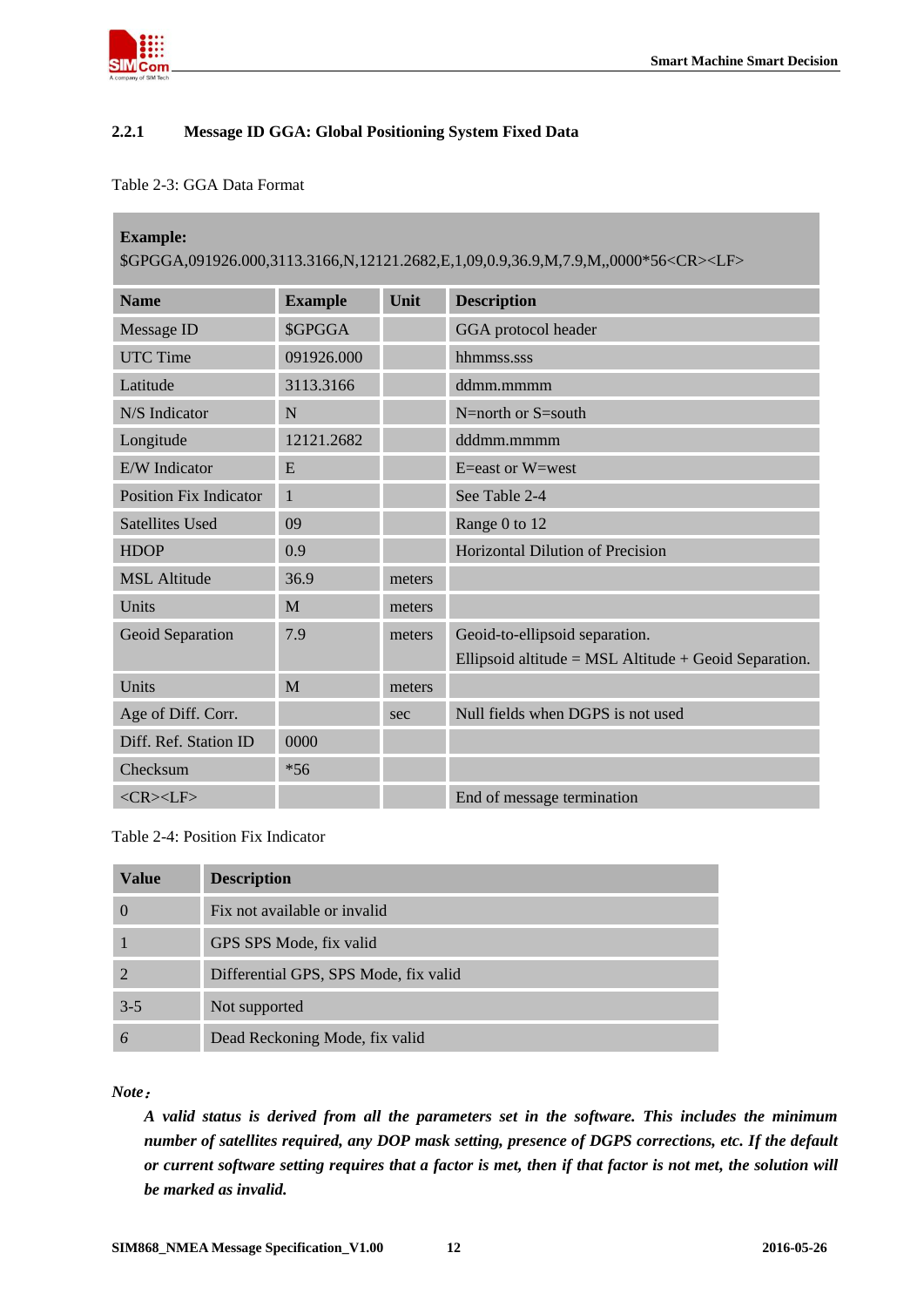

П

## <span id="page-12-0"></span>**2.2.2 Message ID GLL: Geographic Position - Latitude/Longitude**

## <span id="page-12-1"></span>Table 2-5: GLL Data Format

| Example: \$GPGLL,3113.3157,N,12121.2684,E,094051.000,A,A*59 <cr><lf></lf></cr> |                |      |                                                                                                     |  |
|--------------------------------------------------------------------------------|----------------|------|-----------------------------------------------------------------------------------------------------|--|
| <b>Name</b>                                                                    | <b>Example</b> | Unit | <b>Description</b>                                                                                  |  |
| Message ID                                                                     | \$GPGLL        |      | GLL protocol header                                                                                 |  |
| Latitude                                                                       | 3113.3157      |      | ddmm.mmmm                                                                                           |  |
| N/S Indicator                                                                  | N              |      | N=north or S=south                                                                                  |  |
| Longitude                                                                      | 12121.2684     |      | dddmm.mmmm                                                                                          |  |
| E/W Indicator                                                                  | E              |      | E=east or $W=west$                                                                                  |  |
| UTC Time                                                                       | 094051.000     |      | hhmmss.sss                                                                                          |  |
| <b>Status</b>                                                                  | $\mathsf{A}$   |      | A=data valid or V=data not valid                                                                    |  |
| Mode                                                                           | $\overline{A}$ |      | A=Autonomous,<br>D=DGPS,<br>$E=DR$<br>$N =$ Output Data Not Valid<br>$R = \text{Coarse Position} 1$ |  |
| Checksum                                                                       | $*59$          |      |                                                                                                     |  |
| $<$ CR> $<$ LF>                                                                |                |      | End of message termination                                                                          |  |

#### *Note:*

*Position was calculated based on one or more of the SVs having their states derived from almanac parameters, as opposed to ephemerides.*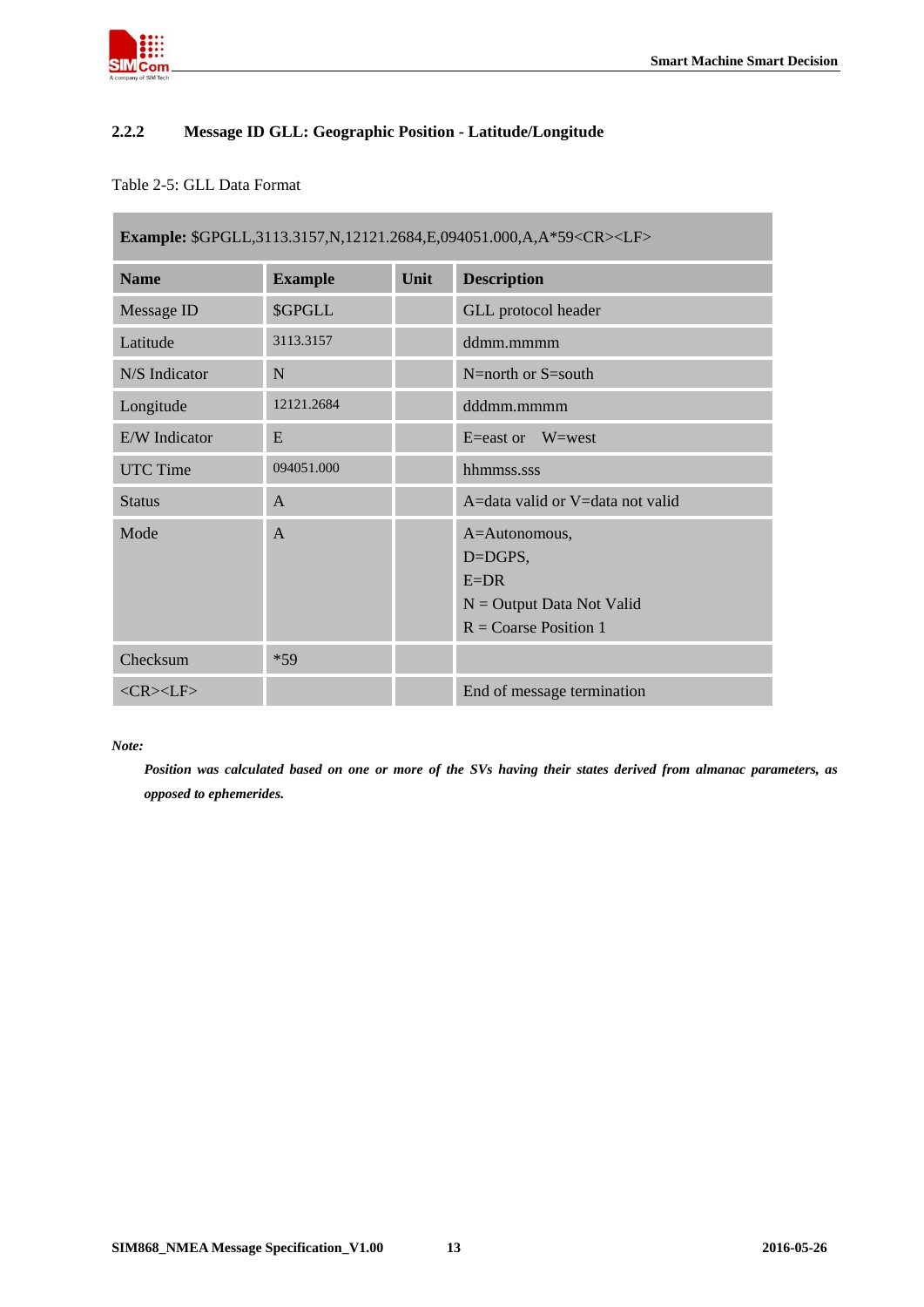

## <span id="page-13-0"></span>**2.2.3 Message ID GSA: GNSS DOP and Active Satellites**

## <span id="page-13-1"></span>Table 2-6: GSA Data Format

| Example: \$GPGSA, A, 3, 07, 02, 26, 27, 09, 04, 15, , , , , , 1.8, 1.0, 1.5*33 <cr><lf></lf></cr> |                |      |                                         |  |
|---------------------------------------------------------------------------------------------------|----------------|------|-----------------------------------------|--|
| <b>Name</b>                                                                                       | <b>Example</b> | Unit | <b>Description</b>                      |  |
| Message ID                                                                                        | \$GPGSA        |      | GSA protocol header                     |  |
| Mode 1                                                                                            | A              |      | See Table 2-7                           |  |
| Mode 2                                                                                            | 3              |      | See Table 2-8                           |  |
| Satellite Used <sup>[1]</sup>                                                                     | 07             |      | SV on Channel 1                         |  |
| Satellite Used <sup>[1]</sup>                                                                     | 02             |      | SV on Channel 2                         |  |
| .                                                                                                 |                |      |                                         |  |
| Satellite Used <sup>[1]</sup>                                                                     |                |      | SV on Channel 12                        |  |
| PDOP <sup>[2]</sup>                                                                               | 1.8            |      | <b>Position Dilution of Precision</b>   |  |
| HDOP <sup>[2]</sup>                                                                               | 1.0            |      | <b>Horizontal Dilution of Precision</b> |  |
| $VDOP^{[2]}$                                                                                      | 1.5            |      | Vertical Dilution of Precision          |  |
| Checksum                                                                                          | $*33$          |      |                                         |  |
| $<$ CR> $<$ LF>                                                                                   |                |      | End of message termination              |  |

*Note:*

*1.Satellite used in solution.*

*2.Maximum DOP value reported is 50. When value 50 is reported, the actual DOP may be much larger.*

<span id="page-13-2"></span>Table 2-7: Mode 1

| <b>Value</b> | <b>Description</b>                                   |
|--------------|------------------------------------------------------|
| M            | Manual – Forced to operate in 2D or 3D mode          |
|              | 2D Automatic – Allowed to automatically switch 2D/3D |

<span id="page-13-3"></span>Table 2-8: Mode 2

| Value | <b>Description</b>                      |
|-------|-----------------------------------------|
|       | Fix not available                       |
|       | $2D \left( \langle 4 \rangle$ SVs used) |
|       | $3D \left( > 3$ SVs used)               |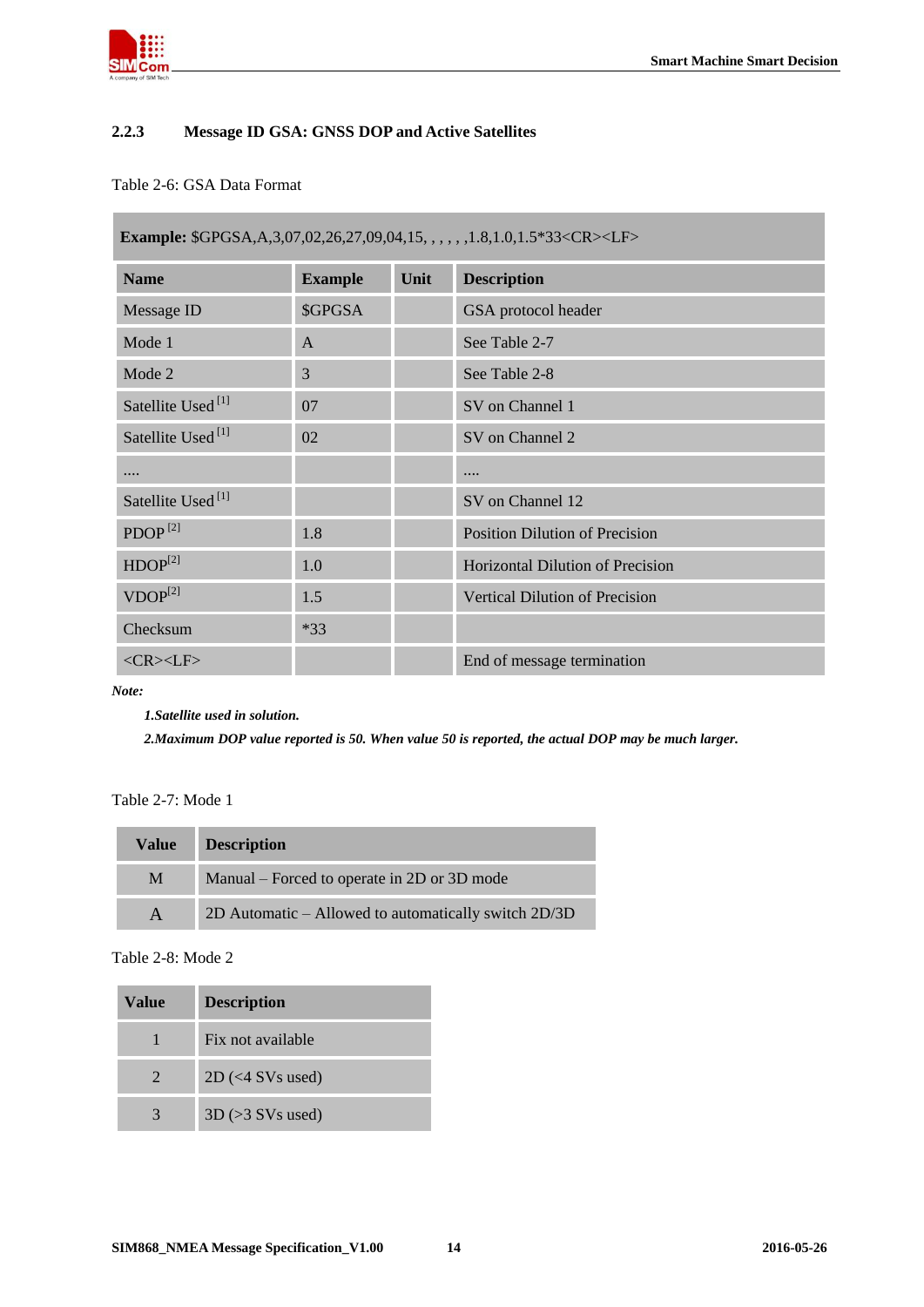

#### <span id="page-14-0"></span>**2.2.4 Message ID GSV: GNSS Satellites in View**

#### <span id="page-14-1"></span>Table 2-9: GSV Data Format

#### **Example:**

\$GPGSV,3,1,11,26,68,023,37,15,64,251,33,05,45,058,34,29,33,253,33\*75<CR><LF>

\$GPGSV,3,2,11,27,32,164,30,21,25,315,29,02,24,140,31,08,19,048,29\*70<CR><LF>

\$GPGSV,3,3,11,09,16,180,25,18,08,284,27,10,08,085,18\*4E<CR><LF>

| <b>Name</b>                       | <b>Example</b> | <b>Unit</b> | <b>Description</b>                                    |
|-----------------------------------|----------------|-------------|-------------------------------------------------------|
| Message ID                        | \$GPGSV        |             | GSV protocol header                                   |
| Number of Messages <sup>[1]</sup> | $\overline{2}$ |             | Total number of GSV messages to be sent in this group |
| Message Number <sup>[1]</sup>     | $\mathbf{1}$   |             | Message number in this group of GSV messages          |
| Satellites in View <sup>[1]</sup> | 11             |             |                                                       |
| Satellite ID                      | 26             |             | Channel 1 (Range 1 to 32)                             |
| Elevation                         | 68             | degrees     | Channel 1 (Maximum 90)                                |
| Azimuth                           | 023            | degrees     | Channel 1 (True, Range 0 to 359)                      |
| SNR (C/N0)                        | 37             | dBHz        | Range 0 to 99, null when not tracking                 |
| .                                 |                |             |                                                       |
| Satellite ID                      | 29             |             | Channel 4 (Range 1 to 32)                             |
| Elevation                         | 33             | degrees     | Channel 4 (Maximum 90)                                |
| Azimuth                           | 253            | degrees     | Channel 4 (True, Range 0 to 359)                      |
| $SNR$ ( $C/N0$ )                  | 33             | $d$ BHz     | Range 0 to 99, null when not tracking                 |
| Checksum                          | $*75$          |             |                                                       |
| $<$ CR> $<$ LF>                   |                |             | End of message termination                            |

*Note:*

*1. Depending on the number of satellites tracked, multiple messages of GSV data may be required. In some software versions, the maximum number of satellites reported as visible is limited to 12, even though more may be visible.*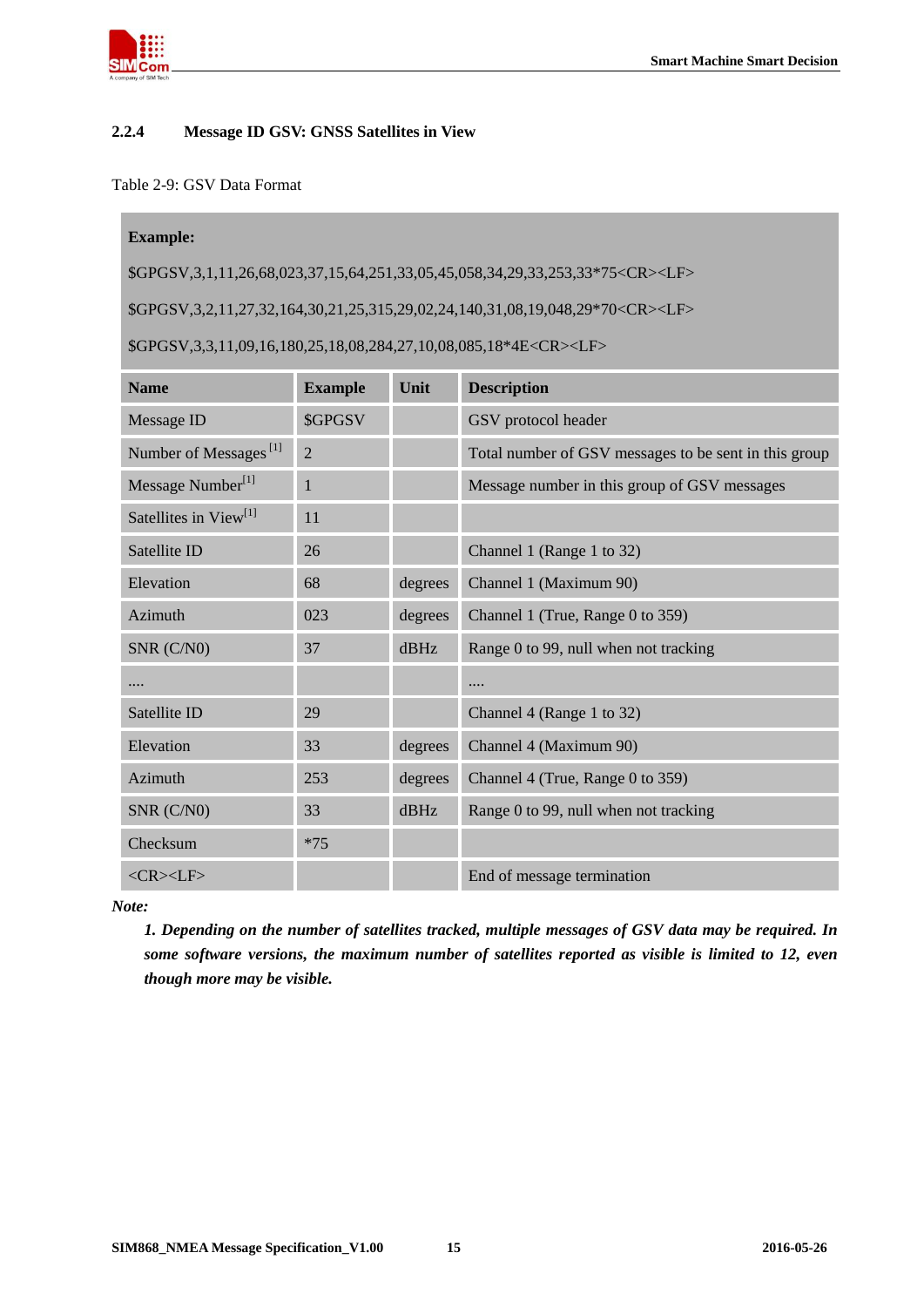

## <span id="page-15-0"></span>**2.2.5 Message ID RMC: Recommended Minimum Specific GNSS Data**

#### <span id="page-15-1"></span>Table 2-10: RMC Data Format

| Example: \$GPRMC,094330.000,A,3113.3156,N,12121.2686,E,0.51,193.93,171210,,,A*68 <cr><lf></lf></cr> |                |         |                                  |  |
|-----------------------------------------------------------------------------------------------------|----------------|---------|----------------------------------|--|
| <b>Name</b>                                                                                         | <b>Example</b> | Unit    | <b>Description</b>               |  |
| Message ID                                                                                          | <b>\$GPRMC</b> |         | RMC protocol header              |  |
| <b>UTC Time</b>                                                                                     | 094330.000     |         | hhmmss.sss                       |  |
| Status <sup>[1]</sup>                                                                               | A              |         | A=data valid or V=data not valid |  |
| Latitude                                                                                            | 3113.3156      |         | ddmm.mmmm                        |  |
| N/S Indicator                                                                                       | $\mathbf N$    |         | N=north or S=south               |  |
| Longitude                                                                                           | 12121.2686     |         | dddmm.mmmm                       |  |
| E/W Indicator                                                                                       | E              |         | E=east or W=west                 |  |
| Speed Over Ground                                                                                   | 0.51           | knots   |                                  |  |
| <b>Course Over Ground</b>                                                                           | 193.93         | degrees | True                             |  |
| Date                                                                                                | 171210         |         | ddmmyy                           |  |
| Magnetic Variation <sup>[2]</sup>                                                                   |                | degrees | W=west<br>$E = east$ or          |  |
| East/West Indicator <sup>[2]</sup>                                                                  |                |         | $E = east$                       |  |
| Mode                                                                                                | $\mathbf{A}$   |         | A=Autonomous,<br>D=DGPS          |  |
| Checksum                                                                                            | $*68$          |         |                                  |  |
| $<$ CR> $<$ LF>                                                                                     |                |         | End of message termination       |  |

*Note:*

*1. A valid status is derived from all the parameters set in the software. This includes the minimum number of satellites required, any DOP mask setting, presence of DGPS corrections, etc. If the default or current software setting requires that a factor is met, then if that factor is not met, the solution will be marked as invalid.*

*2. Does not support magnetic declination. All "course over ground" data are geodetic WGS84 directions relative to true North.*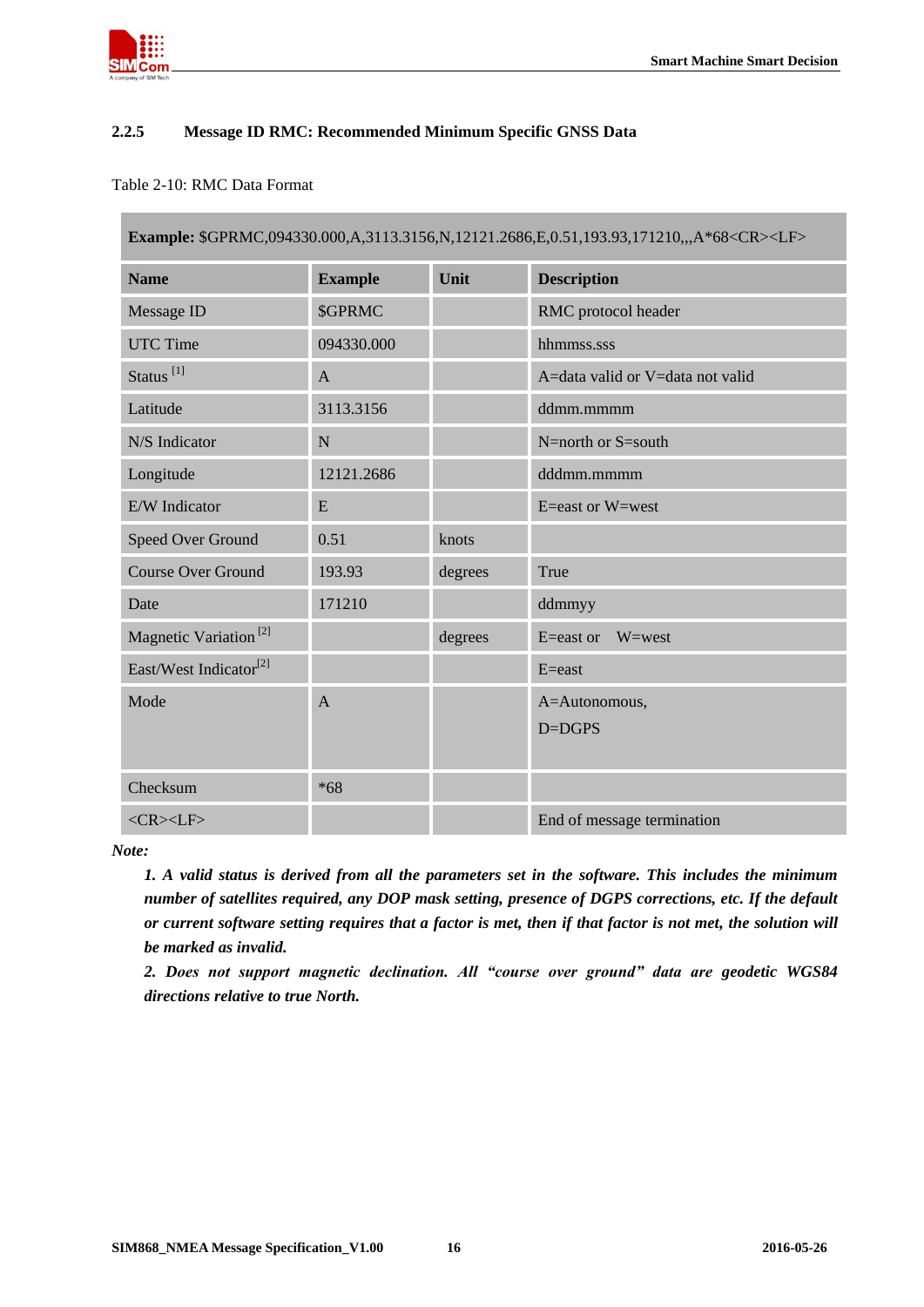

п

## <span id="page-16-0"></span>**2.2.6 Message ID VTG: Course Over Ground and Ground Speed**

## <span id="page-16-1"></span>Table 2-11: VTG Data Format

| Example: \$GPVTG,83.37,T,,M,0.00,N,0.0,K,A*32 <cr><lf></lf></cr> |                |         |                             |  |
|------------------------------------------------------------------|----------------|---------|-----------------------------|--|
| <b>Name</b>                                                      | <b>Example</b> | Unit    | <b>Description</b>          |  |
| Message ID                                                       | <b>\$GPVTG</b> |         | VTG protocol header         |  |
| Course                                                           | 83.37          | degrees | Measured heading            |  |
| Reference                                                        | T              |         | True                        |  |
| Course                                                           |                | degrees | Measured heading            |  |
| Reference                                                        | M              |         | Magnetic1 <sup>[1]</sup>    |  |
| Speed                                                            | 0.00           | knots   | Measured horizontal speed   |  |
| Units                                                            | N              |         | Knots                       |  |
| Speed                                                            | 0.0            | km/hr   | Measured horizontal speed   |  |
| Units                                                            | K              |         | Kilometers per hour         |  |
| Mode                                                             | $\mathsf{A}$   |         | A=Autonomous,<br>$D = DGPS$ |  |
| Checksum                                                         | $*32$          |         |                             |  |
| $<$ CR> $<$ LF>                                                  |                |         | End of message termination  |  |

#### *Note:*

*1. Does not support magnetic declination. All "course over ground" data are geodetic WGS84 directions.*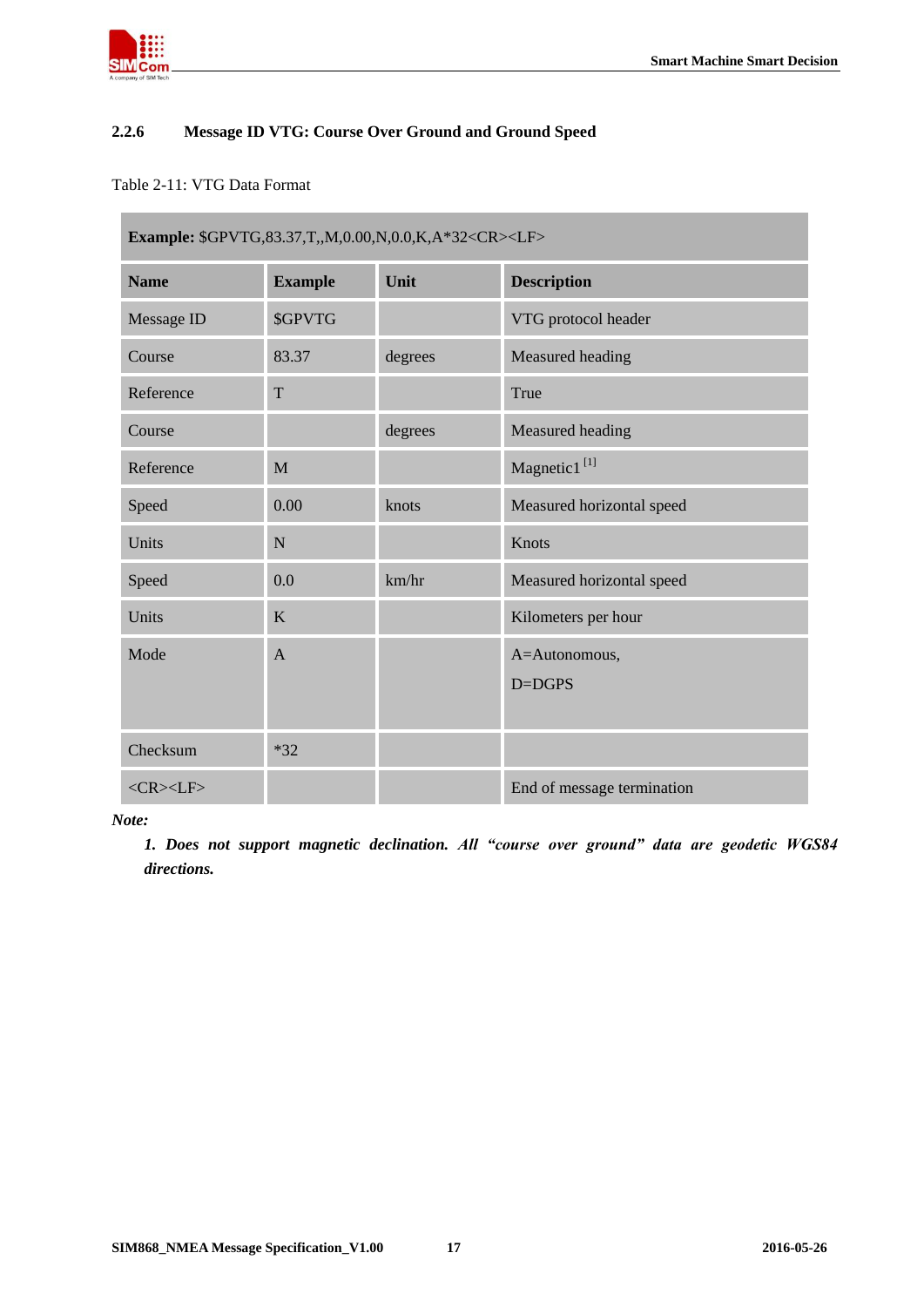

п

#### <span id="page-17-0"></span>**2.2.7 Message ID ZDA: Time & Date**

This message is included only with systems which support a time-mark output pulse identified as "1PPS". Outputs the time associated with the current 1PPS pulse. Each message is output within a few hundred ms after the 1PPS pulse is output and tells the time of the pulse that just occurred.

<span id="page-17-1"></span>Table 2-12: ZDA Data Format

| <b>Example: \$GPZDA,091926.000,17,12,2010,,*55<cr><lf></lf></cr></b> |                |            |                                                                                                                                                                                                                                      |  |
|----------------------------------------------------------------------|----------------|------------|--------------------------------------------------------------------------------------------------------------------------------------------------------------------------------------------------------------------------------------|--|
| <b>Name</b>                                                          | <b>Example</b> | Unit       | <b>Description</b>                                                                                                                                                                                                                   |  |
| Message ID                                                           | <b>\$GPZDA</b> |            | ZDA protocol header                                                                                                                                                                                                                  |  |
| UTC time                                                             | 091926.000     | Hhmmss.sss | The UTC time units are:<br>$hh = UTC$ hours from 00 to 23<br>$mm = UTC$ minutes from 00 to 59<br>$ss = UTC$ seconds from 00 to 59<br>sss= UTC micro seconds<br>Either using valid IONO/UTC or estimated from<br>default leap seconds |  |
| Day                                                                  | 17             |            | Day of the month, range 1 to 31                                                                                                                                                                                                      |  |
| Month                                                                | 12             |            | Month of the year, range 1 to 12                                                                                                                                                                                                     |  |
| Year                                                                 | 2010           |            | 1980 to 2079                                                                                                                                                                                                                         |  |
| Local zone hour <sup>[1]</sup>                                       |                | hour       | Offset from UTC                                                                                                                                                                                                                      |  |
| Local zone minutes <sup>[1]</sup>                                    |                | minute     | Offset from UTC                                                                                                                                                                                                                      |  |
| Checksums                                                            | $*55$          |            |                                                                                                                                                                                                                                      |  |
| $<$ CR> $<$ LF>                                                      |                |            | End of message termination                                                                                                                                                                                                           |  |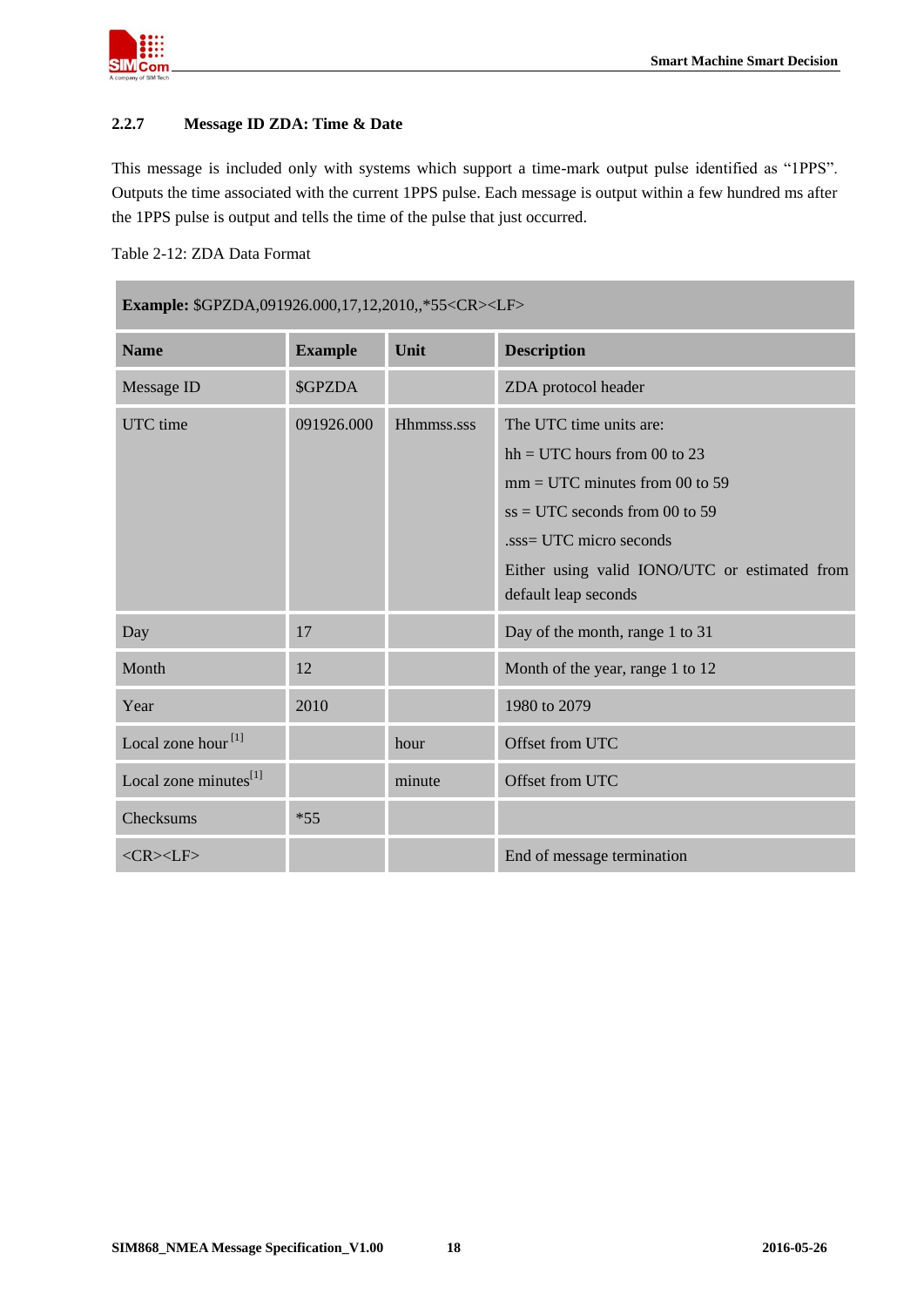

## <span id="page-18-0"></span>**2.3 Proprietary NMEA Messages**

## <span id="page-18-1"></span>**2.3.1 Packet Type: 000 PMTK\_TEST**

Test Packet.

<span id="page-18-4"></span>Table 2-13: 000 PMTK\_TEST Data Format

| DataField: PMTK000                             |      |                |                    |  |  |
|------------------------------------------------|------|----------------|--------------------|--|--|
| <b>Example: \$PMTK000*32<cr><lf></lf></cr></b> |      |                |                    |  |  |
| <b>Name</b>                                    | Unit | <b>Default</b> | <b>Description</b> |  |  |
|                                                |      |                | --                 |  |  |

#### <span id="page-18-2"></span>**2.3.2 Packet Type: 001 PMTK\_ACK**

Acknowledge of PMTK command.

<span id="page-18-5"></span>

|--|

|                                                           | DataField: PMTK001,Cmd,Flag |                |                                                     |  |  |
|-----------------------------------------------------------|-----------------------------|----------------|-----------------------------------------------------|--|--|
| \$PMTK001,604,3*32 <cr><lf><br/><b>Example:</b></lf></cr> |                             |                |                                                     |  |  |
| <b>Name</b>                                               | Unit                        | <b>Default</b> | <b>Description</b>                                  |  |  |
| C <sub>md</sub>                                           |                             |                | The command / packet type the acknowledge responds. |  |  |
| Flag                                                      |                             |                | $0'$ = Invalid command / packet.                    |  |  |
|                                                           |                             |                | $'1'$ = Unsupported command / packet type           |  |  |
|                                                           |                             |                | $2'$ = Valid command / packet, but action failed    |  |  |
|                                                           |                             |                | $3'$ = Valid command / packet, and action succeeded |  |  |

#### <span id="page-18-3"></span>**2.3.3 Packet Type: 010 PMTK\_SYS\_MSG**

Output system message.

<span id="page-18-6"></span>

| Table 2-15: 010 PMTK SYS MSG Data Format |  |
|------------------------------------------|--|
|------------------------------------------|--|

| DataField:      | PMTK010,Msg |                                     |                                                         |  |  |  |
|-----------------|-------------|-------------------------------------|---------------------------------------------------------|--|--|--|
| <b>Example:</b> |             | \$PMTK010,001*2E <cr><lf></lf></cr> |                                                         |  |  |  |
| <b>Name</b>     | Unit        | <b>Default</b>                      | <b>Description</b>                                      |  |  |  |
| <b>Msg</b>      |             |                                     | The system message.                                     |  |  |  |
|                 |             |                                     | '0': UNKNOWN                                            |  |  |  |
|                 |             |                                     | $'1'$ : STARTUP                                         |  |  |  |
|                 |             |                                     | '2': Notification: Notification for the host aiding EPO |  |  |  |
|                 |             |                                     | '3': Notification: Notification for the transition to   |  |  |  |
|                 |             |                                     | Normal mode is successfully done                        |  |  |  |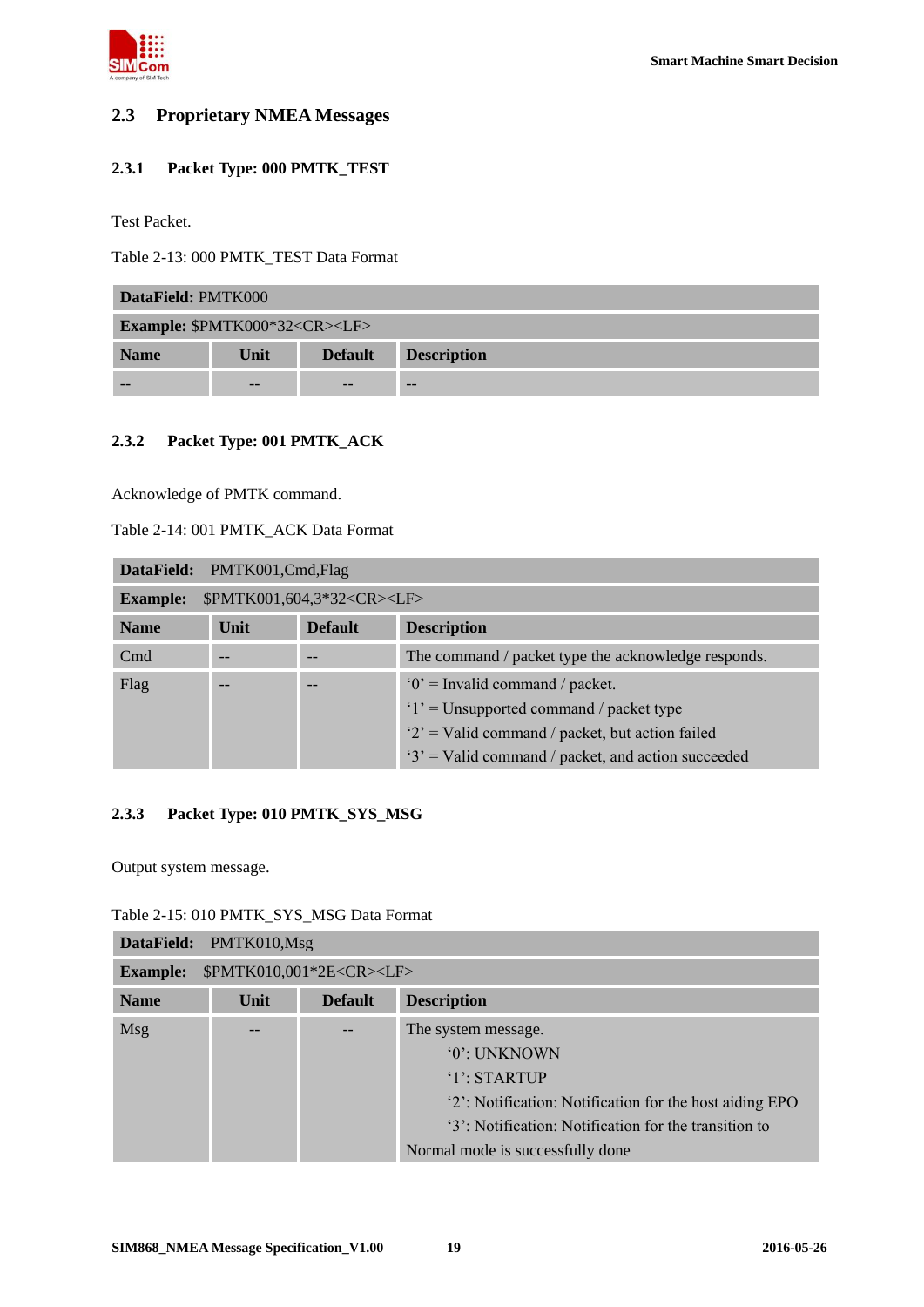

#### <span id="page-19-0"></span>**2.3.4 Packet Type: 011 PMTK\_TXT\_MSG**

Output system message.

<span id="page-19-4"></span>Table 2-16: 011 PMTK\_TXT\_MSG Format

| <b>DataField:</b> PMTK011, txt |                                                        |                |                            |  |  |  |
|--------------------------------|--------------------------------------------------------|----------------|----------------------------|--|--|--|
|                                | <b>Example:</b> \$PMTK011,MTKGPS*08 <cr><lf></lf></cr> |                |                            |  |  |  |
| <b>Name</b>                    | Unit                                                   | <b>Default</b> | <b>Description</b>         |  |  |  |
| txt                            |                                                        |                | Message of this is MTK GPS |  |  |  |

## <span id="page-19-1"></span>**2.3.5 Packet Type: 101 PMTK\_CMD\_HOT\_START**

Hot Restart: Use all available data in the NV Store.

<span id="page-19-5"></span>Table 2-17: 101 PMTK\_CMD\_HOT\_START Data Format

| DataField: PMTK101                              |       |                |                    |  |  |  |
|-------------------------------------------------|-------|----------------|--------------------|--|--|--|
| <b>Example:</b> \$PMTK101*32 <cr><lf></lf></cr> |       |                |                    |  |  |  |
| <b>Name</b>                                     | Unit  | <b>Default</b> | <b>Description</b> |  |  |  |
|                                                 | $- -$ | $- -$          | $- -$              |  |  |  |

## <span id="page-19-2"></span>**2.3.6 Packet Type: 102 PMTK\_CMD\_WARM\_START**

Warm Restart: Don't use Ephemeris at re-start.

<span id="page-19-6"></span>Table 2-18: 102 PMTK\_CMD\_WARM\_START Data Format

| DataField: PMTK102                      |       |                |                    |  |  |
|-----------------------------------------|-------|----------------|--------------------|--|--|
| <b>Example:</b> $$PMTK102*31 < CR > LF$ |       |                |                    |  |  |
| <b>Name</b>                             | Unit  | <b>Default</b> | <b>Description</b> |  |  |
|                                         | $- -$ | $- -$          | $- -$              |  |  |

#### <span id="page-19-3"></span>**2.3.7 Packet Type: 103 PMTK\_CMD\_COLD\_START**

Cold Restart: Don't use Time, Position, Almanacs and Ephemeris data at re-start.

<span id="page-19-7"></span>Table 2-19: 103 PMTK\_CMD\_COLD\_START Data Format

| DataField: PMTK103 |                                                 |                |                    |  |  |  |
|--------------------|-------------------------------------------------|----------------|--------------------|--|--|--|
|                    | <b>Example:</b> \$PMTK103*30 <cr><lf></lf></cr> |                |                    |  |  |  |
| <b>Name</b>        | Unit                                            | <b>Default</b> | <b>Description</b> |  |  |  |
|                    |                                                 |                | $- -$              |  |  |  |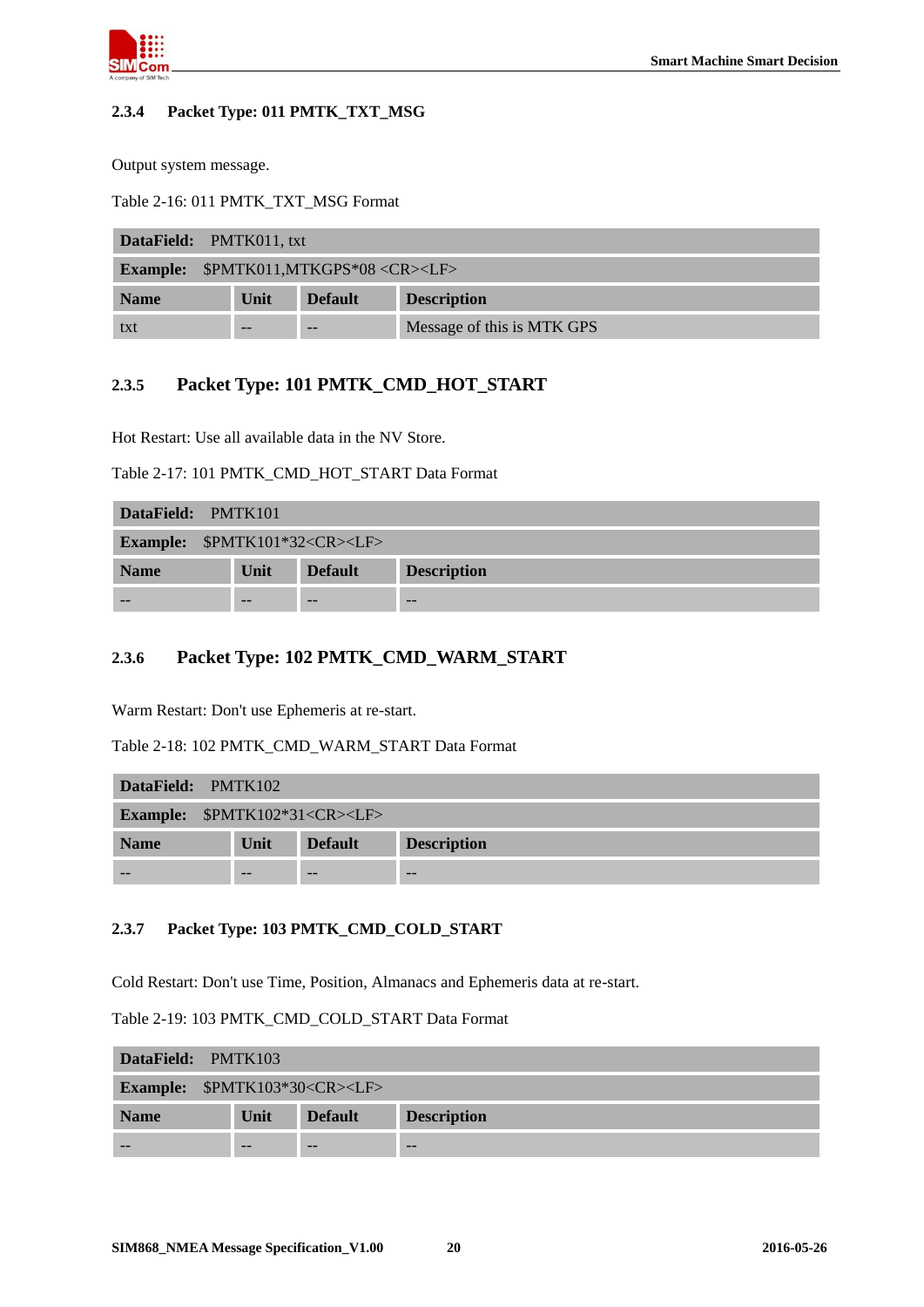

## <span id="page-20-0"></span>**2.3.8 Packet Type: 104 PMTK\_CMD\_FULL\_COLD\_START**

Full Cold Restart: It's essentially a Cold Restart, but additionally clear system/user configurations at re-start. That is, reset the receiver to the factory status.

<span id="page-20-4"></span>Table 2-20: 104 PMTK\_CMD\_FULL\_COLD\_START Data Format

| DataField: PMTK104                       |      |                |                    |  |  |  |
|------------------------------------------|------|----------------|--------------------|--|--|--|
| Example: \$PMTK104*37 <cr><lf></lf></cr> |      |                |                    |  |  |  |
| <b>Name</b>                              | Unit | <b>Default</b> | <b>Description</b> |  |  |  |
|                                          |      |                | $- -$              |  |  |  |

## <span id="page-20-1"></span>**2.3.9 Packet Type: 120 PMTK\_CMD\_CLEAR\_FLASH\_AID**

Erase aiding data stored in the flash memory.

|  |  |  |  |  |  |  | Table 2-21: 120 PMTK CMD CLEAR FLASH AID Data Format |
|--|--|--|--|--|--|--|------------------------------------------------------|
|--|--|--|--|--|--|--|------------------------------------------------------|

| DataField: PMTK120                      |       |                |                    |  |  |
|-----------------------------------------|-------|----------------|--------------------|--|--|
| <b>Example:</b> $$PMTK120*31 < CR > LF$ |       |                |                    |  |  |
| <b>Name</b>                             | Unit  | <b>Default</b> | <b>Description</b> |  |  |
|                                         | $- -$ | $- -$          | $- -$              |  |  |

## <span id="page-20-2"></span>**2.3.10 Packet Type: 127 PMTK\_CMD\_CLEAR\_EPO**

Erase EPO data stored in the flash memory.

<span id="page-20-5"></span>Table 2-2221: 127 PMTK\_CMD\_CLEAR\_EPO Data Format

| DataField: PMTK127                              |      |                |                    |
|-------------------------------------------------|------|----------------|--------------------|
| <b>Example:</b> \$PMTK127*36 <cr><lf></lf></cr> |      |                |                    |
| <b>Name</b>                                     | Unit | <b>Default</b> | <b>Description</b> |
|                                                 |      | --             | $- -$              |

#### <span id="page-20-3"></span>**2.3.11 Packet Type: 161 PMTK\_CMD\_STANDBY\_MODE (NOT supported in AXN3.0)**

Enter standby mode for power saving.

#### <span id="page-20-6"></span>Table 2-2322: 161 PMTK\_CMD\_STANDBY\_MODE Data Format

|                                            | <b>DataField: PMTK161, Type</b> |                |                    |  |  |  |
|--------------------------------------------|---------------------------------|----------------|--------------------|--|--|--|
| <b>Example:</b> $$PMTK161,0*28 < CR>< LF>$ |                                 |                |                    |  |  |  |
| <b>Name</b>                                | Unit                            | <b>Default</b> | <b>Description</b> |  |  |  |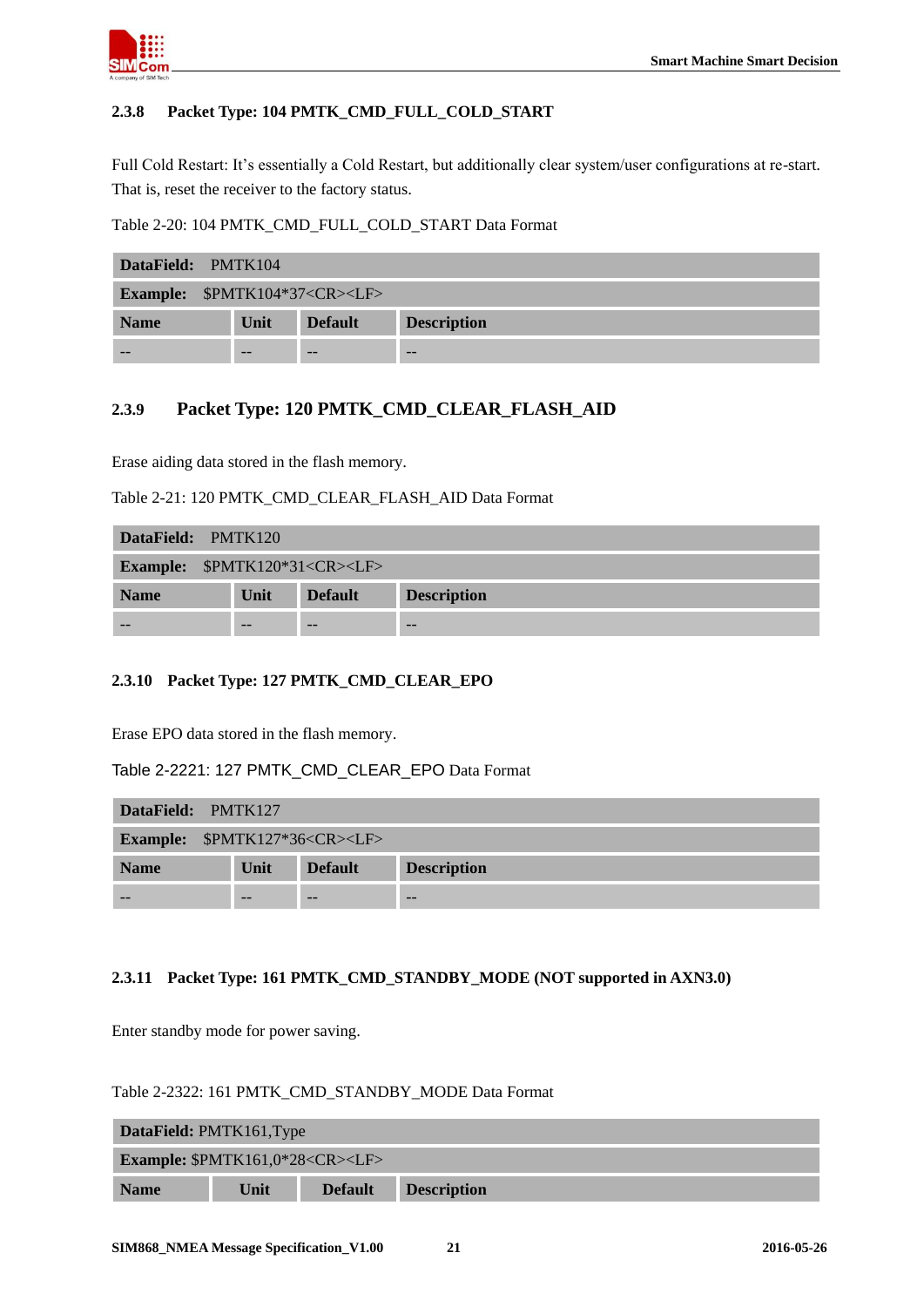

| <b>Type</b> | $- -$ | Standby type:                                              |
|-------------|-------|------------------------------------------------------------|
|             |       | $0'$ = Stop mode, stop NMEA output, the receiver stays at  |
|             |       | ultra low power state                                      |
|             |       | $1'$ = Sleep mode, stop NMEA output, the receiver stays at |
|             |       | full on power state                                        |

## <span id="page-21-0"></span>**2.3.12 Packet Type: 183 PMTK\_LOCUS\_QUERY\_STATUS**

Query Logging status

<span id="page-21-2"></span>Table 2-2423: 183 PMTK\_LOCUS\_QUERY\_STATUS Data Format

| DataField: PMTK183,Serial#,Type,Mode,Content,Internal,Distance,Speed,Status,Log |      |                |                                                                    |  |
|---------------------------------------------------------------------------------|------|----------------|--------------------------------------------------------------------|--|
| number, Percent*CH                                                              |      |                |                                                                    |  |
| <b>Example:</b>                                                                 |      |                |                                                                    |  |
| Input: \$PMTK183*38 <cr><lf></lf></cr>                                          |      |                |                                                                    |  |
|                                                                                 |      |                | Output: \$PMTKLOG,32,1,b,31,1,0,0,0,8032,100*2F <cr><lf></lf></cr> |  |
| <b>Name</b>                                                                     | Unit | <b>Default</b> | <b>Description</b>                                                 |  |
| Serial#                                                                         |      |                | Logging serial number:0~65535                                      |  |
| Type                                                                            |      |                | Logging type                                                       |  |
|                                                                                 |      |                | 0:Overlap                                                          |  |
|                                                                                 |      |                | 1: Fullstop                                                        |  |
| Mode                                                                            |      |                | <b>Logging Mode</b>                                                |  |
|                                                                                 |      |                | 0x08: Interval logger                                              |  |
| Content                                                                         |      |                | Logging contents of configuration                                  |  |
| Internal                                                                        |      |                | Logging interval setting(valid when interval mode is selected)     |  |
| <b>Distance</b>                                                                 |      |                | Logging distance setting(valid when distance mode is               |  |
|                                                                                 |      |                | selected)                                                          |  |
| Speed                                                                           |      |                | Logging speed setting(valid when speed mode is selected)           |  |
| <b>Status</b>                                                                   |      |                | Logging status                                                     |  |
|                                                                                 |      |                | 1: Stop Logging                                                    |  |
|                                                                                 |      |                | $0:$ Logging                                                       |  |
| Percent                                                                         |      |                | Logging life used percentage                                       |  |

## <span id="page-21-1"></span>**2.3.13 Packet Type: 184 PMTK\_LOCUS\_ERASE\_FLASH**

Erase Logging Flash

#### <span id="page-21-3"></span>Table 2-2524: 184 PMTK\_LOCUS\_ERASE\_FLASH Data Format

| DataField: PMTK184, Type     |
|------------------------------|
| <b>Example:</b>              |
| Input: $$PMTK184,1*22 < CR>$ |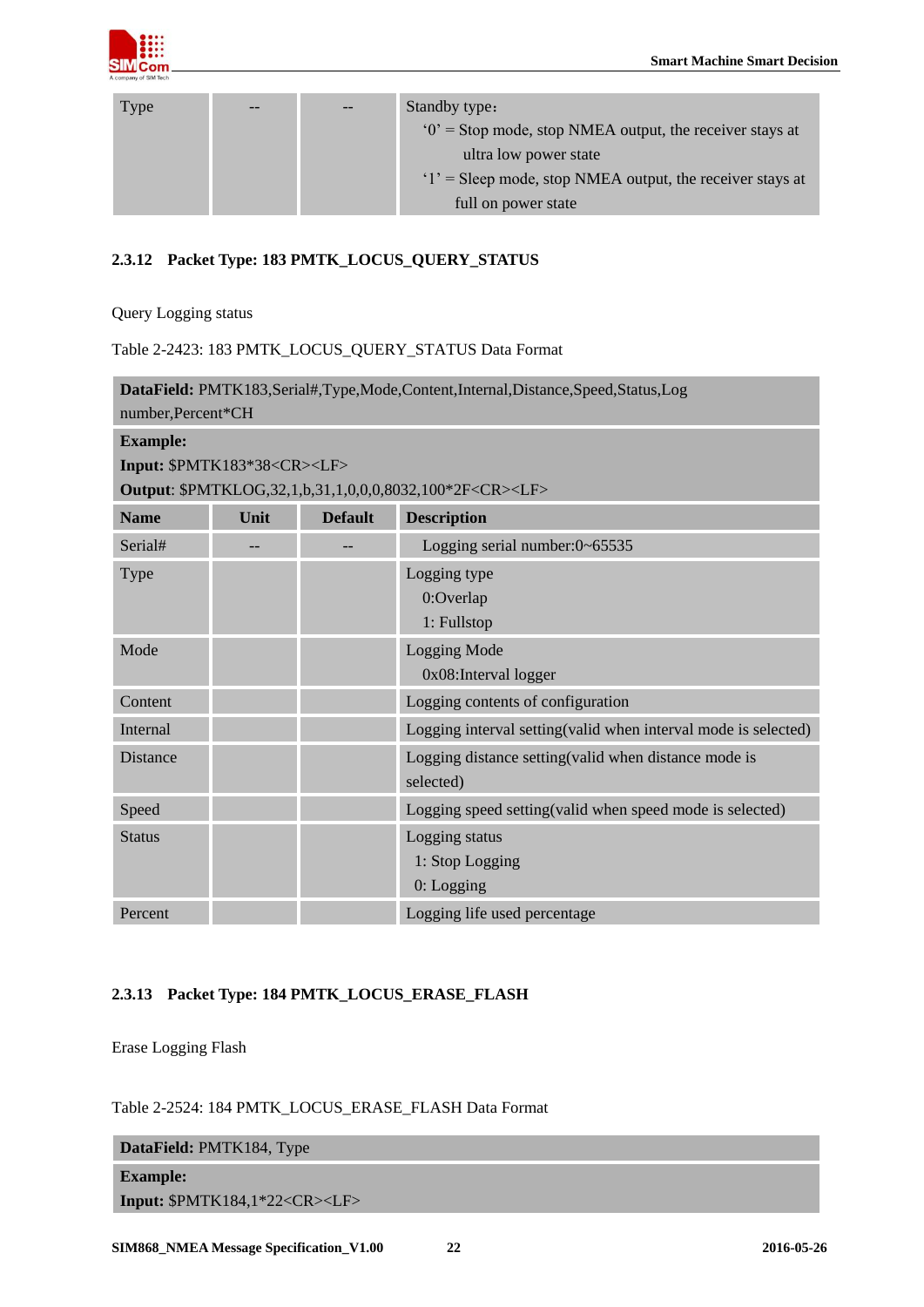

| <b>Output: \$PMTK001,184,3*3D<cr><lf></lf></cr></b> |      |                |                                                       |  |
|-----------------------------------------------------|------|----------------|-------------------------------------------------------|--|
| <b>Name</b>                                         | Unit | <b>Default</b> | <b>Description</b>                                    |  |
| <b>Type</b>                                         |      |                | Erase type<br>1: erase all logger internal flash data |  |

## <span id="page-22-0"></span>**2.3.14 Packet Type: 185 PMTK\_LOCUS\_STOP\_LOGGER**

Stop Logging data

#### <span id="page-22-3"></span>Table 2-2625: 185 PMTK\_LOCUS\_STOP\_LOGGER Data Format

| DataField: PMTK185, Status                          |                                              |  |                   |  |  |
|-----------------------------------------------------|----------------------------------------------|--|-------------------|--|--|
| <b>Example:</b>                                     |                                              |  |                   |  |  |
| <b>Input: \$PMTK185,1*23<cr><lf></lf></cr></b>      |                                              |  |                   |  |  |
| <b>Output: \$PMTK001,185,3*3C<cr><lf></lf></cr></b> |                                              |  |                   |  |  |
| <b>Name</b>                                         | Unit<br><b>Default</b><br><b>Description</b> |  |                   |  |  |
| <b>Status</b>                                       |                                              |  | Stop logging      |  |  |
|                                                     |                                              |  | '1':Stop logging  |  |  |
|                                                     |                                              |  | '0':Start logging |  |  |

## <span id="page-22-1"></span>**2.3.15 Packet Type: 186 PMTK\_LOCUS\_LOG\_NOW**

Snapshot write log

<span id="page-22-4"></span>Table 2-2726: 186 PMTK\_LOCUS\_LOG\_NOW Data Format

| DataField: PMTK186, Type                                    |  |  |                              |  |  |
|-------------------------------------------------------------|--|--|------------------------------|--|--|
| <b>Example:</b>                                             |  |  |                              |  |  |
| Input: $\text{SPMTK186,1*20}\leq$ CR> <lf></lf>             |  |  |                              |  |  |
| <b>Output: \$PMTK001,186,3*3F<cr><lf></lf></cr></b>         |  |  |                              |  |  |
| <b>Description</b><br><b>Name</b><br>Unit<br><b>Default</b> |  |  |                              |  |  |
| Type                                                        |  |  | '1': means snapshot log data |  |  |

## <span id="page-22-2"></span>**2.3.16 Packet Type: 187 PMTK\_LOCUS\_CONFIG**

Configure Locus setting by command.

<span id="page-22-5"></span>

| Table 2-2827: 187 PMTK LOCUS CONFIG Data Format |  |
|-------------------------------------------------|--|
|-------------------------------------------------|--|

**DataField:** PMTK187, Mode,Setting

**Example:**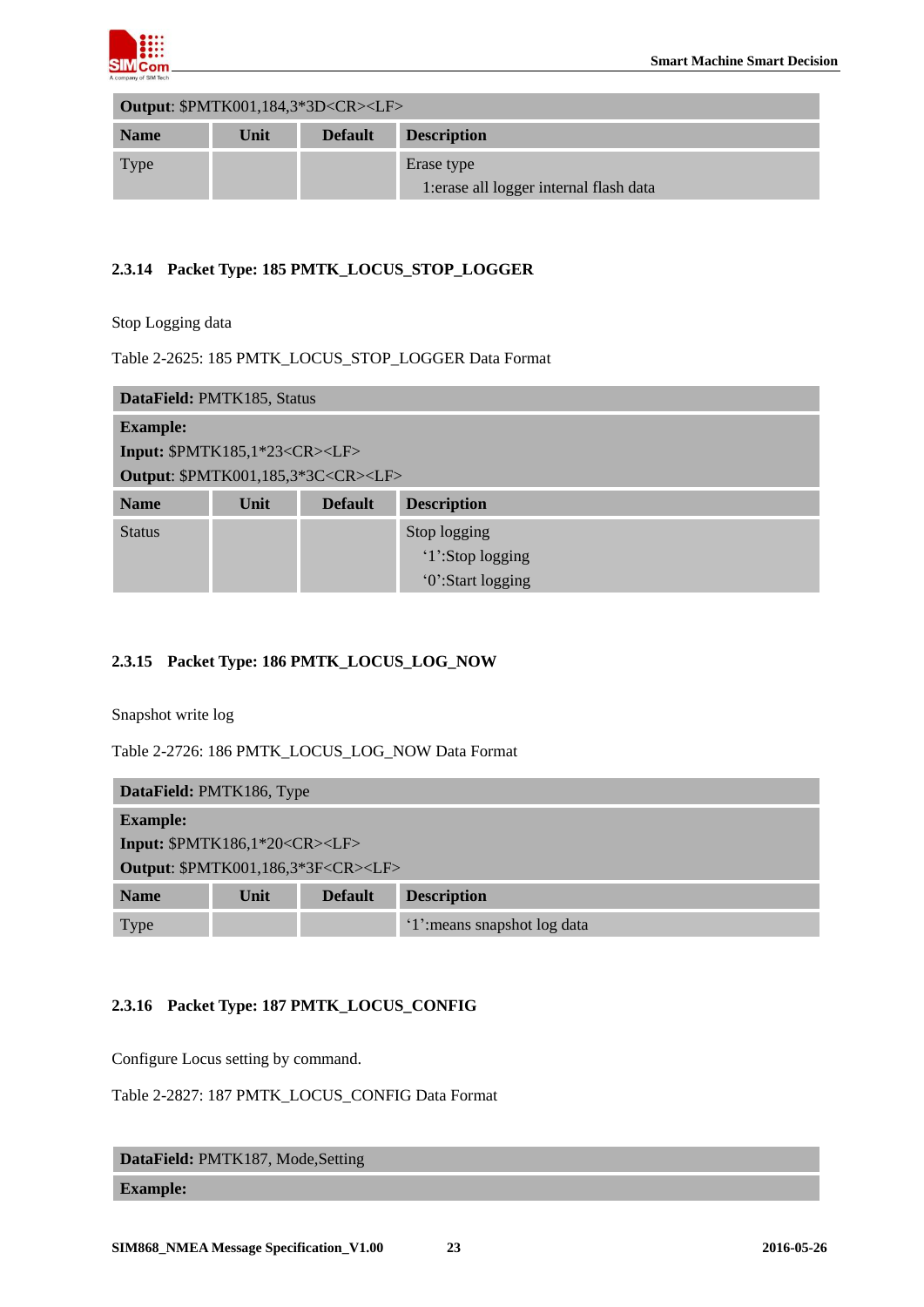

| <b>Input: \$PMTK187,1,5*38</b>    |      |                |                                                                                                               |  |
|-----------------------------------|------|----------------|---------------------------------------------------------------------------------------------------------------|--|
| <b>Output: \$PMTK001,187,3*3E</b> |      |                |                                                                                                               |  |
| <b>Name</b>                       | Unit | <b>Default</b> | <b>Description</b>                                                                                            |  |
| <b>Type</b>                       |      |                | '1': means interval data. (1sec= <interval <="12" hours)<="" td=""></interval>                                |  |
| Setting                           |      |                | New setting instead of the original configuration (e.g. change<br>to 5 seconds interval as the example below) |  |

## <span id="page-23-0"></span>**2.3.17 Packet Type: 220 PMTK\_SET\_POS\_FIX**

Position Fix Interval

<span id="page-23-3"></span>Table 2-2928: 220 PMTK\_SET\_POS\_FIX Data Format

|             | <b>DataField:</b> PMTK220, Interval           |  |                                           |  |
|-------------|-----------------------------------------------|--|-------------------------------------------|--|
|             | <b>Example:</b> $$PMTK220,1000*1F < CR>< LF>$ |  |                                           |  |
| <b>Name</b> | <b>Default</b><br><b>Description</b><br>Unit  |  |                                           |  |
| Interval    | msec                                          |  | Position fix interval. Range: [100~10000] |  |

## <span id="page-23-1"></span>**2.3.18 Packet Type: 223 PMTK\_SET\_AL\_DEE\_CFG (NOT supported in AXN3.0)**

Below parameters can be modified by Host command message

<span id="page-23-4"></span>

| Table 2-3029: 223 PMTK SET AL DEE CFG Data Format |
|---------------------------------------------------|
|---------------------------------------------------|

| PMTK223, SV, SNR, Extension threshold, Extension gap<br>DataField: |      |                |                                                       |  |  |
|--------------------------------------------------------------------|------|----------------|-------------------------------------------------------|--|--|
| <b>Example:</b>                                                    |      |                |                                                       |  |  |
| <b>Name</b>                                                        | Unit | <b>Default</b> | <b>Description</b>                                    |  |  |
| <b>SV</b>                                                          | msec | $\mathcal{I}$  | Range: $[1 - 4]$                                      |  |  |
| <b>SNR</b>                                                         |      | 30             | Range: $[25 \sim 30]$                                 |  |  |
| Extension threshold                                                | msec | 180000         | Range: $[40000 \sim 180000]$                          |  |  |
| <b>Extension</b> gap                                               | msec | 60000          | Extension gap is the limitation between neighbor DEE. |  |  |
|                                                                    |      |                | Range: $[0 \sim 3600000]$                             |  |  |

## <span id="page-23-2"></span>**2.3.19 Packet Type: 225 PMTK\_SET\_PERIODIC\_MODE (NOT supported in AXN3.0)**

Periodic Power Saving Mode Settings: (See following chart) In RUN stage, the GPS receiver measures and calculates positions.

In SLEEP stage, the GPS receiver may enter two different power saving modes. One is "Periodic Standby" Mode", and another is "Periodic Backup Mode". Due to hardware limitation, the maximum power down duration (SLEEP) is 2047 seconds. If the configured "SLEEP" interval is larger than 2047 seconds, GPS firmware will automatically extend the interval by software method. However, GPS system will be powered on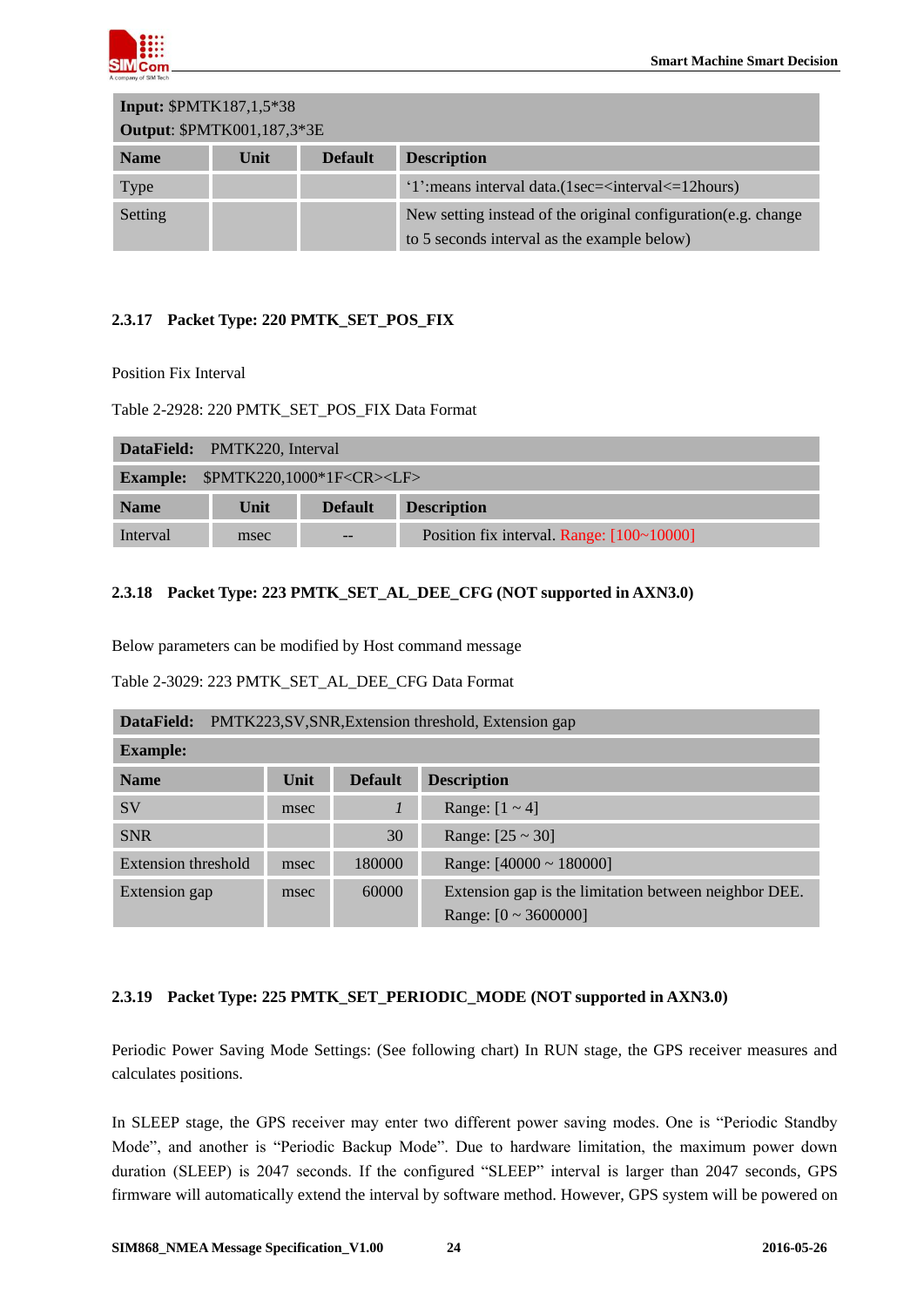

for the interval extension and powered down again after the extension is done.

#### <span id="page-24-0"></span>Table 2-3130: 225 PMTK\_SET\_PERIODIC\_MODE Data Format

| DataField:                                      | PMTK225, Type, Run time, Sleep time, Second run time, Second sleep time |                                  |                                                        |  |  |
|-------------------------------------------------|-------------------------------------------------------------------------|----------------------------------|--------------------------------------------------------|--|--|
| <b>Example: How to enter Periodic modes</b>     |                                                                         |                                  |                                                        |  |  |
| Periodic Backup mode                            |                                                                         |                                  |                                                        |  |  |
| <b>PMTK225,0</b>                                |                                                                         |                                  |                                                        |  |  |
| PMTK223,1,25,180000,60000                       |                                                                         |                                  |                                                        |  |  |
|                                                 |                                                                         | PMTK225,1,3000,12000,18000,72000 |                                                        |  |  |
| Periodic Standby mode                           |                                                                         |                                  |                                                        |  |  |
| <b>PMTK225,0</b>                                |                                                                         |                                  |                                                        |  |  |
| PMTK223,1,25,180000,60000                       |                                                                         |                                  |                                                        |  |  |
|                                                 |                                                                         | PMTK225,2,3000,12000,18000,72000 |                                                        |  |  |
| <b>Example: How to enter AlwaysLocate modes</b> |                                                                         |                                  |                                                        |  |  |
| AlwaysLocateTM Standby                          |                                                                         |                                  |                                                        |  |  |
| <b>PMTK225,0</b>                                |                                                                         |                                  |                                                        |  |  |
| <b>PMTK225,8</b>                                |                                                                         |                                  |                                                        |  |  |
| AlwaysLocateTM Backup                           |                                                                         |                                  |                                                        |  |  |
| <b>PMTK225,0</b>                                |                                                                         |                                  |                                                        |  |  |
| <b>PMTK225,9</b>                                |                                                                         |                                  |                                                        |  |  |
| <b>Name</b>                                     | Unit                                                                    | <b>Default</b>                   | <b>Description</b>                                     |  |  |
| Type                                            |                                                                         |                                  | Set operation mode of power saving :                   |  |  |
|                                                 |                                                                         |                                  | '0': Back to normal mode                               |  |  |
|                                                 |                                                                         |                                  | '1' Periodc backup mode                                |  |  |
|                                                 |                                                                         |                                  | '2' Periodic standby mode                              |  |  |
|                                                 |                                                                         |                                  | '4': Perpetual backup mode                             |  |  |
|                                                 |                                                                         |                                  | '8': AlwaysLocateTM standby mode                       |  |  |
|                                                 |                                                                         |                                  | '9': AlwaysLocateTM backup mode                        |  |  |
| Run time                                        | msec                                                                    |                                  | Duration to fix for (or attempt to fix for) before     |  |  |
|                                                 |                                                                         |                                  | switching from running mode back to a minimum          |  |  |
|                                                 |                                                                         |                                  | power sleep mode.                                      |  |  |
|                                                 |                                                                         |                                  | '0': Disable                                           |  |  |
|                                                 |                                                                         |                                  | $\ge$ = '1000': Enable                                 |  |  |
|                                                 |                                                                         |                                  | Range: [1000~518400000]                                |  |  |
| Sleep time                                      | msec                                                                    |                                  | Interval to come out of a minimum power sleep mode and |  |  |
|                                                 |                                                                         |                                  | start running in order to get a new position fix.      |  |  |
|                                                 |                                                                         |                                  | Range: [1000~518400000]                                |  |  |
| Second run time                                 | msec                                                                    |                                  | Duration [] to fix for (or attempt to fix for) before  |  |  |
|                                                 |                                                                         |                                  | switching from running mode back to a minimum power    |  |  |
|                                                 |                                                                         |                                  | sleep mode.                                            |  |  |
|                                                 |                                                                         |                                  | '0': Disable                                           |  |  |
|                                                 |                                                                         |                                  | $\ge$ = '1000': Enable                                 |  |  |
|                                                 |                                                                         |                                  | Range: [Second set both 0 or 1000~518400000]           |  |  |
|                                                 |                                                                         |                                  |                                                        |  |  |
| Second sleep time                               | msec                                                                    |                                  | Interval to come out of a minimum power sleep mode and |  |  |
|                                                 |                                                                         |                                  | start running in order to get a new position fix.      |  |  |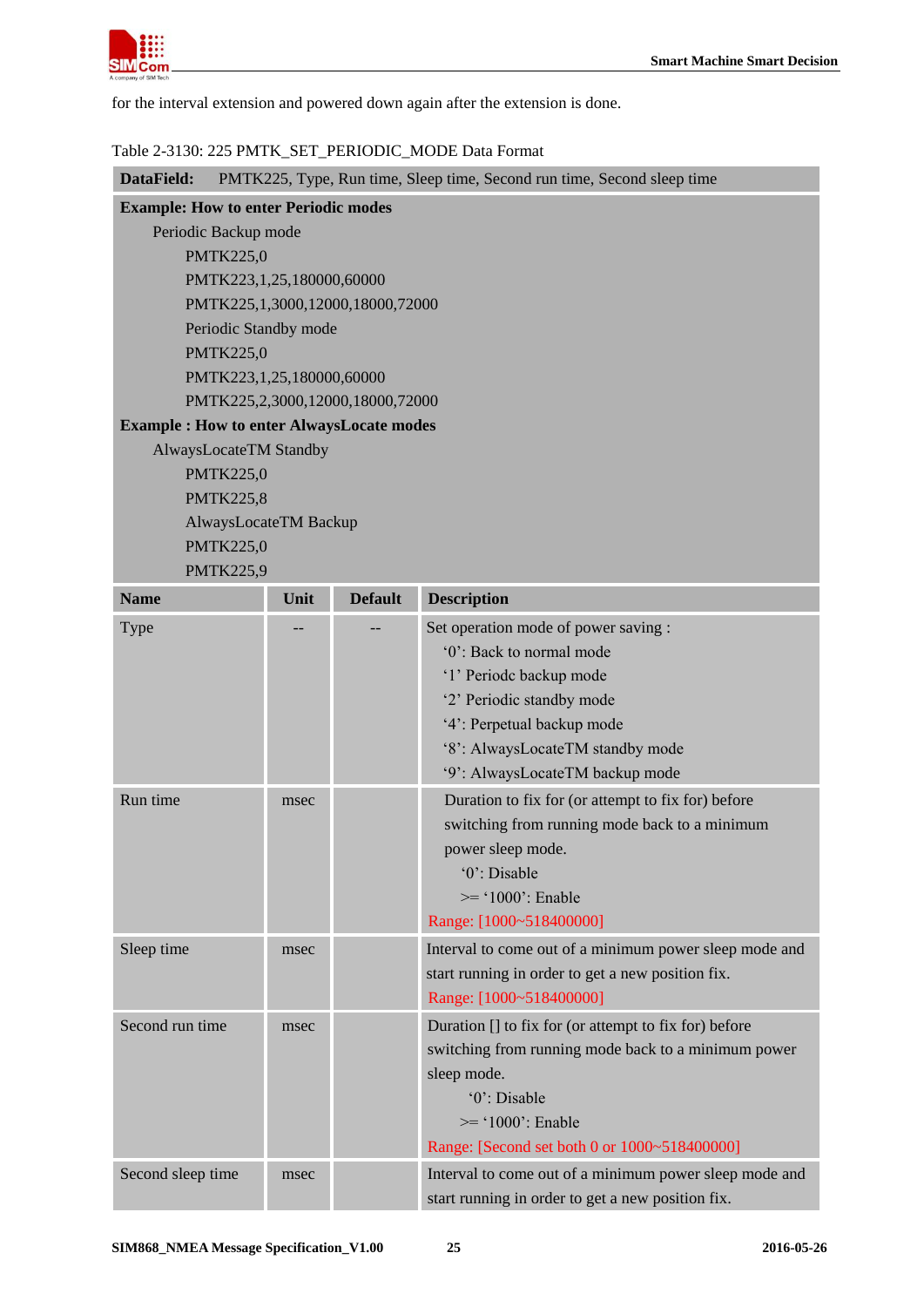

Range: [Second set both 0 or 1000~518400000]

*Note:*

*The Second run time should larger than First run time when non-zero value.*

#### <span id="page-25-0"></span>**2.3.20 Packet Type: 250 PMTK\_SET\_DATA\_PORT**

Set data port input/output data type and baudrate.

#### <span id="page-25-2"></span>Table 2-3231: 250 PMTK\_SET\_DATA\_PORT Data Format

| DataField: PMTK250, InType,OutType,Baudrate |                                                         |                |                                                                                                                                    |  |  |
|---------------------------------------------|---------------------------------------------------------|----------------|------------------------------------------------------------------------------------------------------------------------------------|--|--|
|                                             | <b>Example: \$PMTK250,1,3,9600*14<cr><lf></lf></cr></b> |                |                                                                                                                                    |  |  |
| <b>Name</b>                                 | Unit                                                    | <b>Default</b> | <b>Description</b>                                                                                                                 |  |  |
| InType                                      |                                                         |                | Data port input data type<br>'0' = DPORT_IN_NONE (No data input)<br>'1'=DPORT_IN_RTCM (RTCM input)<br>'3'=DPORT_IN_NMEA (MTK NMEA) |  |  |
| OutType                                     |                                                         |                | Data port input data type<br>'0' = DPORT_OUT_NONE (No data output)<br>'3'=DPORT_OUT_NMEA (MTK NMEA)                                |  |  |
| <b>Baudrate</b>                             |                                                         |                | Baudratesetting<br>4800<br>9600<br>14400<br>19200<br>38400<br>57600<br>115200<br>460800<br>921600                                  |  |  |

#### <span id="page-25-1"></span>**2.3.21 Packet Type: 251 PMTK\_SET\_NMEA\_BAUDRATE**

Set NMEA port baudrate. Using PMTK251 command to setup baud rate setting, the setting will be back to defatult value in the two conditions:

- 1. Full cold start command is issued
- 2. Enter standby mode

<span id="page-25-3"></span>

| Table 2-3332: 251 PMTK SET NMEA BAUDRATE Data Format |
|------------------------------------------------------|
|------------------------------------------------------|

| DataField: PMTK251, Baudrate                                |  |  |  |  |  |
|-------------------------------------------------------------|--|--|--|--|--|
| <b>Example:</b> \$PMTK251,38400*27 <cr><lf></lf></cr>       |  |  |  |  |  |
| Unit<br><b>Default</b><br><b>Description</b><br><b>Name</b> |  |  |  |  |  |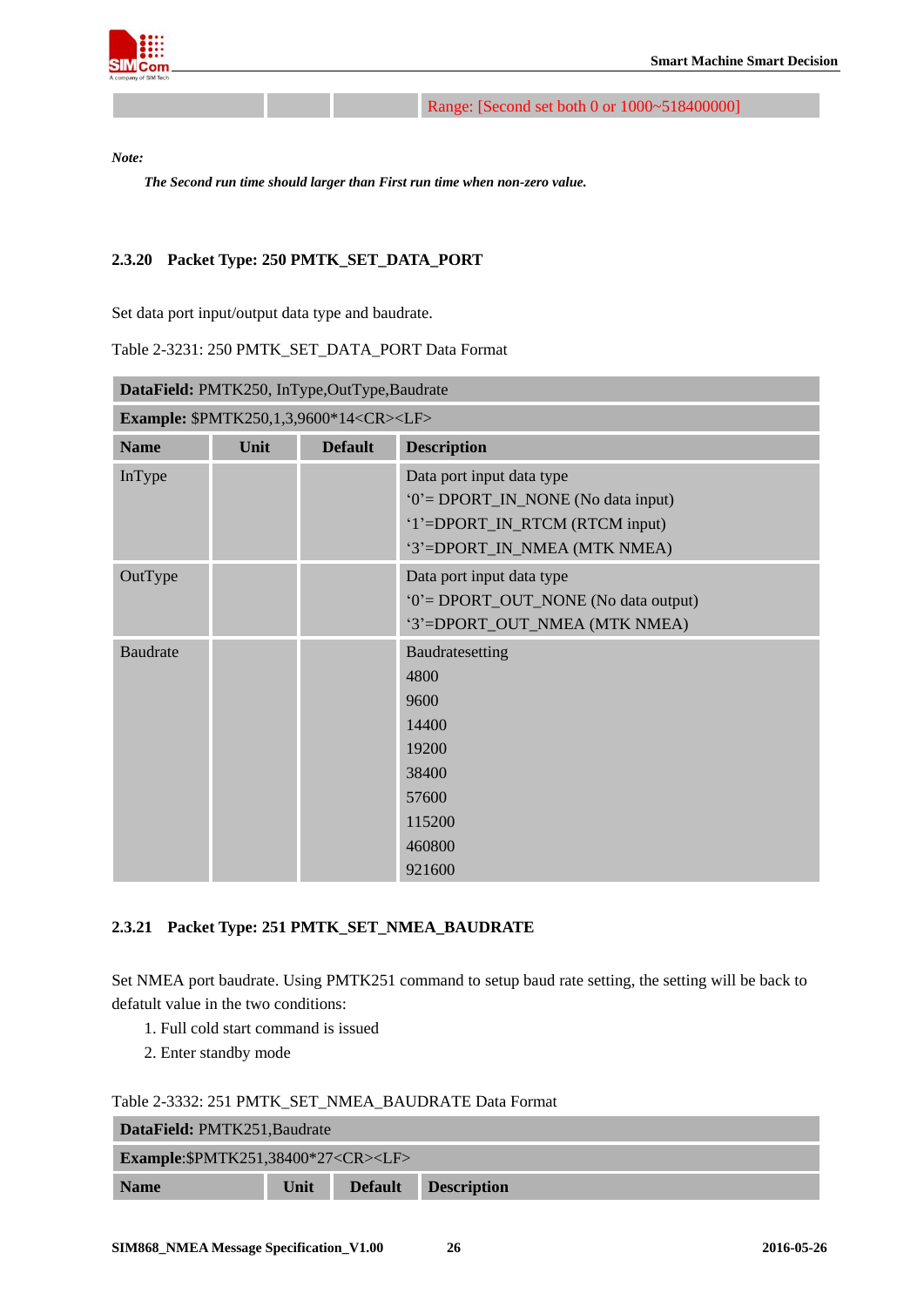

| <b>Baudrate</b> | -- | -- | Baudrate setting      |  |  |  |
|-----------------|----|----|-----------------------|--|--|--|
|                 |    |    | $0$ – default setting |  |  |  |
|                 |    |    | 4800                  |  |  |  |
|                 |    |    | 9600                  |  |  |  |
|                 |    |    | 14400                 |  |  |  |
|                 |    |    | 19200                 |  |  |  |
|                 |    |    | 38400                 |  |  |  |
|                 |    |    | 57600                 |  |  |  |
|                 |    |    | 115200                |  |  |  |
|                 |    |    | 230400                |  |  |  |
|                 |    |    | 460800                |  |  |  |
|                 |    |    | 921600                |  |  |  |

*Note: The option "Allow change of baudrate" at the "NMEA" page in the CoreBuilder should be checked before using this command.*

#### <span id="page-26-0"></span>**2.3.22 Packet Type: 253 PMTK\_SET\_OUTPUT\_FMT**

Set data output format for current port.

<span id="page-26-2"></span>Table 2-3433: 253 PMTK\_SET\_OUTPUT\_FMT Data Format

| DataField: PMTK253, Flag                                                                              |                                              |  |                  |  |  |
|-------------------------------------------------------------------------------------------------------|----------------------------------------------|--|------------------|--|--|
| <b>Example:</b> \$PMTK253,1*2B <cr><lf>//Change output format from NMEA mode to binary mode</lf></cr> |                                              |  |                  |  |  |
| <b>Name</b>                                                                                           | <b>Description</b><br>Unit<br><b>Default</b> |  |                  |  |  |
| Flag                                                                                                  |                                              |  | Unsigned 1 byte: |  |  |
|                                                                                                       |                                              |  | 0-NMEA mode      |  |  |
|                                                                                                       |                                              |  | 1-Binary mode    |  |  |

*Note: When you switch from binary mode to NMEA mode, you will receive a binary ACK after the command is processed. When you switch from NMEA mode to binary mode, NO ACK will be sent.*

#### <span id="page-26-1"></span>**2.3.23 Packet Type: 255 PMTK\_SET\_SYNC\_PPS\_NMEA**

Enable or disable fix NMEA output time behind PPS function. (Default off). The latency range of the beginning of UART Tx is between 170 ms and 180ms at MT3339 platform (465 ms~485ms at MT3333 platform) and behind the rising edge of PPS.

| Table 2-35: 255 PMTK SET SYNC PPS NMEA Data Format |  |  |  |  |
|----------------------------------------------------|--|--|--|--|
|----------------------------------------------------|--|--|--|--|

| DataField: PMTK255, Enabled           |      |                |                    |  |  |
|---------------------------------------|------|----------------|--------------------|--|--|
| <b>Example:</b> $$PMTK255,1*23 < CR>$ |      |                |                    |  |  |
| <b>Name</b>                           | Unit | <b>Default</b> | <b>Description</b> |  |  |
| Enabled                               |      |                | Enable or disable  |  |  |
|                                       |      |                | $0 = Disable$      |  |  |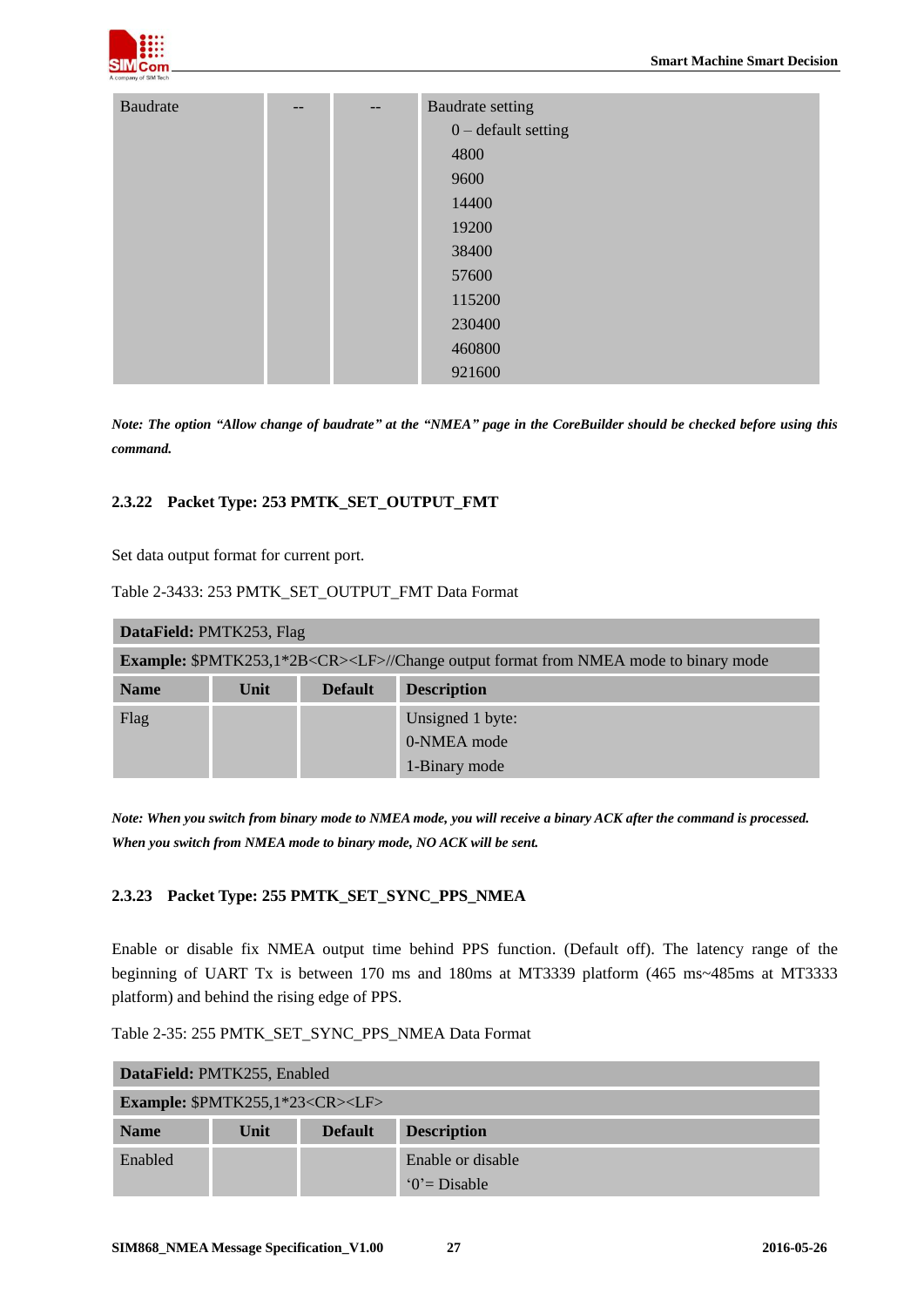

‗1'=Enable

<span id="page-27-0"></span>*Note: Only support in AXN 3.6(8) and 2.3(5) after 2014/4/21.*

#### **2.3.24 Packet Type: 256 PMTK\_SET\_TIMING\_PRODUCT(Support after AXN3.8)**

Enable or disable timing product mode (Default off). The timing product mode will enhance the PPS output timing accuracy which is listed in below table.

| <b>Constellation</b> | <b>Previous</b> | <b>AXN 3.8</b> |
|----------------------|-----------------|----------------|
| <b>GPS</b>           | $20$ ns         | $<15$ ns       |
| $G + G$              | $35$ ns         | $<15$ ns       |
| $G + B$              | $50$ ns         | $<15$ ns       |

#### <span id="page-27-3"></span>Table 2-3634: 256 PMTK\_SET\_TIMING\_PRODUCT Data Format

| DataField: PMTK256, Enabled                      |      |                |                        |  |  |
|--------------------------------------------------|------|----------------|------------------------|--|--|
| <b>Example: \$PMTK256,1*2E<cr><lf></lf></cr></b> |      |                |                        |  |  |
| <b>Name</b>                                      | Unit | <b>Default</b> | <b>Description</b>     |  |  |
| Enabled                                          |      |                | Enable or disable      |  |  |
|                                                  |      |                | $^{\circ}$ (0'=Disable |  |  |
|                                                  |      |                | $1'$ =Enable           |  |  |

<span id="page-27-1"></span>*Note: Please measure the accuracy after the device collect all satellites almanac.*

#### **2.3.25 Packet Type: 257 PMTK\_SET\_TUNNEL\_SCENRIO(Support after AXN3.8)**

Enable fast TTFF or high accuracy function when out of the tunnel or garage. (Default enabled high accuracy function).

<span id="page-27-4"></span>Table 2-3735: 257 PMTK\_SET\_TUNNEL\_SCENRIO Data Format

| DataField: PMTK257, Functionality     |                                              |  |                                                           |  |  |  |
|---------------------------------------|----------------------------------------------|--|-----------------------------------------------------------|--|--|--|
| <b>Example:</b> $$PMTK257,1*2F < CR>$ |                                              |  |                                                           |  |  |  |
| <b>Name</b>                           | <b>Description</b><br>Unit<br><b>Default</b> |  |                                                           |  |  |  |
| Functionality                         |                                              |  | '0'=Enable fast TTFF when out of the tunnel of garage     |  |  |  |
|                                       |                                              |  | '1'=Enable high accuracy when out of the tunnel or garage |  |  |  |

#### <span id="page-27-2"></span>**2.3.26 Packet Type: 262 PMTK\_SET\_FLP\_MODE**

Enable or disable GNSS/Fitness Low Power(GLP/FLP) mode.

<span id="page-27-5"></span>Table 2-3836: 262 PMTK\_SET\_FLP\_MODE Data Format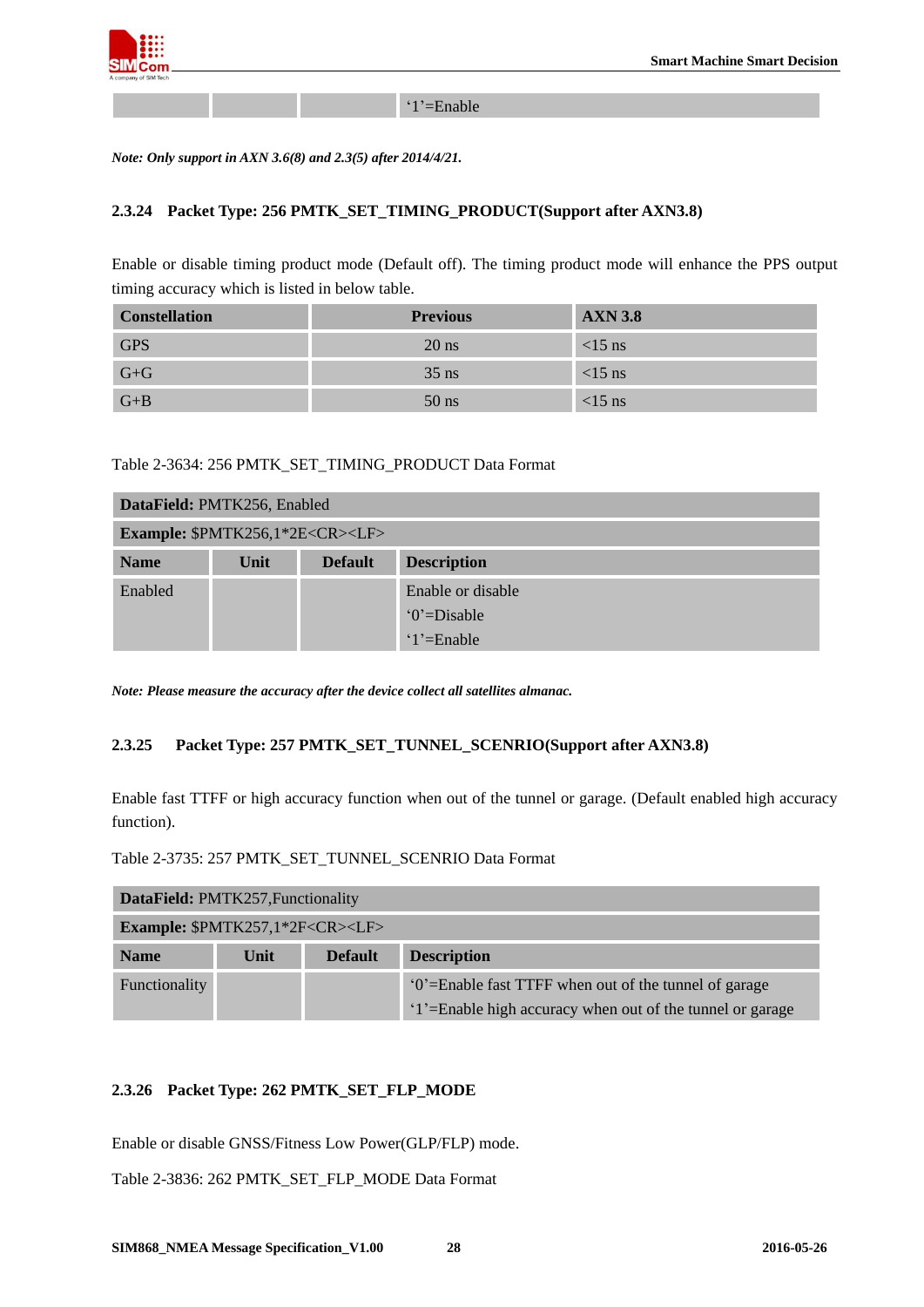

| DataField: PMTK262, Enabled      |                                                                                |  |                               |  |  |  |
|----------------------------------|--------------------------------------------------------------------------------|--|-------------------------------|--|--|--|
|                                  | <b>Example:</b> \$PMTK262,1*29 <cr><lf> (Enable FLP mode for MT3339)</lf></cr> |  |                               |  |  |  |
|                                  | \$PMTK262,3*2B <cr><lf> (Enable GLP mode for MT3333)</lf></cr>                 |  |                               |  |  |  |
| <b>Name</b>                      | <b>Description</b><br><b>Default</b><br>Unit                                   |  |                               |  |  |  |
| Enabled                          |                                                                                |  | $0'$ = Disbable GLP(FLP) mode |  |  |  |
| '1'=Enable FLP mode (for MT3339) |                                                                                |  |                               |  |  |  |
| '3'=Enable GLP mode (for MT3333) |                                                                                |  |                               |  |  |  |

## <span id="page-28-0"></span>**2.3.27 Packet Type: 285 PMTK\_SET\_PPS\_CONFIG\_CMD**

Config PPS setting.

<span id="page-28-3"></span>Table 2-3937: 285 PMTK\_SET\_PPS\_CONFIG\_CMD Data Format

|                                                             | DataField: PMTK285, PPSType, PPSPulseWidth           |  |                                 |  |  |  |
|-------------------------------------------------------------|------------------------------------------------------|--|---------------------------------|--|--|--|
|                                                             | <b>Example: \$PMTK285,2,100*23<cr><lf></lf></cr></b> |  |                                 |  |  |  |
| <b>Default</b><br><b>Description</b><br><b>Name</b><br>Unit |                                                      |  |                                 |  |  |  |
| PPSType                                                     |                                                      |  | Availabilty                     |  |  |  |
|                                                             |                                                      |  | $0 = Disable$                   |  |  |  |
|                                                             |                                                      |  | $1'=\text{After the first fix}$ |  |  |  |
|                                                             |                                                      |  | $2' = 3D$ fix only              |  |  |  |
|                                                             |                                                      |  | $3' = 2D/3D$ fix only           |  |  |  |
|                                                             |                                                      |  | $4' =$ Always                   |  |  |  |
|                                                             |                                                      |  |                                 |  |  |  |
| <b>PPSPulseWidth</b>                                        | ms                                                   |  | <b>PPS Pulse Width</b>          |  |  |  |

## <span id="page-28-1"></span>**2.3.28 Packet Type: 286 PMTK\_SET\_AIC\_CMD**

Enable or disable active interference cancellation function.

<span id="page-28-4"></span>

| Table 2-4038: 286 PMTK SET AIC CMD Data Format |  |  |  |
|------------------------------------------------|--|--|--|
|                                                |  |  |  |

| DataField: PMTK286, Enabled                |      |                |                    |  |  |
|--------------------------------------------|------|----------------|--------------------|--|--|
| Example: \$PMTK286,1*23 <cr><lf></lf></cr> |      |                |                    |  |  |
| <b>Name</b>                                | Unit | <b>Default</b> | <b>Description</b> |  |  |
| Enabled                                    |      |                | Enable or disable  |  |  |
|                                            |      |                | $0'$ = Disable     |  |  |
|                                            |      |                | $1'$ = Enable      |  |  |

## <span id="page-28-2"></span>**2.3.29 Packet Type: 300 PMTK\_API\_SET\_FIX\_CTL (meiyou)**

Set Fix interval.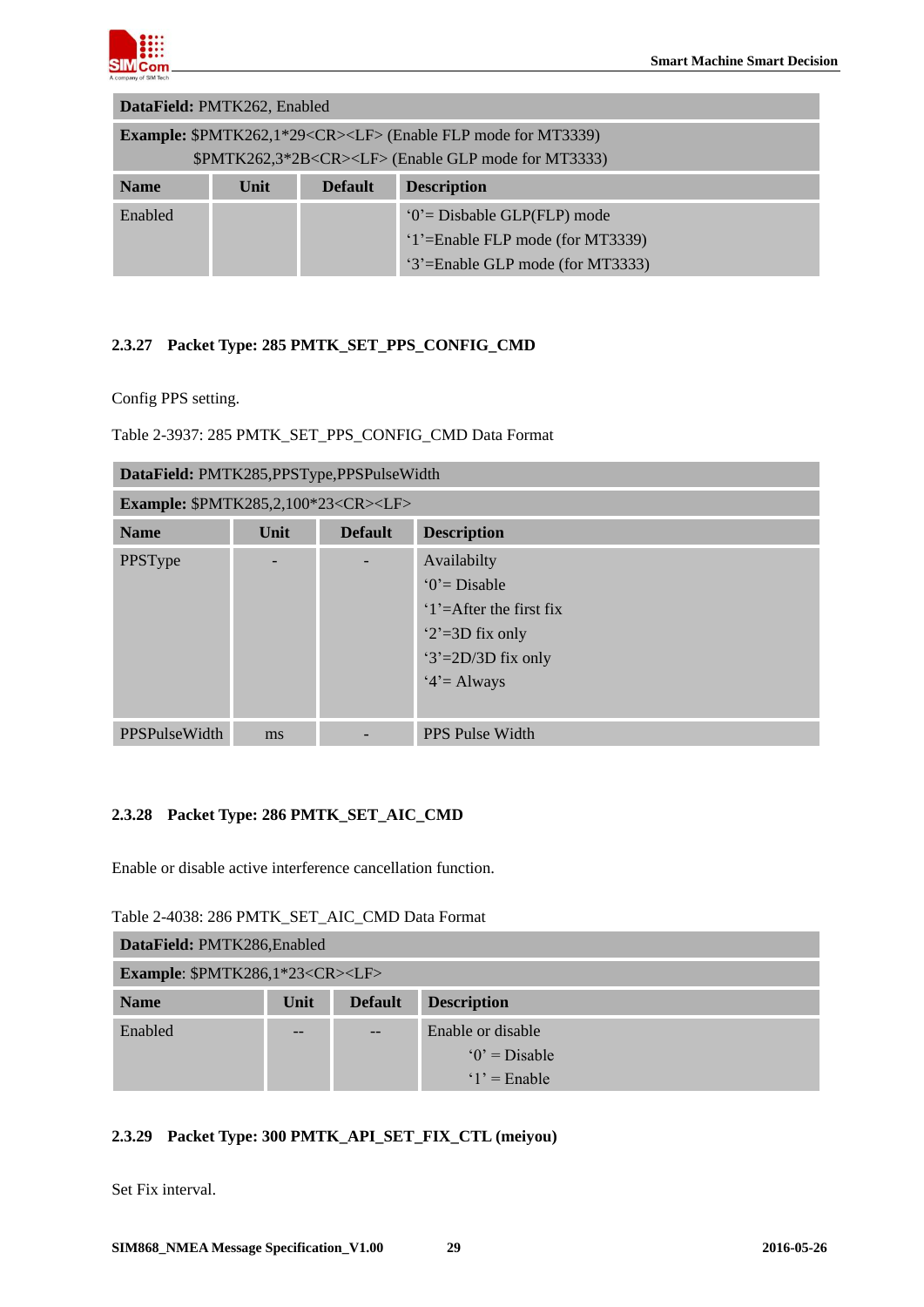

#### <span id="page-29-3"></span>Table 2-4139: 300 PMTK\_API\_SET\_FIX\_CTL Data Format

| DataField: PMTK300, Fixinterval, 0, 0, 0, 0 |              |                |                           |  |  |  |
|---------------------------------------------|--------------|----------------|---------------------------|--|--|--|
| <b>Example: \$PMTK300,1000,0,0,0,0</b>      |              |                |                           |  |  |  |
| \$PMTK001,300,3<br><b>Return:</b>           |              |                |                           |  |  |  |
| <b>Name</b>                                 | Unit         | <b>Default</b> | <b>Description</b>        |  |  |  |
| Fixinterval                                 | milliseconds | $- -$          | Range: $[100 \sim 10000]$ |  |  |  |

## <span id="page-29-0"></span>**2.3.30 Packet Type: 301 PMTK\_API\_SET\_DGPS\_MODE**

Set DGPS correction data source mode.

<span id="page-29-4"></span>

| Table 2-4240: 301 PMTK API SET DGPS MODE Data Format |  |  |  |  |  |
|------------------------------------------------------|--|--|--|--|--|
|------------------------------------------------------|--|--|--|--|--|

| DataField: PMTK301, Mode                              |      |                |                        |  |  |
|-------------------------------------------------------|------|----------------|------------------------|--|--|
| \$PMTK301,1*2D <cr><lf><br/><b>Example:</b></lf></cr> |      |                |                        |  |  |
| <b>Name</b>                                           | Unit | <b>Default</b> | <b>Description</b>     |  |  |
| Mode                                                  |      |                | DGPS data source mode. |  |  |
|                                                       |      |                | '0': No DGPS source    |  |  |
|                                                       |      |                | $'1$ : RTCM            |  |  |
|                                                       |      |                | $2$ : WAAS             |  |  |

#### <span id="page-29-1"></span>**2.3.31 Packet Type: 306 PMTK\_API\_SET\_MIN\_SNR**

API\_Set\_MIN\_SNR Set the minimum SNR of used satellites.

<span id="page-29-5"></span>Table 2-4341: 306 PMTK\_API\_SET\_MIN\_SNR Data Format

| DataField: PMTK306, MIN SNR |                                                                                                                 |                |                                                         |  |  |  |
|-----------------------------|-----------------------------------------------------------------------------------------------------------------|----------------|---------------------------------------------------------|--|--|--|
|                             | <b>Example:</b> \$PMTK306,15*1F <cr><lf>//Set the minimum SNR threshold to 15, the chip would not use</lf></cr> |                |                                                         |  |  |  |
|                             | the satellite which SNR is smaller than 15.                                                                     |                |                                                         |  |  |  |
| <b>Name</b>                 | Unit                                                                                                            | <b>Default</b> | <b>Description</b>                                      |  |  |  |
| <b>MIN SNR</b>              |                                                                                                                 |                | Minimum SNR threshold of used satellites. (Valid range: |  |  |  |
|                             |                                                                                                                 |                | $9 - 37$                                                |  |  |  |

## <span id="page-29-2"></span>**2.3.32 Packet Type: 308 PMTK\_API\_SET\_DR\_LIMIT**

API\_Set\_DR\_Limit Set the number of estimated fix when entering the tunnel.

<span id="page-29-6"></span>Table 2-4442: 308 PMTK\_API\_SET\_DR\_LIMIT Data Format

**DataField:** PMTK308, DR\_LIMIT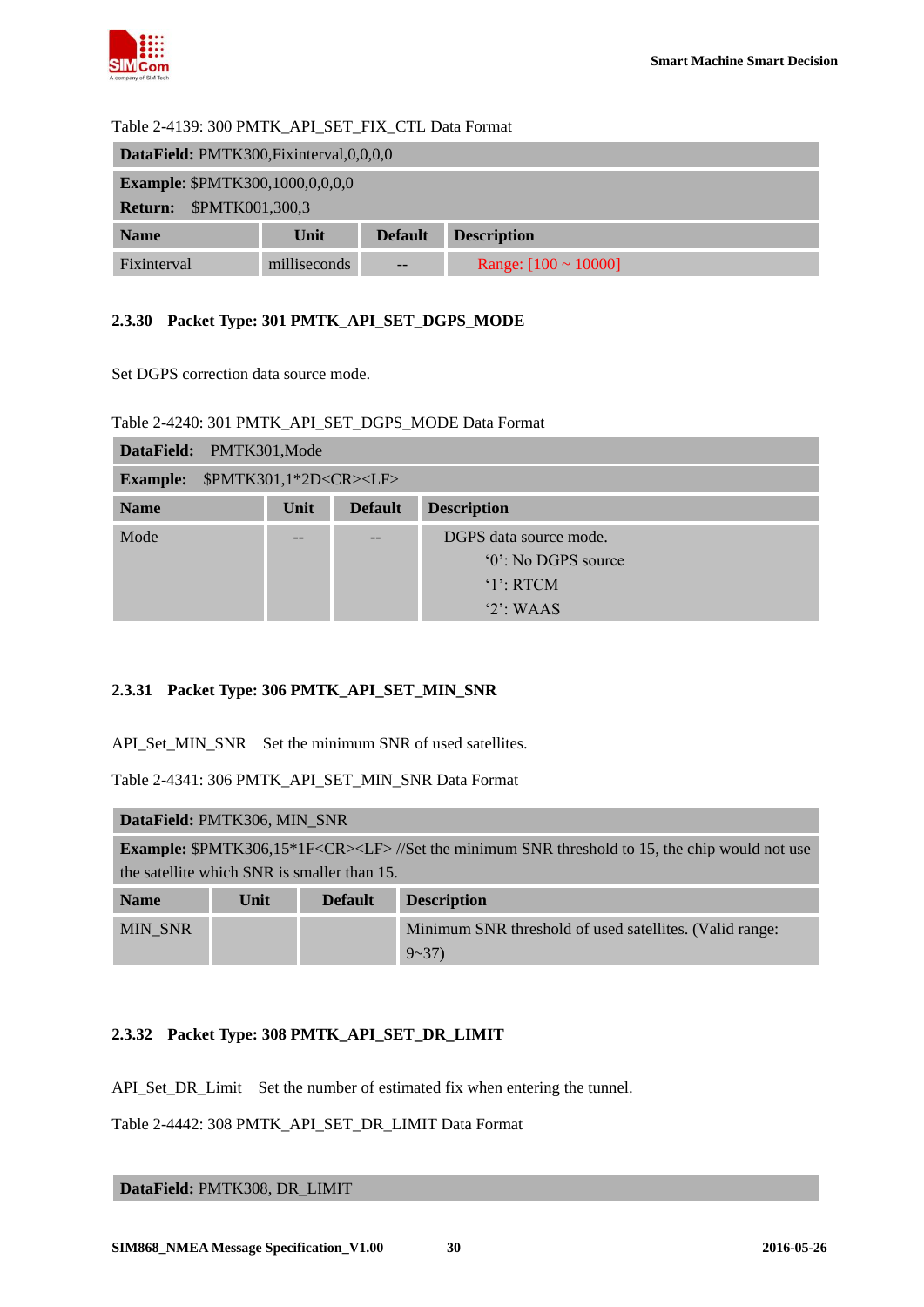

**Example:** \$PMTK308,0\*25<CR><LF> //Disable the estimated fix when entering the runnel. \$PMTK308,3\*26<CR><LF> // Keep outputting 3 fix when entering the tunnel.

| <b>Name</b> | Unit | <b>Default</b> | <b>Description</b>                            |
|-------------|------|----------------|-----------------------------------------------|
| DR LIMIT    |      |                | Number of estimated fix. (Valid range: 0~500) |

## <span id="page-30-0"></span>**2.3.33 Packet Type: 311 PMTK\_API\_SET\_ELEV\_MASK**

API\_Set\_Elev\_Mask Set satellite elevation-mask.

<span id="page-30-3"></span>Table 2-4543: 311 PMTK\_API\_SET\_ELEV\_MASK Data Format

| DataField: PMTK311, Degree |                                       |                |                    |  |  |  |
|----------------------------|---------------------------------------|----------------|--------------------|--|--|--|
|                            | <b>Example:</b> $$PMTK311,5*28 < CR>$ |                |                    |  |  |  |
| <b>Name</b>                | Unit                                  | <b>Default</b> | <b>Description</b> |  |  |  |
|                            |                                       |                |                    |  |  |  |

<span id="page-30-1"></span>*Note: Only support in AXN3.8 after 2015/6/17, and AXN2.5 after 2015/10/19.*

#### **2.3.34 Packet Type: 313 PMTK\_API\_SET\_SBAS\_ENABLED**

Enable to search a SBAS satellite or not.

<span id="page-30-4"></span>Table 2-4644: 313 PMTK\_API\_SET\_SBAS\_ENABLED Data Format

| DataField: PMTK313, Enabled        |      |                |                    |  |  |
|------------------------------------|------|----------------|--------------------|--|--|
| Example: $$PMTK313,1*2E < CR > LF$ |      |                |                    |  |  |
| <b>Name</b>                        | Unit | <b>Default</b> | <b>Description</b> |  |  |
| Enabled                            | --   | $- -$          | Enable or disable  |  |  |
|                                    |      |                | $0'$ = Disable     |  |  |
|                                    |      |                | $'1'$ = Enable     |  |  |

#### <span id="page-30-2"></span>**2.3.35 Packet Type: 314 PMTK\_API\_SET\_NMEA\_OUTPUT**

Set NMEA sentence output frequencies.

There are totally **19** data fields that present output frequencies for the **19** supported NMEA sentences individually.

Supported NMEA Sentences:

| $\theta$      | NMEA_SEN_GLL, // GPGLL interval - Geographic Position - Latitude longitude  |
|---------------|-----------------------------------------------------------------------------|
| $\sim$ 1      | NMEA SEN RMC, // GPRMC interval - Recomended Minimum Specific GNSS Sentence |
| 2             | NMEA_SEN_VTG, // GPVTG interval - Course Over Ground and Ground Speed       |
| $\mathcal{E}$ | NMEA SEN GGA, // GPGGA interval - GPS Fix Data                              |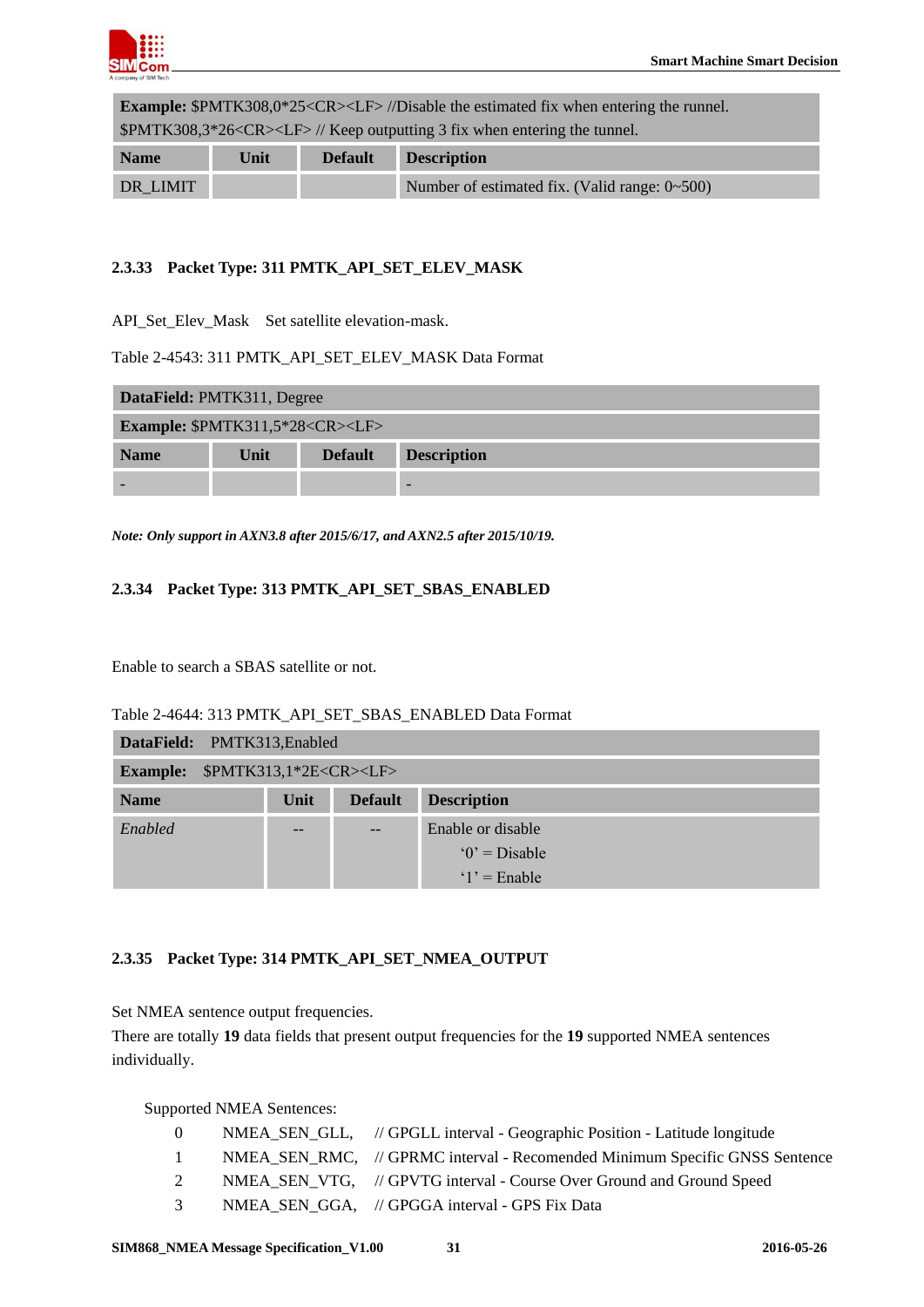

- 4 NMEA\_SEN\_GSA, // GPGSA interval GNSS DOPS and Active Satellites
- 5 NMEA\_SEN\_GSV, // GPGSV interval GNSS Satellites in View
- 6 NMEA\_SEN\_GRS, //GPGRS interval GNSS Range Residuals
- 7 NMEA\_SEN\_GST, //GPGST interval GNSS Pseudorange Errors Statistics
- 17 NMEA SEN ZDA, // GPZDA interval Time & Date
- 18 NMEA\_SEN\_MCHN, //PMTKCHN interval GNSS channel status
- 19 NMEA\_SEN\_DTM, //GPDTM interval Datum reference

Supported Frequency Setting

- 0 Disabled or not supported sentence
- 1 Output once every one position fix
- 2 Output once every two position fixes
- 3 Output once every three position fixes
- 4 Output once every four position fixes
- 5 Output once every five position fixes

#### **Example:**

\$PMTK314,1,1,1,1,1,5,0,0,0,0,0,0,0,0,0,0,0,1,1,0\*30<CR><LF>

This command set GLL output frequency to be outputting once every 1 position fix, and RMC to be outputting once every 1 position fix, and so on.

You can also restore the system default setting via issue: \$PMTK314,-1\*04<CR><LF>

<span id="page-31-0"></span>*Note: Settings of GST and GRS are valid only when firmware supports GST/GRS sentences.*

## **2.3.36 Packet Type: 326 PMTK\_API\_SET\_PPS**

This packet contain the local millisecond and phase where the PPS should be placed.

|                                                           | DataField: PMTK326, PPS_BY_USER,Local_ms,phase |                |                                                       |  |  |  |
|-----------------------------------------------------------|------------------------------------------------|----------------|-------------------------------------------------------|--|--|--|
| <b>Example: \$PMTK326,1,1345,555*3F<cr><lf></lf></cr></b> |                                                |                |                                                       |  |  |  |
| <b>Name</b>                                               | Unit                                           | <b>Default</b> | <b>Description</b>                                    |  |  |  |
| PPS BY USER                                               |                                                |                | 1:PPS output by user<br>0:PPS output automatically    |  |  |  |
| Local ms                                                  |                                                |                | Local receiver time tick. Range: 0-4294967295(2^32-1) |  |  |  |
| Phase                                                     |                                                |                | Time phase $0-262143$                                 |  |  |  |

## <span id="page-31-2"></span>Table 2-4745: 326 PMTK\_API\_SET\_PPS Data Format

#### <span id="page-31-1"></span>**2.3.37 Packet Type: 330 PMTK\_API\_SET\_DATUM**

API\_Set\_Datum, Set default datum.

<span id="page-31-3"></span>Table 2-4846: 330 PMTK\_API\_SET\_DATUM Data Format

**DataField:** PMTK330,Datum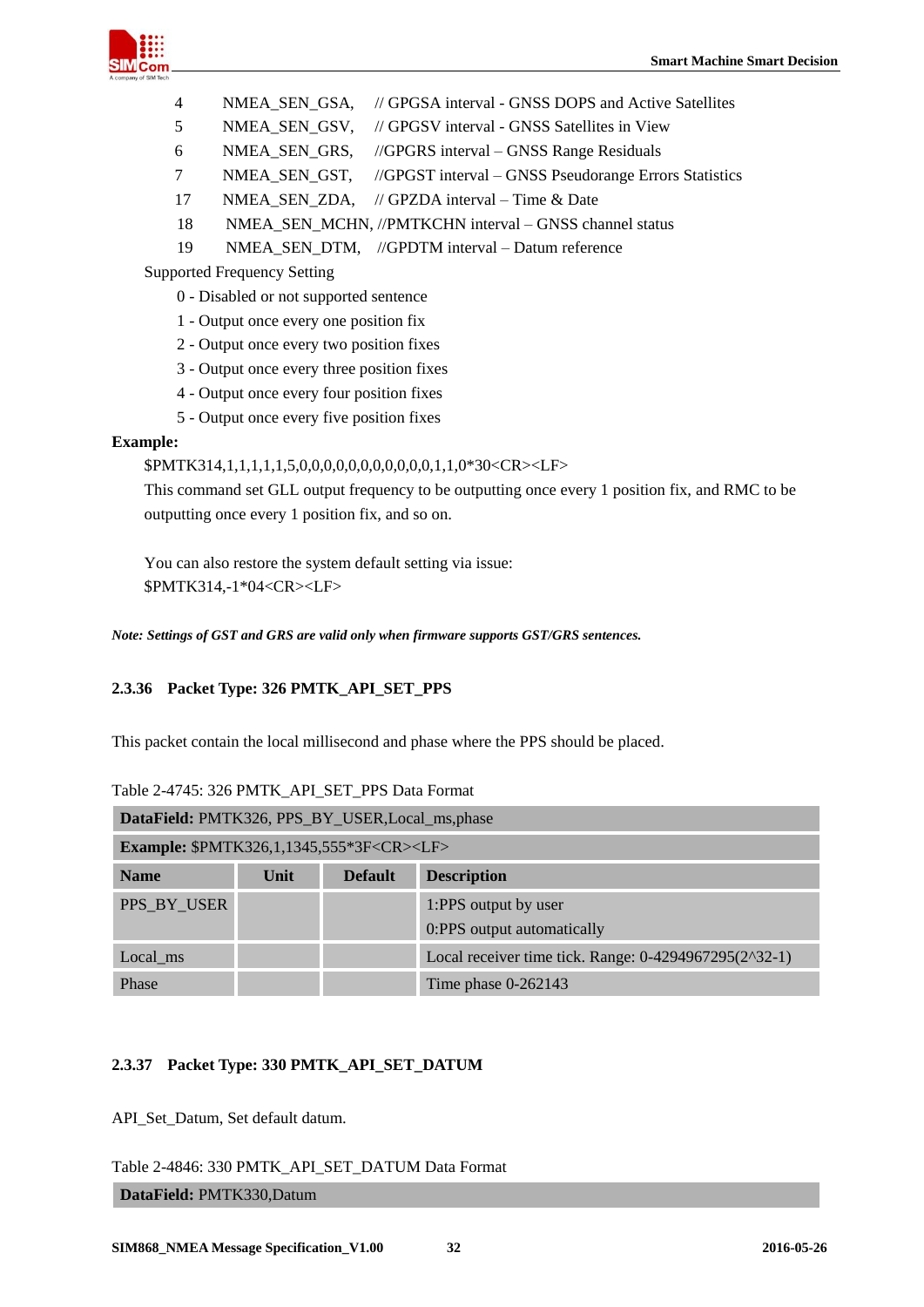

| Example: \$PMTK330,0*2E <cr><lf></lf></cr> |      |                |                                                        |  |
|--------------------------------------------|------|----------------|--------------------------------------------------------|--|
| <b>Name</b>                                | Unit | <b>Default</b> | <b>Description</b>                                     |  |
| Datum                                      |      |                | 0: WGS84                                               |  |
|                                            |      |                | 1: TOKYO-M                                             |  |
|                                            |      |                | $2: TOKYO-A$                                           |  |
|                                            |      |                | Support 219 different datums. The total datums list in |  |
|                                            |      |                | the Appendix A.                                        |  |

## <span id="page-32-0"></span>**2.3.38 Packet Type: 331 PMTK\_API\_SET\_DATUM\_ADVANCE**

Set user defined datum.

#### <span id="page-32-2"></span>Table 2-4947: 331 PMTK\_API\_SET\_DATUM\_ADVANCE Data Format

| DataField: PMTK331,majA,eec,dX,dY,dZ |                                                                                     |                |                                                              |  |  |  |
|--------------------------------------|-------------------------------------------------------------------------------------|----------------|--------------------------------------------------------------|--|--|--|
|                                      | Example: \$PMTK331,6377397.155,299.1528128,-148.0,507.0,685.0*16 <cr><lf></lf></cr> |                |                                                              |  |  |  |
| <b>Name</b>                          | Unit                                                                                | <b>Default</b> | <b>Description</b>                                           |  |  |  |
| majA                                 | m                                                                                   |                | User defined datum semi-major axis Range: $[0 \sim 7000000]$ |  |  |  |
| ecc                                  | m                                                                                   |                | User defined datumeccentric<br>Range: $[0 \sim 330]$         |  |  |  |
| dX                                   | m                                                                                   |                | User defined datum to WGS84 X axis offset x                  |  |  |  |
| dY                                   | m                                                                                   |                | User defined datum to WGS84 Y axis offset                    |  |  |  |
| dZ                                   | m                                                                                   |                | User defined datum to WGS84 Z axis offset                    |  |  |  |

## <span id="page-32-1"></span>**2.3.39 Packet Type: 335 PMTK\_API\_SET\_RTC\_TIME**

This command set RTC UTC time. To be noted, the command doesn't update the GPS time which maintained by GPS receiver. After setting, the RTC UTC time finally may be updated by GPS receiver with more accurate time after 60 seconds.

| PMTK335, Year, Month, Day, Hour, Min, Sec<br>DataField:            |       |                          |                    |  |  |  |  |
|--------------------------------------------------------------------|-------|--------------------------|--------------------|--|--|--|--|
| \$PMTK335,2007,1,1,0,0,0*02 <cr><lf><br/><b>Example:</b></lf></cr> |       |                          |                    |  |  |  |  |
| <b>Name</b>                                                        | Unit  | <b>Default</b>           | <b>Description</b> |  |  |  |  |
| Year                                                               | $- -$ | $\overline{\phantom{m}}$ | year               |  |  |  |  |
| Month                                                              | --    | $- -$                    | $1 \sim 12$        |  |  |  |  |
| Day                                                                | $- -$ | $- -$                    | $1 \sim 31$        |  |  |  |  |
| Hour                                                               | --    | $- -$                    | $0 \sim 23$        |  |  |  |  |
| Min                                                                | --    | $\qquad \qquad -$        | $0 \sim 59$        |  |  |  |  |
| Sec                                                                | --    | --                       | $0 \sim 59$        |  |  |  |  |

<span id="page-32-3"></span>Table 2-5048: 335 PMTK\_API\_SET\_RTC\_TIME Data Format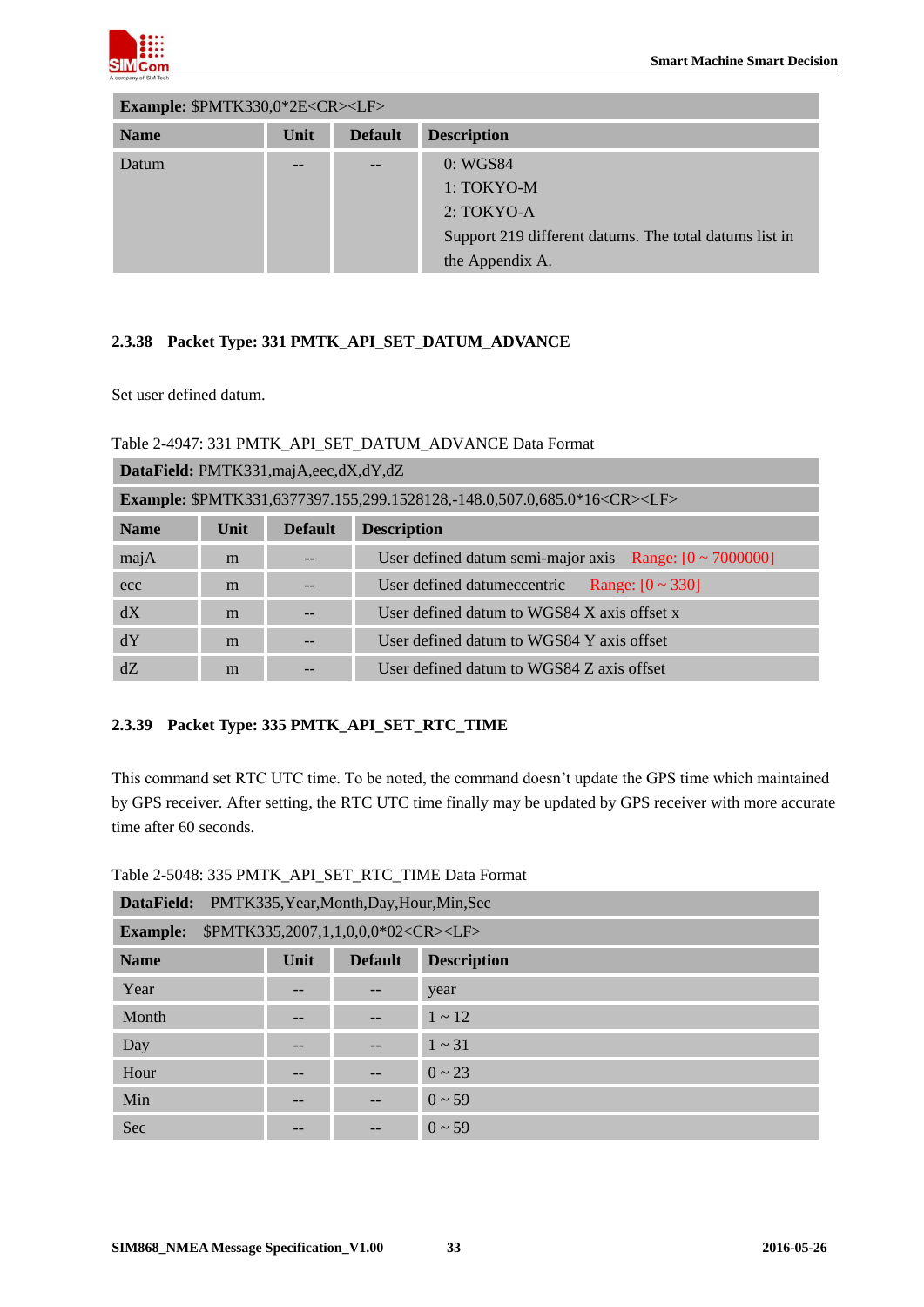

## <span id="page-33-0"></span>**2.3.40 Packet Type: 351 PMTK\_API\_SET\_SUPPORT\_QZSS\_NMEA**

The receiver support new NMEA format for QZSS. The command allow user enable or disable QZSS NMEA format. Default is disable QZSS NMEA format. (use NMEA 0183 V3.01)

#### <span id="page-33-3"></span>Table 2-5149: 351 PMTK\_API\_SET\_SUPPORT\_QZSS\_NMEA Data Format

| DataField: PMTK351, Enabled               |      |                |                    |  |
|-------------------------------------------|------|----------------|--------------------|--|
| <b>Example:</b>                           |      |                |                    |  |
| \$PMTK351,0*29 : Disable QZSS NMEA format |      |                |                    |  |
| \$PMTK351,1*28 : Enable QZSS NMEA format  |      |                |                    |  |
| <b>Name</b>                               | Unit | <b>Default</b> | <b>Description</b> |  |
|                                           |      |                | $0$ . Disable      |  |
| Enabled                                   |      | '1': Enable    |                    |  |

## <span id="page-33-1"></span>**2.3.41 Packet Type: 352 PMTK\_API\_SET\_STOP\_QZSS**

Since QZSS is regional positioning service. The command allow user enable or disable QZSS function. Default is enable QZSS function.

<span id="page-33-4"></span>Table 2-5250: 352 PMTK\_API\_SET\_STOP\_QZSS Data Format

| DataField: PMTK352, Enabled            |      |                |                    |  |  |
|----------------------------------------|------|----------------|--------------------|--|--|
| <b>Example:</b>                        |      |                |                    |  |  |
| \$PMTK352,0*2B : Enable QZSS function  |      |                |                    |  |  |
| \$PMTK352,1*2A : Disable QZSS function |      |                |                    |  |  |
| <b>Name</b>                            | Unit | <b>Default</b> | <b>Description</b> |  |  |
|                                        |      | --             | $0$ . Disable      |  |  |
| Enabled                                |      |                | $'1$ : Enable      |  |  |

## <span id="page-33-2"></span>**2.3.42 Packet Type: 353 PMTK\_API\_SET\_GNSS\_SEARCH\_MODE (NOT supported in AXN3.0 and**

**AXN2.3)**

This command is used to configure the receive to start searching of which satellite system. The setting will be kept available when NVRAM data is valid.

<span id="page-33-5"></span>Table 2-5351: 353 PMTK\_API\_SET\_GNSS\_SEARCH\_MODE Data Format

# **DataField:** PMTK353, GPS\_Enable,GLONASS\_Enable,GALILEO\_Enable,GALILEO\_FULL\_Enable,BEIDOU\_Enable **Example:**  \$PMTK353,0,1,0,0,0\*2A<CR><LF> //Search GLONASS satellites only \$PMTK353,1,0,0,0,0\*2A<CR><LF> //Search GPS satellites only \$PMTK353,1,1,0,0,0\*2B<CR><LF> //Search GPS and GLONASS satellites \$PMTK353,1,1,1,0,0\*2A<CR><LF> //Search GPS,GLONASS,GALILEO satellites \$PMTK353,0,0,0,0,1\*2A<CR><LF> //Search BEIDOU satellites only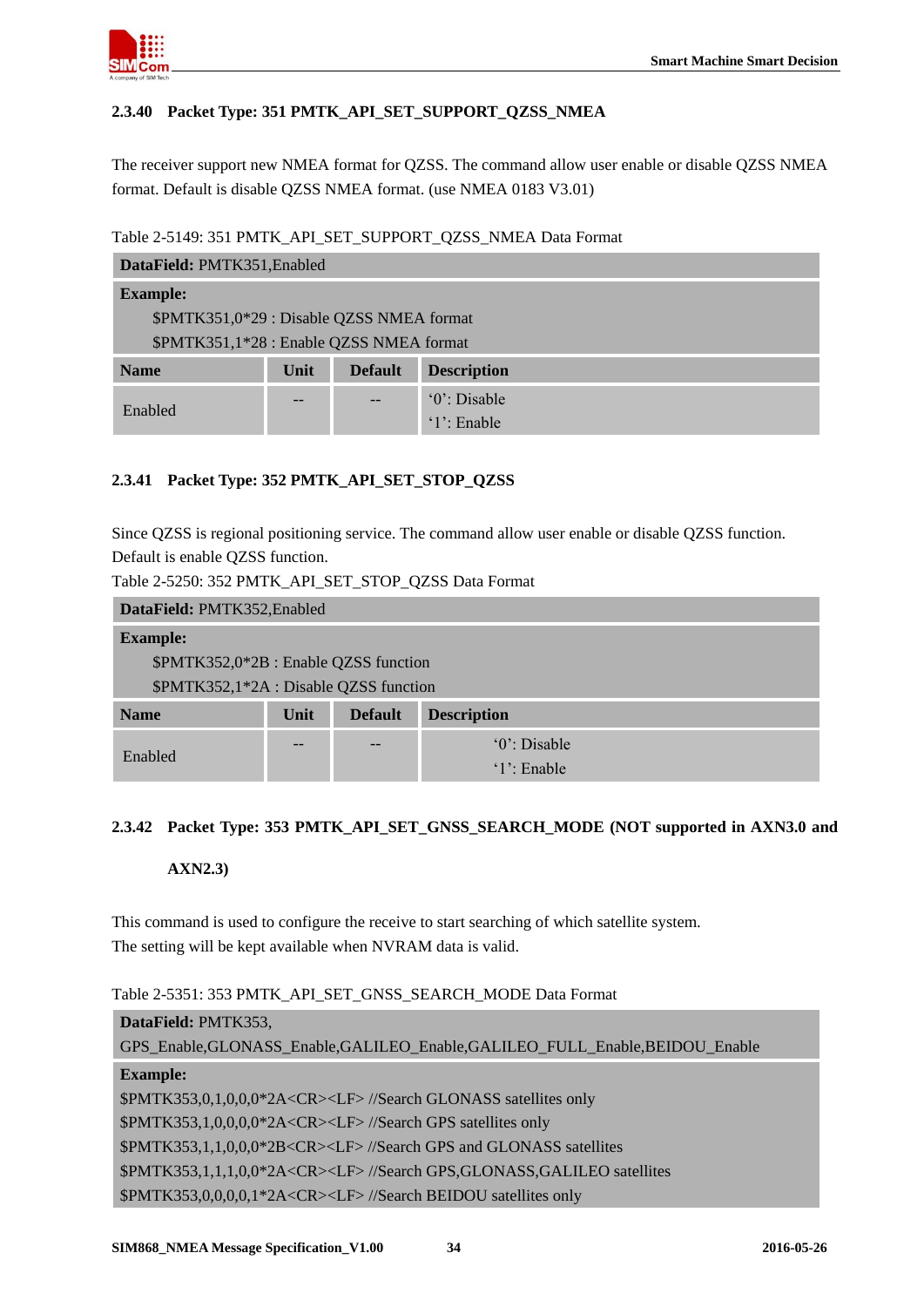

| \$PMTK353,1,0,0,0,0*2A <cr><lf>//Search GPS and BEIDOU satellites</lf></cr> |      |                |                                                                                                           |
|-----------------------------------------------------------------------------|------|----------------|-----------------------------------------------------------------------------------------------------------|
| <b>Name</b>                                                                 | Unit | <b>Default</b> | <b>Description</b>                                                                                        |
| GPS Enabled                                                                 |      |                | '0':disable(DO NOT search GPS satellites)<br>'1' or non-ZERO: search GPS satellites                       |
| <b>GLONASS</b> Enabled                                                      |      |                | '0':disable(DO NOT search GLONASS<br>satellites)<br>'1' or non-ZERO: search GLONASS satellites            |
| GALILEO_Enabled                                                             |      |                | '0':disable(DO NOT search GALILEO satellites)<br>'1' or non-ZERO: search GALILEO satellites               |
| <b>GALILEO FULL Enabled</b>                                                 |      |                | '0':disable (DO NOT search GALILEO FULL<br>mode satellites)<br>'1' or non-ZERO: search GALILEO satellites |
| <b>BEIDOU</b> Enabled                                                       |      |                | '0':disable(DO NOT search BEIDOU satellites)<br>'1' or non-ZERO: search BEIDOU satellites                 |

*Note: GLONASS only, BEIDOU only, and GALILEO only mode is only for testing purpose. Please use GPS + GLONASS or GPS + BEIDOU in the real application, GLONASS and BEIDOU cannot be enabled at the same time.*

#### <span id="page-34-0"></span>**2.3.43 Packet Type: 355 PMTK\_API\_QUERY\_GNSS\_SEARCH\_MODE(Not supported in MT3339**

#### **firmware)**

This command is used to get GPS, GLONASS, BEIDOU and GALILEO searching setting.

#### <span id="page-34-2"></span>Table 2-5452: 355 PMTK\_API\_QUERY\_GNSS\_SEARCH\_MODE Data Format

| DataField: PMTK353,                                                          |                                                                            |  |  |  |  |  |
|------------------------------------------------------------------------------|----------------------------------------------------------------------------|--|--|--|--|--|
|                                                                              | GPS_Enable,GLONASS_Enable,GALILEO_Enable,GALILEO_FULL_Enable,BEIDOU_Enable |  |  |  |  |  |
| Example: \$PMTK355*31                                                        |                                                                            |  |  |  |  |  |
| Return \$PMTK001,353,3,1,0,1,0*35                                            |                                                                            |  |  |  |  |  |
|                                                                              | "\$PMTK001,355,3,GPS Enable,GLON Enable,BEIDOU Enable,GALILEO Enable"      |  |  |  |  |  |
| The return value in this example means GPS+Beidou searching mode is enabled. |                                                                            |  |  |  |  |  |
| <b>Name</b><br>Unit<br><b>Description</b><br><b>Default</b>                  |                                                                            |  |  |  |  |  |
|                                                                              |                                                                            |  |  |  |  |  |

#### <span id="page-34-1"></span>**2.3.44 Packet Type: 356 PMTK\_API\_SET\_HDOP\_THRESHOLD**

This command is to set the HDOP threshold. If the HDOP value is larger than this threshold value, the position will not be fixed.

<span id="page-34-3"></span>Table 2-5553: 356 PMTK\_API\_SET\_HDOP\_THRESHOLD Data Format

| DataField: PMTK356, HDOPThreshold Set OK! |  |
|-------------------------------------------|--|
| <b>Example:</b>                           |  |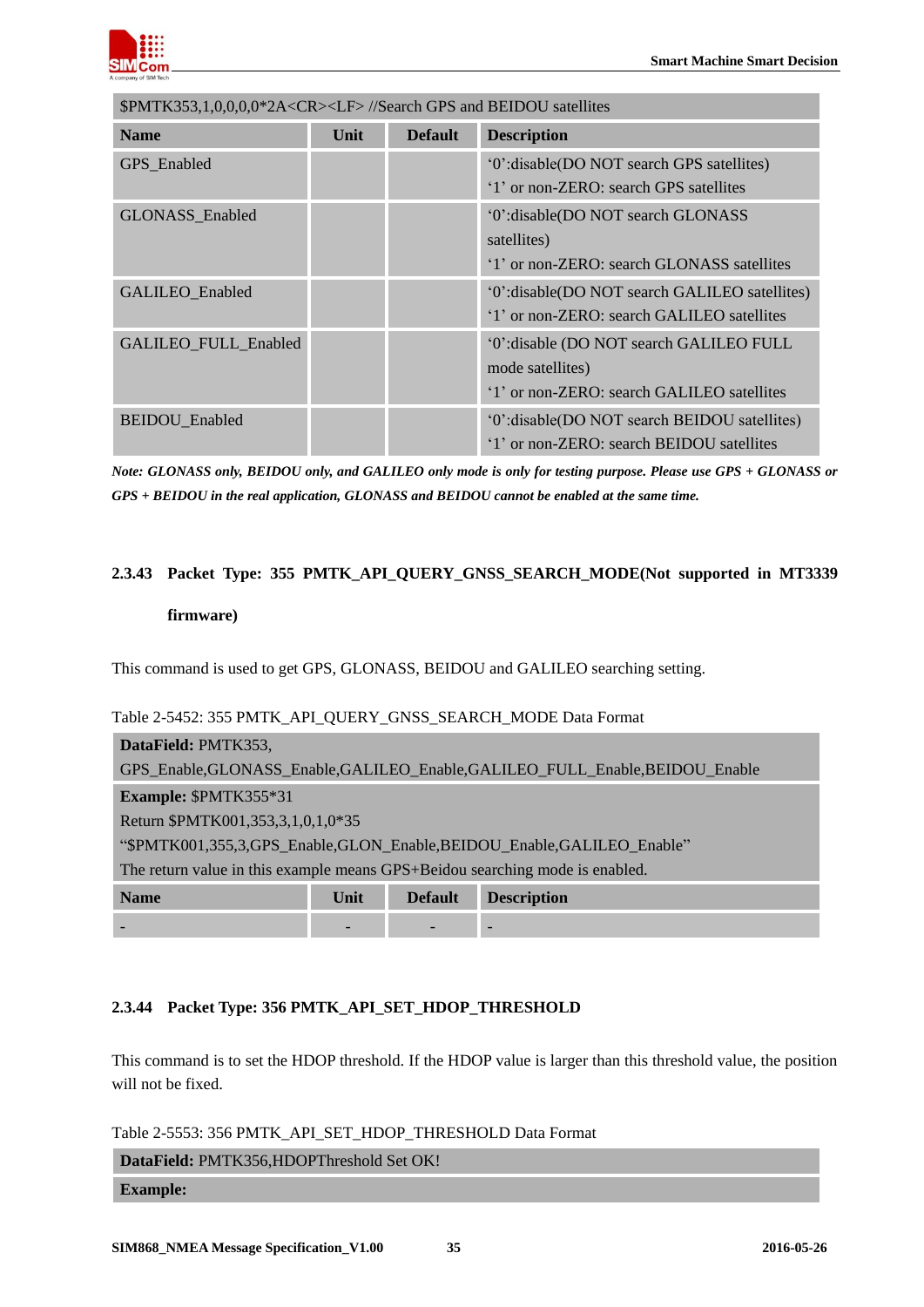

| <b>\$PMTK356,0.8</b>            |      |                |                                            |  |  |
|---------------------------------|------|----------------|--------------------------------------------|--|--|
| Return \$PMTK356,0.8 Set OK!*5F |      |                |                                            |  |  |
| <b>Name</b>                     | Unit | <b>Default</b> | <b>Description</b>                         |  |  |
| <b>HDOPThreshold</b>            |      |                | "O".Disable this function"                 |  |  |
|                                 |      |                | Other value: Enable set the HDOP threshold |  |  |

## <span id="page-35-0"></span>**2.3.45 Packet Type: 357 PMTK\_API\_GET\_HDOP\_THRESHOLD**

This command is to get the HDOP threshold.

#### <span id="page-35-3"></span>Table 2-5654: 357 PMTK\_API\_GET\_HDOP\_THRESHOLD Data Format

| DataField: PMTK357, HDOPThreshold |      |                |                     |  |  |
|-----------------------------------|------|----------------|---------------------|--|--|
| <b>Example:</b>                   |      |                |                     |  |  |
| \$PMTK357                         |      |                |                     |  |  |
| Return \$PMTK357,0.8*39           |      |                |                     |  |  |
| <b>Name</b>                       | Unit | <b>Default</b> | <b>Description</b>  |  |  |
| HDOPThreshold                     |      |                | '0':Disable         |  |  |
|                                   |      |                | Other value: Enable |  |  |

#### <span id="page-35-1"></span>**2.3.46 Packet Type: 386 PMTK\_API\_SET\_STATIC\_NAV\_THD**

Set the speed threshold for static navigation. If the actual speed is below the threshold, output position will keep the same and output speed will be zero. If threshold value is set to 0, this function is disabled.

<span id="page-35-4"></span>

| Table 2-5755: 386 PMTK API SET STATIC NAV THD Data Format |  |  |  |  |
|-----------------------------------------------------------|--|--|--|--|
|-----------------------------------------------------------|--|--|--|--|

| DataField: PMTK386, speed_threshold                |      |                                      |                                            |  |  |  |
|----------------------------------------------------|------|--------------------------------------|--------------------------------------------|--|--|--|
| <b>Example: \$PMTK386,0.4*19<cr><lf></lf></cr></b> |      |                                      |                                            |  |  |  |
| <b>Name</b>                                        | Unit | <b>Description</b><br><b>Default</b> |                                            |  |  |  |
|                                                    | m/s  | $\overline{\phantom{m}}$             | $0 - 2$                                    |  |  |  |
| Speed_trhreshold                                   |      |                                      | The minimun is 0.1 m/s, the max is 2.0 m/s |  |  |  |

#### <span id="page-35-2"></span>**2.3.47 Packet Type: 399 PMTK\_API\_SET\_FLASH\_DATA**

Write data to the flash.

<span id="page-35-5"></span>Table 2-5856: 399 PMTK\_API\_SET\_FLASH\_DATA Data Format

| DataField: PMTK399, Address, Length, Data0, Data1, Data2,  |      |                |                    |  |  |
|------------------------------------------------------------|------|----------------|--------------------|--|--|
| <b>Example:</b>                                            |      |                |                    |  |  |
| \$PMTK399,1c0,7,30,5c,22,1D,02,04,01*4F <cr><lf></lf></cr> |      |                |                    |  |  |
| <b>Name</b>                                                | Unit | <b>Default</b> | <b>Description</b> |  |  |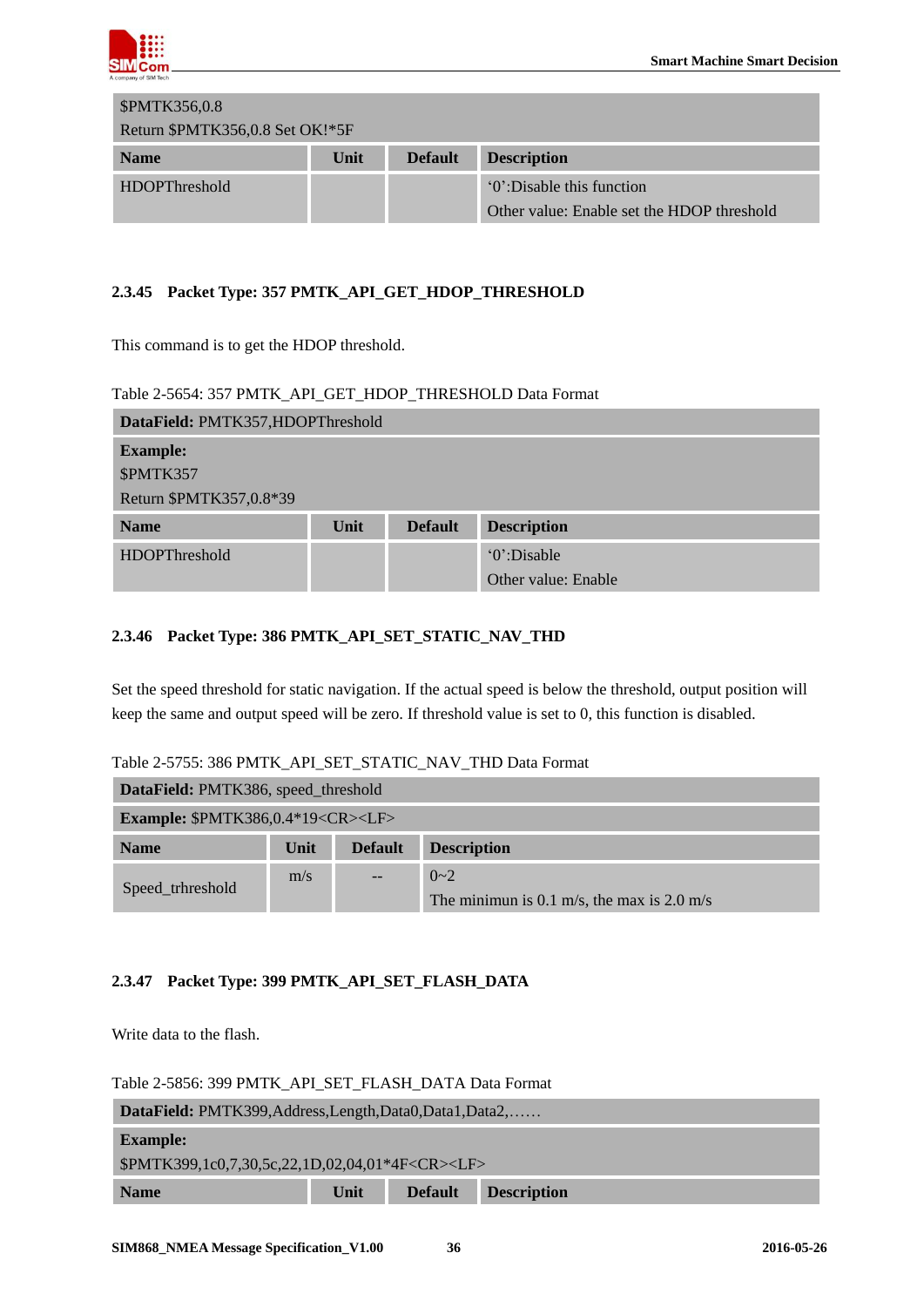

| <b>Address</b> |  | The starting address in hex format the address is<br>fixed at $0x1C0$                 |
|----------------|--|---------------------------------------------------------------------------------------|
| Length         |  | The number of bytes of incoming data fields in<br>hex format (Mad length $= 7$ bytes) |
| DataN          |  | Data type in hex format                                                               |

## <span id="page-36-0"></span>**2.3.48 Packet Type: 400 PMTK\_API\_Q\_FIX\_CTL**

API\_Query\_Fix\_Ctl, Query Fix Control.

#### <span id="page-36-3"></span>Table 2-5957: 400 PMTK\_API\_Q\_FIX\_CTL Data Format

| DataField: PMTK400                             |      |                |                    |  |  |  |
|------------------------------------------------|------|----------------|--------------------|--|--|--|
| <b>Example: \$PMTK400*36<cr><lf></lf></cr></b> |      |                |                    |  |  |  |
| <b>Return:</b>                                 |      |                |                    |  |  |  |
| PMTK_DT_FIX_CTL (See Packet Type: 500)         |      |                |                    |  |  |  |
| <b>Name</b>                                    | Unit | <b>Default</b> | <b>Description</b> |  |  |  |
| --                                             |      |                |                    |  |  |  |

## <span id="page-36-1"></span>**2.3.49 Packet Type: 401 PMTK\_API\_Q\_DGPS\_MODE**

Query DGPS mode.

<span id="page-36-4"></span>Table 2-6058: 401 PMTK\_API\_Q\_DGPS\_MODE Data Format

| DataField: PMTK401                                                 |  |  |  |  |  |  |
|--------------------------------------------------------------------|--|--|--|--|--|--|
| <b>Example:</b> \$PMTK401*37 <cr><lf></lf></cr>                    |  |  |  |  |  |  |
| Return: PMTK_DT_DGPS_MODE                                          |  |  |  |  |  |  |
| <b>Description</b><br><b>Default</b><br><b>Unit</b><br><b>Name</b> |  |  |  |  |  |  |
| --                                                                 |  |  |  |  |  |  |

## <span id="page-36-2"></span>**2.3.50 Packet Type: 406 PMTK\_API\_Q\_MIN\_SNR**

Query the minimum SNR of used satellites.

<span id="page-36-5"></span>

| Table 2-6159: 406 PMTK_API_Q_MIN_SNR Data Format |  |  |  |  |  |  |
|--------------------------------------------------|--|--|--|--|--|--|
|--------------------------------------------------|--|--|--|--|--|--|

| <b>DataField: PMTK406</b>                                     |
|---------------------------------------------------------------|
| <b>Example:</b>                                               |
| \$PMTK406*30 <cr><lf></lf></cr>                               |
| Return:                                                       |
| $SPMTK506,15*19 < CR > LFS$ //The minimum SNR threshold is 15 |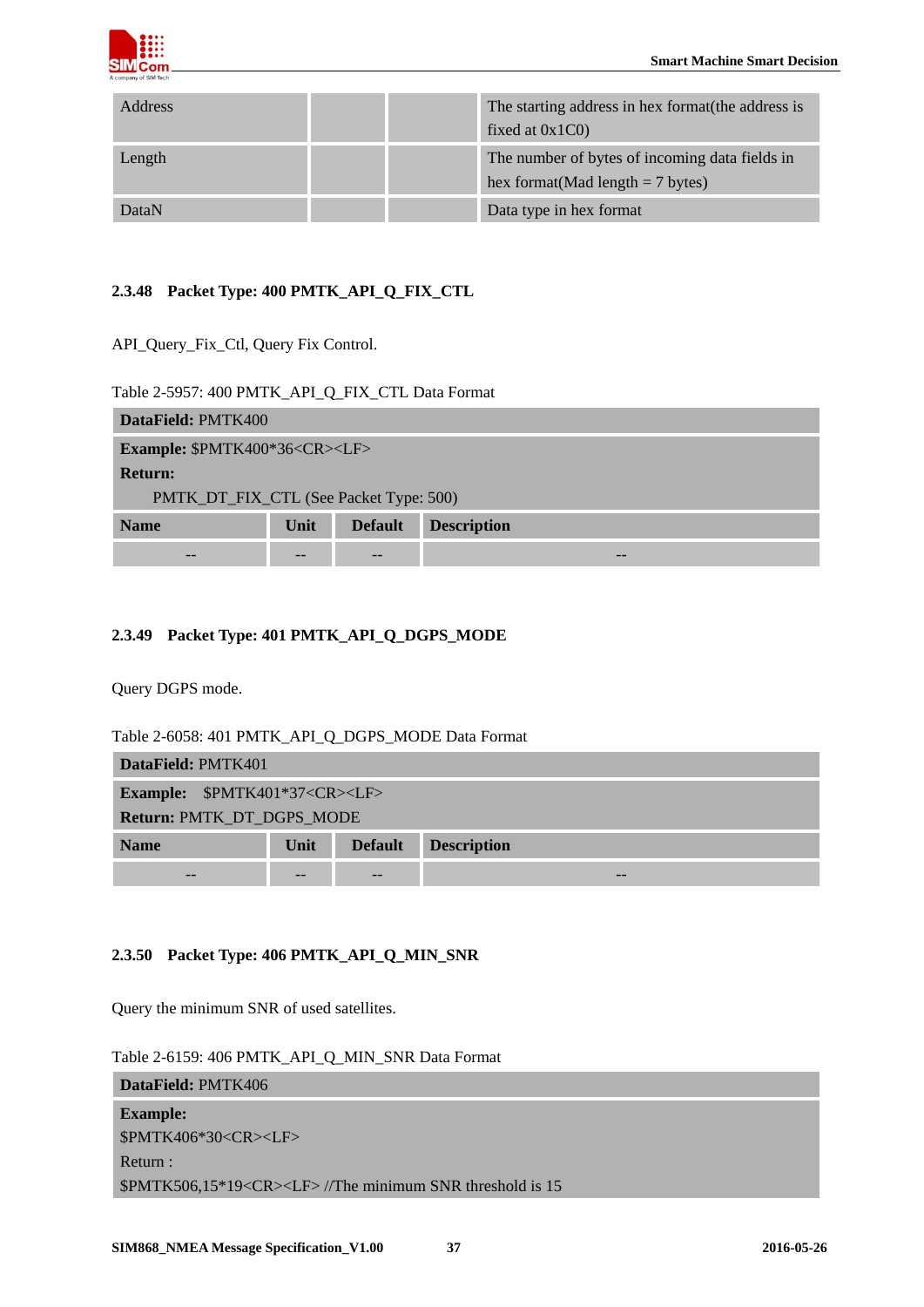

\$PMTK506,0\*2D<CR><LF> // The user didn't set the minimum SNR threshold

| <b>Name</b> | Unit | <b>Default</b> | <b>Description</b> |
|-------------|------|----------------|--------------------|
|             |      |                |                    |

## <span id="page-37-0"></span>**2.3.51 Packet Type: 408 PMTK\_API\_QUERY\_DR\_LIMIT**

Query the number of estimated fix when entering the tunnel.

#### <span id="page-37-3"></span>Table 2-6260: 408 PMTK\_API\_QUERY\_DR\_LIMIT Data Format

| DataField: PMTK408              |                                                                  |                |                    |  |  |  |  |
|---------------------------------|------------------------------------------------------------------|----------------|--------------------|--|--|--|--|
| <b>Example:</b>                 |                                                                  |                |                    |  |  |  |  |
| \$PMTK408*3E <cr><lf></lf></cr> |                                                                  |                |                    |  |  |  |  |
| <b>Return:</b>                  |                                                                  |                |                    |  |  |  |  |
|                                 | $PPMTK508.0*23 < CR > LF$ /The user disable the DR estimated fix |                |                    |  |  |  |  |
| <b>Name</b>                     | Unit                                                             | <b>Default</b> | <b>Description</b> |  |  |  |  |
|                                 |                                                                  |                |                    |  |  |  |  |

## <span id="page-37-1"></span>**2.3.52 Packet Type: 411 PMTK\_API\_Q\_ELEV\_MASK**

Query satellite elevation mask.

#### <span id="page-37-4"></span>Table 2-6361: 411 PMTK\_API\_Q\_ELEV\_MASK Data Format

| DataField: PMTK411              |      |                |                    |
|---------------------------------|------|----------------|--------------------|
| <b>Example:</b>                 |      |                |                    |
| \$PMTK411*36 <cr><lf></lf></cr> |      |                |                    |
| <b>Return:</b>                  |      |                |                    |
| \$PMTK511, Degree               |      |                |                    |
| <b>Name</b>                     | Unit | <b>Default</b> | <b>Description</b> |
|                                 |      |                |                    |

<span id="page-37-2"></span>*Note: Only support in AXN3.8 after 2015/6/17, and AXN2.5 after 2015/10/19.*

## **2.3.53 Packet Type: 413 PMTK\_API\_Q\_SBAS\_ENABLED**

Query SBAS Enabled or disabled.

<span id="page-37-5"></span>Table 2-6462: 413 PMTK\_API\_Q\_SBAS\_ENABLED Data Format

| <b>DataField: PMTK413</b>    |                                         |                |                    |  |  |  |
|------------------------------|-----------------------------------------|----------------|--------------------|--|--|--|
|                              | <b>Example:</b> $$PMTK413*34 < CR > LF$ |                |                    |  |  |  |
| Return: PMTK_DT_SBAS_ENABLED |                                         |                |                    |  |  |  |
| <b>Name</b>                  | Unit                                    | <b>Default</b> | <b>Description</b> |  |  |  |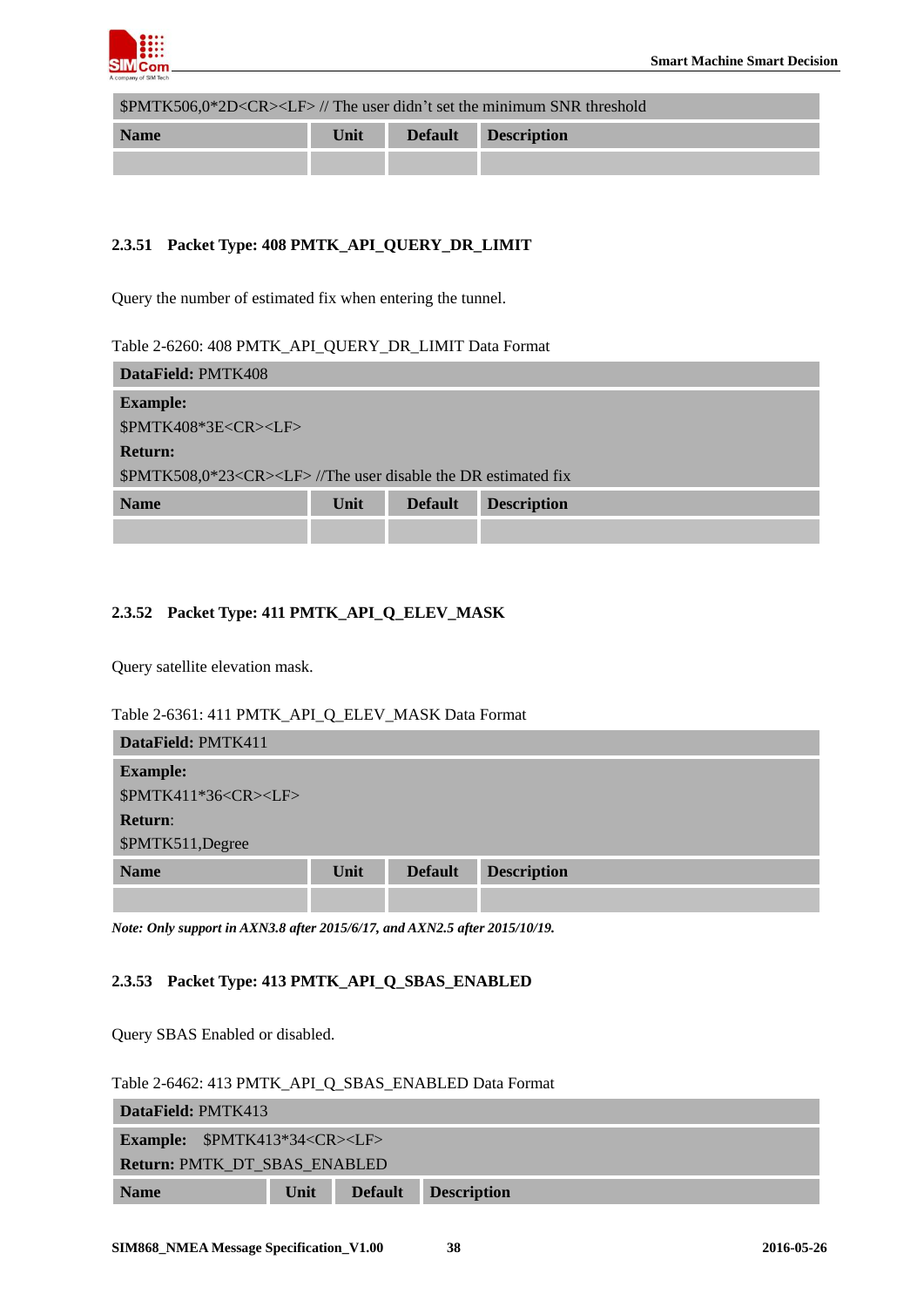

#### <span id="page-38-0"></span>**2.3.54 Packet Type: 414 PMTK\_API\_Q\_NMEA\_OUTPUT**

*--* -- -- --

Query current NMEA sentence output frequencies.

<span id="page-38-3"></span>Table 2-6563: 414 PMTK\_API\_Q\_NMEA\_OUTPUT Data Format

| DataField: PMTK414                                          |  |       |    |  |  |  |
|-------------------------------------------------------------|--|-------|----|--|--|--|
| <b>Example:</b> \$PMTK414*33 <cr><lf></lf></cr>             |  |       |    |  |  |  |
| Return: PMTK_DT_NMEA_OUTPUT                                 |  |       |    |  |  |  |
| <b>Description</b><br><b>Default</b><br>Unit<br><b>Name</b> |  |       |    |  |  |  |
| $ -$                                                        |  | $- -$ | -- |  |  |  |

*Note:* 

*PMTK414 command for query, PMTK514 is response to PMTK414, and PMTK314 is set command.*

#### <span id="page-38-1"></span>**2.3.55 Packet Type: 430 PMTK\_API\_Q\_DATUM**

Query default datum.

#### <span id="page-38-4"></span>Table 2-6664: 430 PMTK\_API\_Q\_DATUM Data Format

| DataField: PMTK430                             |                              |                |                    |  |  |  |
|------------------------------------------------|------------------------------|----------------|--------------------|--|--|--|
| <b>Example: \$PMTK430*35<cr><lf></lf></cr></b> |                              |                |                    |  |  |  |
|                                                | <b>Return: PMTK_DT_DATUM</b> |                |                    |  |  |  |
| <b>Name</b>                                    | Unit                         | <b>Default</b> | <b>Description</b> |  |  |  |
| $- -$                                          |                              | --             |                    |  |  |  |

#### <span id="page-38-2"></span>**2.3.56 Packet Type: 431 PMTK\_API\_Q\_DATUM\_ADVANCE**

Query user defined datum.

<span id="page-38-5"></span>Table 2-6765: 431 PMTK\_API\_Q\_DATUM\_ADVANCE Data Format

| DataField: PMTK431                             |      |                |                    |  |  |  |
|------------------------------------------------|------|----------------|--------------------|--|--|--|
| <b>Example: \$PMTK431*34<cr><lf></lf></cr></b> |      |                |                    |  |  |  |
| <b>Return: PMTK_DT_DATUM</b>                   |      |                |                    |  |  |  |
| <b>Name</b>                                    | Unit | <b>Default</b> | <b>Description</b> |  |  |  |
| --                                             |      |                |                    |  |  |  |

*Note:*

*The execution result depend on firmware version.*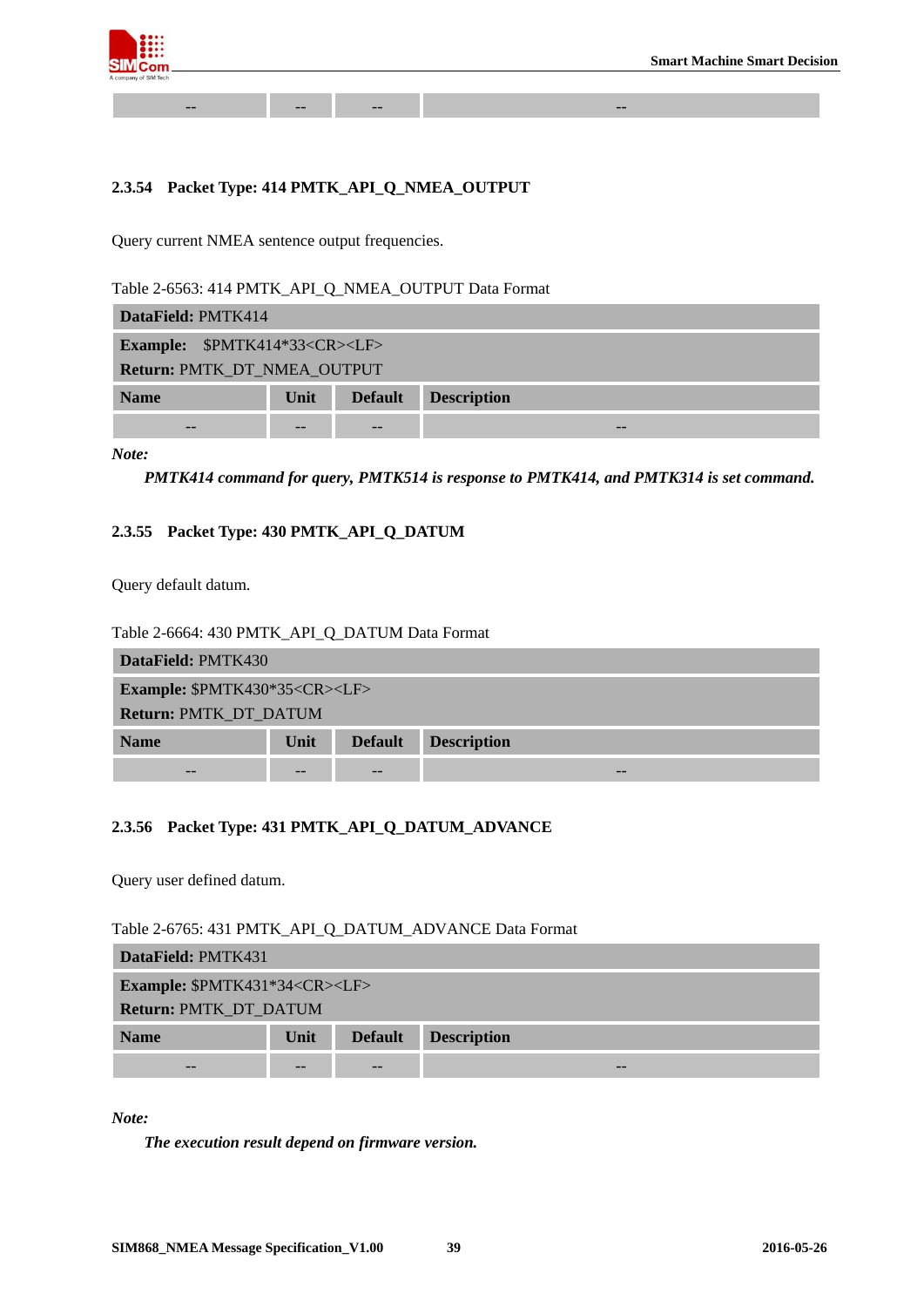

#### <span id="page-39-0"></span>**2.3.57 Packet Type: 435 PMTK\_API\_Q\_RTC\_TIME**

Query current RTC UTC time.

<span id="page-39-3"></span>Table 2-6866: 435 PMTK\_API\_Q\_RTC\_TIME Data Format

| DataField: PMTK435              |      |                |                    |  |  |
|---------------------------------|------|----------------|--------------------|--|--|
| <b>Example:</b>                 |      |                |                    |  |  |
| \$PMTK435*30 <cr><lf></lf></cr> |      |                |                    |  |  |
| <b>Return:</b>                  |      |                |                    |  |  |
| PMTK_API_DT_RTC_TIME            |      |                |                    |  |  |
| <b>Name</b>                     | Unit | <b>Default</b> | <b>Description</b> |  |  |
|                                 |      |                |                    |  |  |

#### <span id="page-39-1"></span>**2.3.58 Packet Type: 449 PMTK\_API\_Q\_EPH\_STATUS**

This command is to query the current status of ephemeris downloading.

<span id="page-39-4"></span>Table 2-6967: 449 PMTK\_API\_Q\_EPH\_STATUS Data Format

| DataField: PMTK356,HDOPThreshold Set OK!                               |  |  |  |  |  |  |
|------------------------------------------------------------------------|--|--|--|--|--|--|
| <b>Example:</b>                                                        |  |  |  |  |  |  |
| \$PMTK449*3B                                                           |  |  |  |  |  |  |
| <b>Return:</b>                                                         |  |  |  |  |  |  |
| $$PMTK001,449,3,1*25$ : The ephemeris downloading is finished.         |  |  |  |  |  |  |
| $$PMTK001,449,3,0*25$ : The ephemeris downloading is not finished yet. |  |  |  |  |  |  |
| <b>Name</b><br>Unit<br><b>Description</b><br><b>Default</b>            |  |  |  |  |  |  |
|                                                                        |  |  |  |  |  |  |

#### <span id="page-39-2"></span>**2.3.59 Packet Type: 499 PMTK\_API\_GET\_FLASH\_DATA**

Read the flash memory.

<span id="page-39-5"></span>Table 2-7068: 499 PMTK\_API\_GET\_FLASH\_DATA Data Format

| DataField: PMTK499, Address, Length   |      |                |                                                                         |  |  |
|---------------------------------------|------|----------------|-------------------------------------------------------------------------|--|--|
| <b>Example:</b>                       |      |                |                                                                         |  |  |
| \$PMTK499,1C0,7*43 <cr><lf></lf></cr> |      |                |                                                                         |  |  |
| <b>Return:</b>                        |      |                |                                                                         |  |  |
| PMTK DT FLASH DATA                    |      |                |                                                                         |  |  |
| <b>Name</b>                           | Unit | <b>Default</b> | <b>Description</b>                                                      |  |  |
| Address                               |      |                | the starting address in hex format. (The address is<br>fixed at $0x1C0$ |  |  |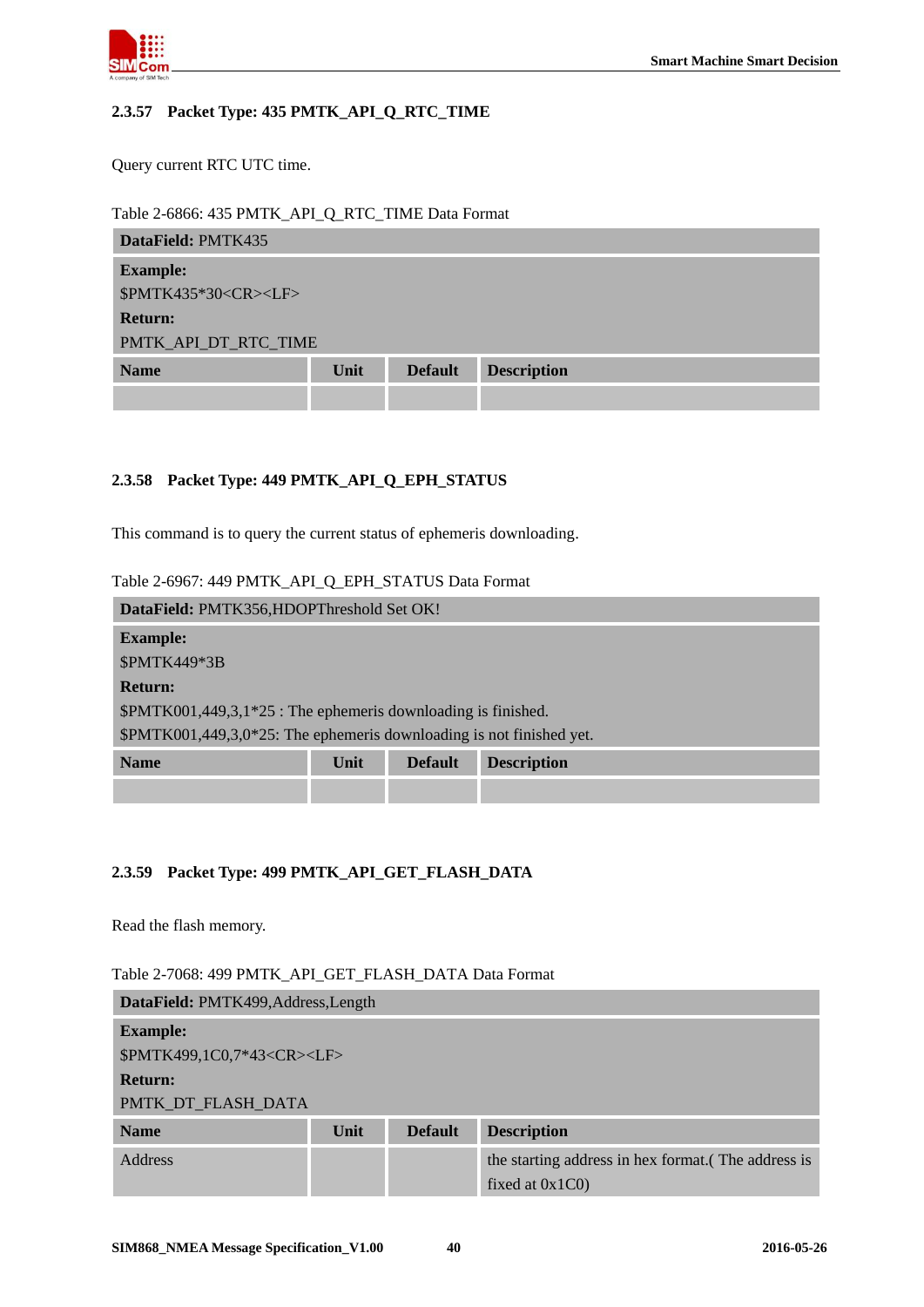

Length The number of bytes requested in hex format(Max length is 7 bytes)

#### <span id="page-40-0"></span>**2.3.60 Packet Type: 500 PMTK\_DT\_FIX\_CTL**

These parameters show the rate of position fixing activity.

<span id="page-40-3"></span>

| <b>DataField: PMTK500, FixInterval</b>                       |      |                |                       |  |  |
|--------------------------------------------------------------|------|----------------|-----------------------|--|--|
| <b>Example:</b> \$PMTK500,1000,0,0,0,0*1A <cr><lf></lf></cr> |      |                |                       |  |  |
| <b>Name</b>                                                  | Unit | <b>Default</b> | <b>Description</b>    |  |  |
| msec<br><b>FixInterval</b>                                   |      |                | Position fix interval |  |  |
|                                                              |      |                | Range: 100~10000      |  |  |

*Note:* 

*The execution result depend on firmware version.*

#### <span id="page-40-1"></span>**2.3.61 Packet Type: 501 PMTK\_DT\_DGPS\_MODE**

DGPS Data Source Mode

<span id="page-40-4"></span>Table 2-7270: 501 PMTK\_DT\_DGPS\_MODE Data Format

| DataField: PMTK501, Mode                              |                                              |  |                       |  |  |
|-------------------------------------------------------|----------------------------------------------|--|-----------------------|--|--|
| \$PMTK501,1*2B <cr><lf><br/><b>Example:</b></lf></cr> |                                              |  |                       |  |  |
| <b>Name</b>                                           | <b>Default</b><br><b>Description</b><br>Unit |  |                       |  |  |
|                                                       |                                              |  | DGPS data source mode |  |  |
| Mode                                                  |                                              |  | '0': No DGPS source   |  |  |
|                                                       |                                              |  | $'1$ : RTCM           |  |  |
|                                                       |                                              |  | $2$ WAAS              |  |  |

#### <span id="page-40-2"></span>**2.3.62 Packet Type: 513 PMTK\_DT\_SBAS\_ENABLED**

Enable to search a SBAS satellite or not.

<span id="page-40-5"></span>

| DataField: PMTK513, Enabled        |      |                |                                     |  |  |  |
|------------------------------------|------|----------------|-------------------------------------|--|--|--|
| Example: $$PMTK513,1*28 < CR > LF$ |      |                |                                     |  |  |  |
| <b>Name</b>                        | Unit | <b>Default</b> | <b>Description</b>                  |  |  |  |
| Enabled                            |      |                | Enable or disable<br>$0'$ = Disable |  |  |  |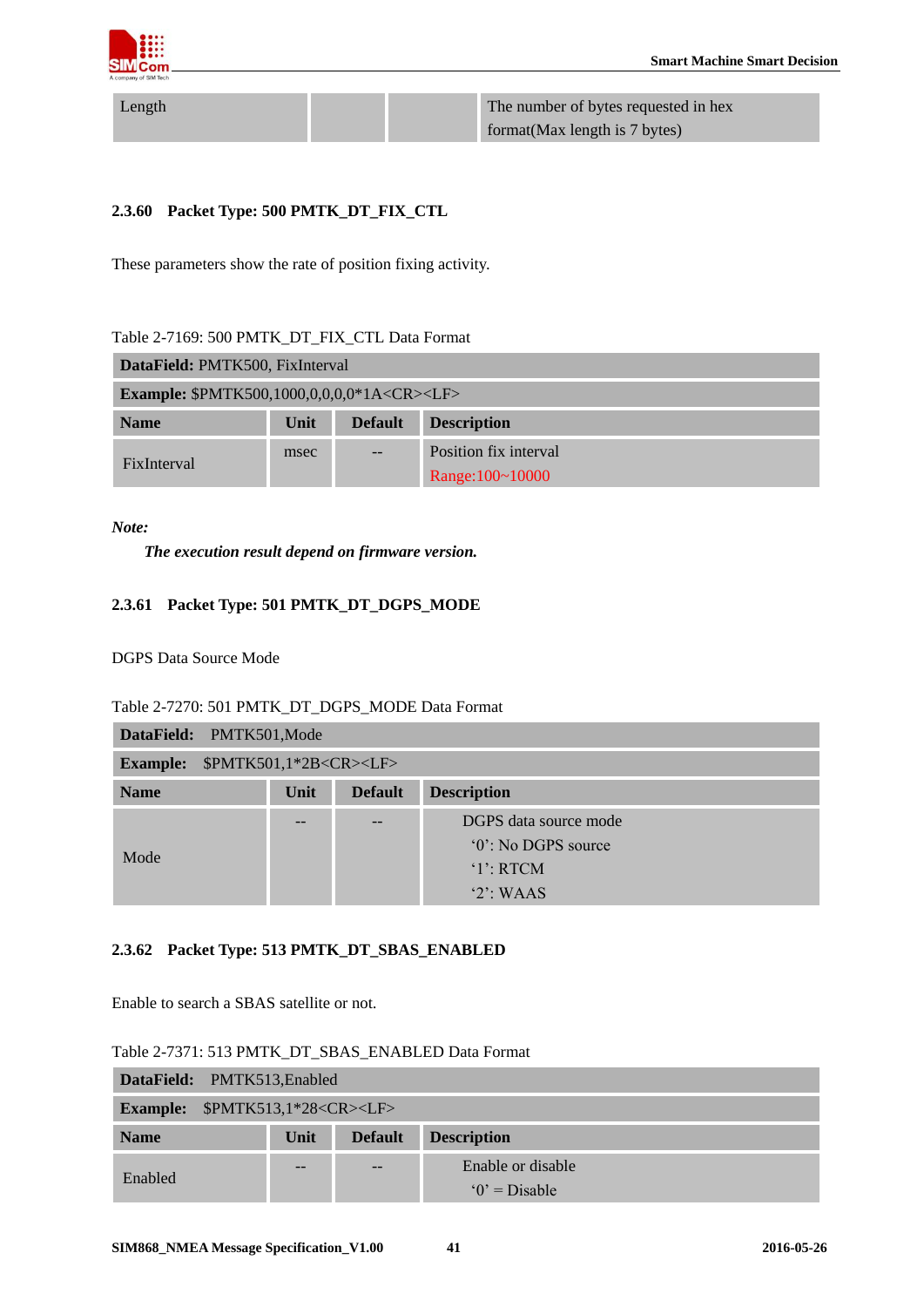

 $'1'$  = Enable

*Note:* 

*The execution result depend on firmware version.*

## <span id="page-41-0"></span>**2.3.63 Packet Type: 514 PMTK\_DT\_NMEA\_OUTPUT**

This is a response to PMTK414, which return current NMEA sentence output frequency setting.

<span id="page-41-3"></span>

| Table 2-7472: 514 PMTK DT NMEA OUTPUT Data Format |  |  |  |
|---------------------------------------------------|--|--|--|
|                                                   |  |  |  |

| DataField: PMTK514 |      |                |                                                      |  |
|--------------------|------|----------------|------------------------------------------------------|--|
|                    |      |                |                                                      |  |
| <b>Name</b>        | Unit | <b>Default</b> | <b>Description</b>                                   |  |
|                    |      |                | There are totally 20 data fields that present output |  |
|                    |      |                | frequencies for the 20 supported NMEA sentences      |  |
|                    |      | individually.  |                                                      |  |
|                    |      |                | Please refer to PMTK API SET NMEA OUTPUT for         |  |
|                    |      |                | the Supported NMEA Sentences and Frequency Setting.  |  |

#### <span id="page-41-1"></span>**2.3.64 Packet Type: 530 PMTK\_DT\_DATUM**

Current datum used.

<span id="page-41-4"></span>Table 2-7573: 530 PMTK\_DT\_DATUM Data Format

| DataField: PMTK530,Datum                         |      |                |                    |  |  |
|--------------------------------------------------|------|----------------|--------------------|--|--|
| <b>Example: \$PMTK530,0*28<cr><lf></lf></cr></b> |      |                |                    |  |  |
| <b>Name</b>                                      | Unit | <b>Default</b> | <b>Description</b> |  |  |
|                                                  | --   | $- -$          | 0: WGS84           |  |  |
| Datum                                            |      |                | $1:TOKYO-M$        |  |  |
|                                                  |      |                | $2: TOKYO-A$       |  |  |

*Note:* 

*The execution result depend on firmware version.*

## <span id="page-41-2"></span>**2.3.65 Packet Type: 535 PMTK\_API\_DT\_RTC\_TIME**

This packet carries current RTC UTC time.

<span id="page-41-5"></span>Table 2-7674: 535 PMTK\_API\_DT\_RTC\_TIME Data Format

| DataField: PMTK535, Year, Month, Day, Hour, Min, Sec |  |
|------------------------------------------------------|--|
| <b>Example:</b>                                      |  |

\$PMTK534,2007,1,1,0,0,0\*04<CR><LF>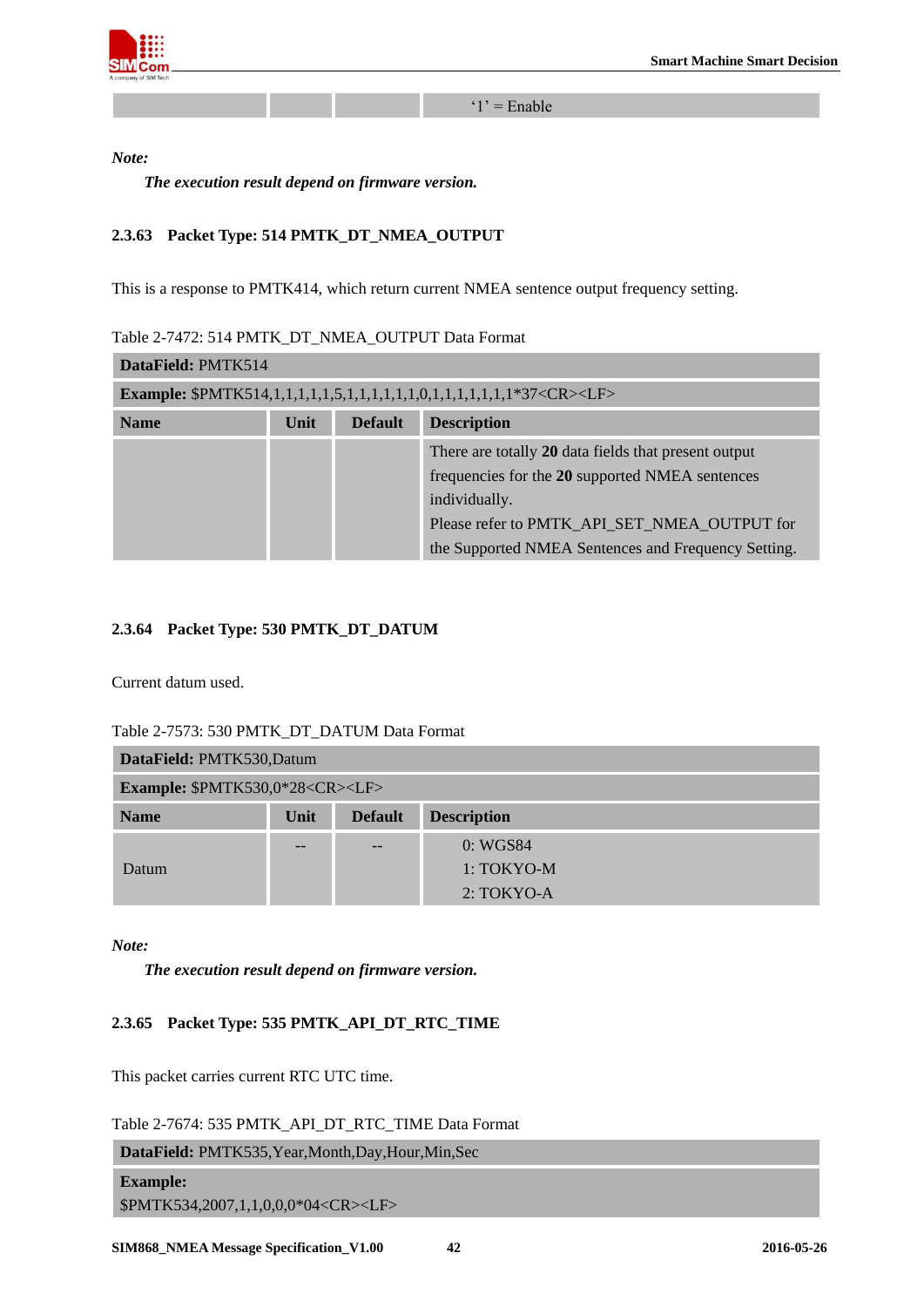

| <b>Name</b> | Unit | <b>Default</b> | <b>Description</b> |
|-------------|------|----------------|--------------------|
| Year        |      |                | Year               |
| Month       |      |                | $1 - 12$           |
| Day         |      |                | $1 - 31$           |
| Hour        |      |                | $0 - 23$           |
| Min         |      |                | $0 - 59$           |
| Sec         |      |                | $0 - 59$           |

#### <span id="page-42-0"></span>**2.3.66 Packet Type: 599 PMTK\_DT\_FLASH\_DATA**

The data in the flash memory.

#### <span id="page-42-3"></span>Table 2-7775: 599 PMTK\_DT\_FLASH\_DATA Data Format

| <b>DataField:</b> There are totally 'length+2' data fields that present the followings: |      |                |                    |  |
|-----------------------------------------------------------------------------------------|------|----------------|--------------------|--|
| 1. Starting address in hex format                                                       |      |                |                    |  |
| 2. Length in hex format                                                                 |      |                |                    |  |
| 3~n: Data bytes in hex format                                                           |      |                |                    |  |
| <b>Example:</b>                                                                         |      |                |                    |  |
| \$PMTK599,1C,7,30,5C,22,1D,02,04,01*58 <cr><lf></lf></cr>                               |      |                |                    |  |
| <b>Name</b>                                                                             | Unit | <b>Default</b> | <b>Description</b> |  |
|                                                                                         |      |                |                    |  |

#### <span id="page-42-1"></span>**2.3.67 Packet Type: 602 PMTK\_Q\_DATA\_PORT**

Read data port input/output data type and baundrate.

<span id="page-42-4"></span>Table 2-7876: 602 PMTK\_Q\_DATA\_PORT Data Format

| DataField: PMTK602              |      |                |                    |
|---------------------------------|------|----------------|--------------------|
| <b>Example:</b>                 |      |                |                    |
| \$PMTK602*36 <cr><lf></lf></cr> |      |                |                    |
| <b>Return:</b>                  |      |                |                    |
| PMTK_DT_DATA_PORT               |      |                |                    |
| <b>Name</b>                     | Unit | <b>Default</b> | <b>Description</b> |
|                                 |      |                |                    |

## <span id="page-42-2"></span>**2.3.68 Packet Type: 605 PMTK\_Q\_RELEASE**

Query the firmware release information.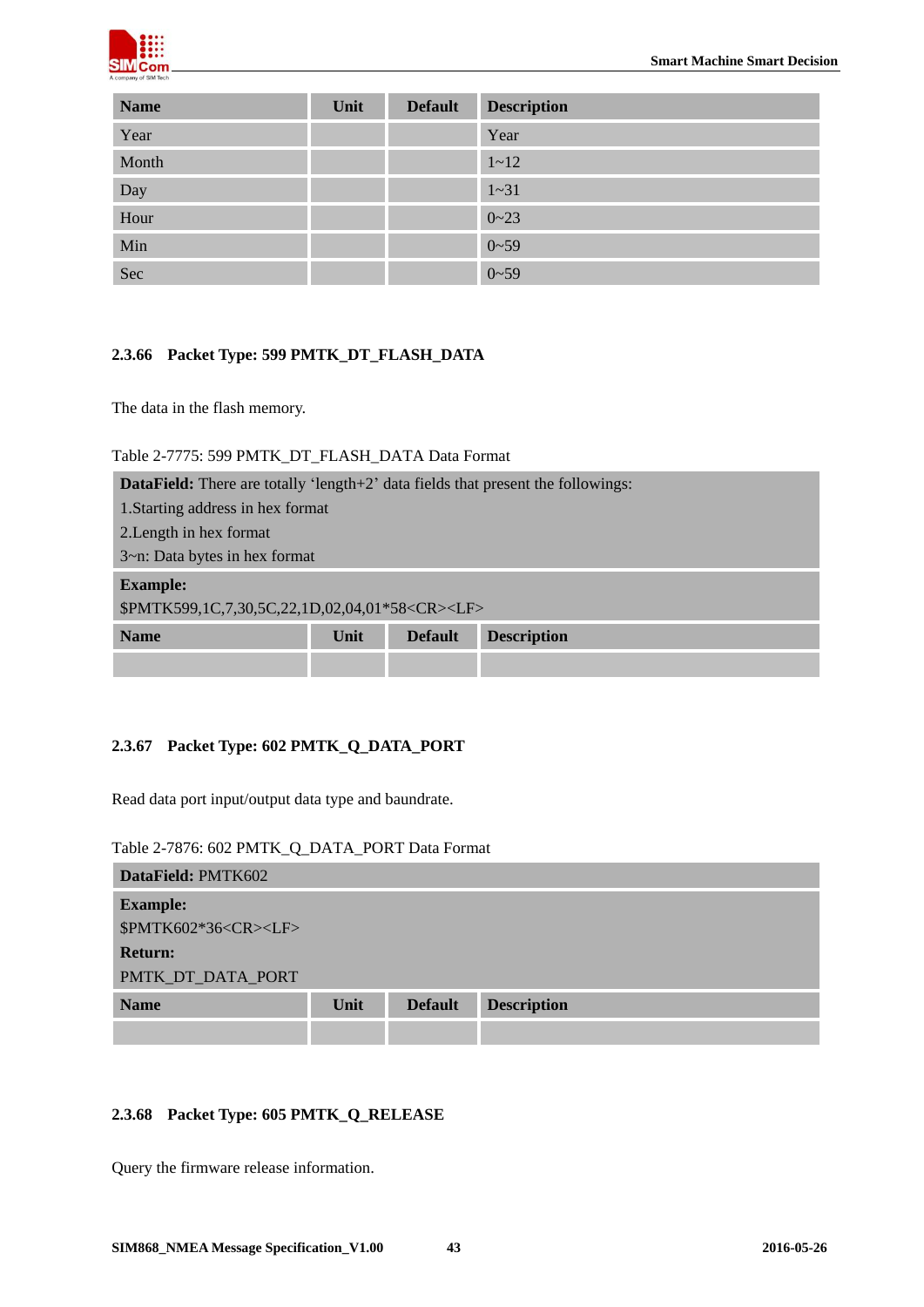

#### <span id="page-43-2"></span>Table 2-7977: 605 PMTK\_Q\_RELEASE Data Format

| DataField: PMTK605                                                 |    |  |    |  |  |  |
|--------------------------------------------------------------------|----|--|----|--|--|--|
| <b>Example:</b> \$PMTK605*31 <cr><lf></lf></cr>                    |    |  |    |  |  |  |
| Return: PMTK_DT_RELEASE                                            |    |  |    |  |  |  |
| <b>Description</b><br><b>Default</b><br><b>Name</b><br><b>Unit</b> |    |  |    |  |  |  |
|                                                                    | -- |  | -- |  |  |  |

## <span id="page-43-0"></span>**2.3.69 Packet Type: 607 PMTK\_Q\_EPO\_INFO**

EPO Data Valid day check

#### <span id="page-43-3"></span>Table 2-8078: 607 PMTK\_Q\_EPO\_INFO Data Format

| DataField: PMTK607                             |      |                |                    |  |  |
|------------------------------------------------|------|----------------|--------------------|--|--|
| <b>Example: \$PMTK607*33<cr><lf></lf></cr></b> |      |                |                    |  |  |
| Return: PMTK_DT_EPO_INFO                       |      |                |                    |  |  |
| <b>Name</b>                                    | Unit | <b>Default</b> | <b>Description</b> |  |  |
|                                                |      |                | --                 |  |  |

## <span id="page-43-1"></span>**2.3.70 Packet Type: 622 PMTK\_Q\_LOCUS\_DATA**

Dump LOCUS flash data.

#### <span id="page-43-4"></span>Table 2-8179: 622 PMTK\_Q\_LOCUS\_DATA Data Format

| DataField: PMTK622,type                                                                     |      |                                         |                                                          |  |
|---------------------------------------------------------------------------------------------|------|-----------------------------------------|----------------------------------------------------------|--|
| <b>Example:</b>                                                                             |      |                                         |                                                          |  |
| Input: \$PMTK622,0*28                                                                       |      | //Dump full LOCUS flash data            |                                                          |  |
| Input: \$PMTK622,1*29                                                                       |      | //Dump partial in used LOCUS flash data |                                                          |  |
| <b>Name</b>                                                                                 | Unit | <b>Default</b>                          | <b>Description</b>                                       |  |
| type                                                                                        |      |                                         | Dump full LOCUS flash data<br>$0-$                       |  |
|                                                                                             |      |                                         | Dump partial in used LOCUS flash data<br>$1-$            |  |
| DataField: PMTK622,type, offset, size*hh                                                    |      |                                         |                                                          |  |
| <b>Example:</b>                                                                             |      |                                         |                                                          |  |
| Input: \$PMTK622,2,3,2*2B<br>//Skip sector 1,2,3.Dump sector4 and sector5 LOCUS flash data. |      |                                         |                                                          |  |
| <b>Name</b>                                                                                 | Unit | <b>Default</b>                          | <b>Description</b>                                       |  |
| type                                                                                        |      |                                         | Dump specified sectors' LOCUS flash data<br>$2 -$        |  |
| offset                                                                                      |      |                                         | The start address for dump $(0=$ < offset < 32, the unit |  |
|                                                                                             |      |                                         | is sector $[4KB]$                                        |  |
| size                                                                                        |      |                                         | The dump length $(0 \leq$ =size $\leq$ =32, the unit is  |  |
|                                                                                             |      |                                         | sector[4KB])                                             |  |

*Note :If the input values of offset and size are out of range, it will dump all LOCUS flash like using \$PMTK622,0\*28.*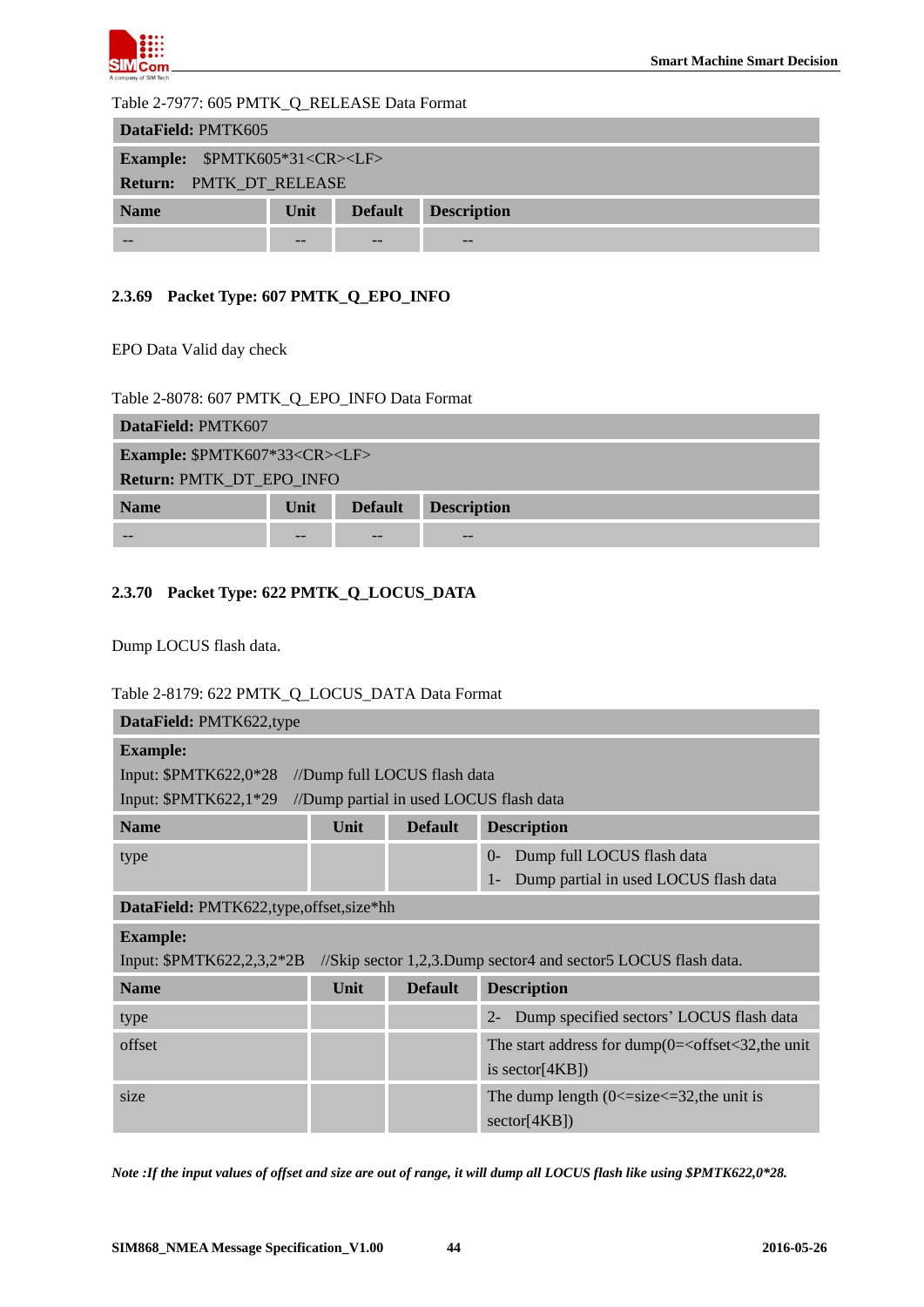

## <span id="page-44-0"></span>**2.3.71 Packet Type: 660 PMTK\_Q\_AVAILABLE\_SV\_EPH**

Support PMTK660 which report valid Ephemeris SV:

(a) Host -> module: A PMTK660 command to request the EPH info, together with a time interval parameter (for example, 1800sec).

(b) module -> Host: Reply 32-bit flags of 32SV to indicate which EPHs will be available after the specified time interval.

#### <span id="page-44-2"></span>Table 2-8280: 660 PMTK\_Q\_AVAILABLE\_SV\_EPH Data Format

| <b>DataField:</b>                              | PMTK660, Time interval |                |                                                                                        |
|------------------------------------------------|------------------------|----------------|----------------------------------------------------------------------------------------|
| <b>Example:</b>                                |                        |                |                                                                                        |
|                                                |                        |                | Indicate which EPHs will be available after 1800 seconds                               |
| \$PMTK660.1800*17 <cr><lf></lf></cr>           |                        |                |                                                                                        |
|                                                |                        |                |                                                                                        |
| <b>Return:</b>                                 |                        |                |                                                                                        |
| \$PMTK001,660,3,40449464*17 <cr><lf></lf></cr> |                        |                |                                                                                        |
|                                                |                        |                | Note the Hex 40449464 means 0100 0000 0100 0100 1001 0100 0110 0100 and the Valid SV's |
| numbers are 3, 6, 7, 11, 13, 16, 19, 23, 31.   |                        |                |                                                                                        |
| <b>Name</b>                                    | Unit                   | <b>Default</b> | <b>Description</b>                                                                     |
| Time interval                                  | sec                    |                | Set the time interval for MT3329 to reply 32-bit flags of 32SV.                        |
|                                                |                        |                | The Time interval $> 0$ and $\leq$ 7200 (2 hours).                                     |

## <span id="page-44-1"></span>**2.3.72 Packet Type: 661 PMTK\_Q\_AVAILABLE\_SV\_ALM**

Support PMTK661 which report valid Almanac SV

(a) Host -> MT3329: A PMTK661 command to request the Almanac info, together with a time interval parameter (for example, 30 days).

(b) MT3329 -> Host: Reply 32-bit flags of 32SV to indicate which Almanac will be available after the specified time interval.

## <span id="page-44-3"></span>Table 2-8381: 661 PMTK\_Q\_AVAILABLE\_SV\_ALM Data Format

| <b>DataField:</b> | PMTK661, Time interval                                                 |                |                                                                 |  |  |
|-------------------|------------------------------------------------------------------------|----------------|-----------------------------------------------------------------|--|--|
|                   | <b>Example:</b> Indicate which Almanac will be available after 30 days |                |                                                                 |  |  |
|                   | \$PMTK661,30*1C <cr><lf></lf></cr>                                     |                |                                                                 |  |  |
| <b>Return:</b>    |                                                                        |                |                                                                 |  |  |
|                   | \$PMTK001,661,3,fec0bfff*49 <cr><lf></lf></cr>                         |                |                                                                 |  |  |
| <b>Name</b>       | Unit                                                                   | <b>Default</b> | <b>Description</b>                                              |  |  |
|                   | day                                                                    |                | Set the time interval for MT3329 to reply 32-bit flags of 32SV. |  |  |
| Time interval     |                                                                        |                | Note that the Time interval $> 0$ and $\leq$ 365                |  |  |
|                   |                                                                        |                | (1 year for maximum)                                            |  |  |

*Note:*

*The Hex fec0bfff means 11111110110000001011111111111111 and the Valid SV's numbers are*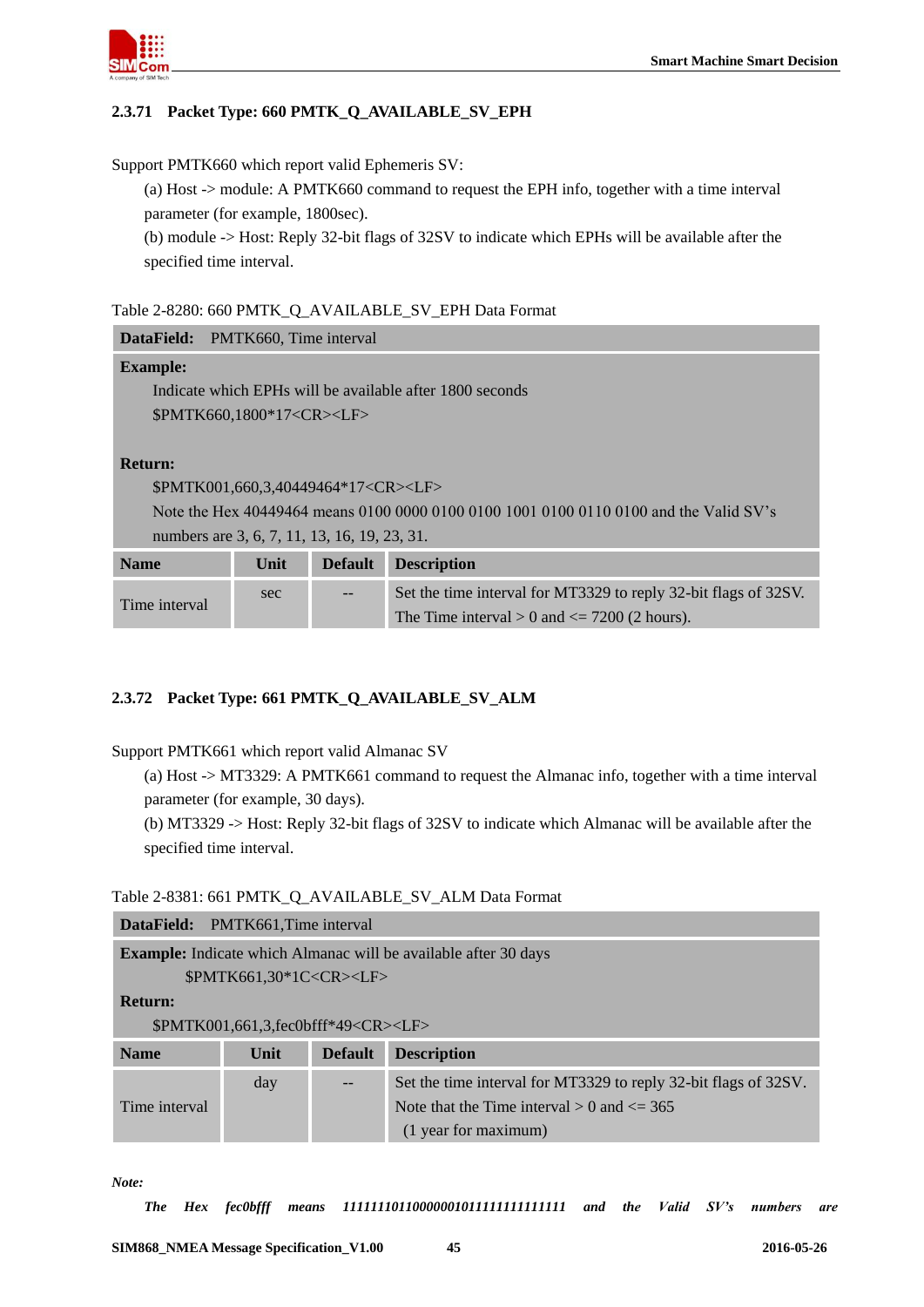

*1,2,3,4,5,6,7,8,9,10,11,12,13,14,16,23,24,26,27,28,29,30,31,32.* 

#### <span id="page-45-0"></span>**2.3.73 Packet Type: 667 PMTK\_Q\_UTC\_CORRECTION\_DATA**

Get UTC correction data.

#### <span id="page-45-2"></span>Table 2-8482: 667 PMTK\_Q\_UTC\_CORRECTION\_DATA Data Format

| DataField: PMTK001,667,3,A0,A1,dtLS,Tot,WNt,WNLSF,DN,dtLSF*CS <cr><lf></lf></cr> |                                                                 |                |                                                 |  |  |
|----------------------------------------------------------------------------------|-----------------------------------------------------------------|----------------|-------------------------------------------------|--|--|
|                                                                                  | Example: \$PMTK667                                              |                |                                                 |  |  |
| <b>Return:</b>                                                                   |                                                                 |                |                                                 |  |  |
|                                                                                  | If UTC correnction data are available, the receiver returns     |                |                                                 |  |  |
|                                                                                  | \$PMTK001,667,3,0,0,16,507904,237,237,3,17*0A                   |                |                                                 |  |  |
|                                                                                  | If UTC correnction data are not available, the receiver returns |                |                                                 |  |  |
|                                                                                  | \$PMTK001,667,2*36                                              |                |                                                 |  |  |
| <b>Name</b>                                                                      | Unit                                                            | <b>Default</b> | <b>Description</b>                              |  |  |
| PMTK667                                                                          |                                                                 |                | Reference UTC correction                        |  |  |
| <b>Action flag</b>                                                               |                                                                 |                | '3' means UTC correction data are available     |  |  |
|                                                                                  |                                                                 |                | '2' means UTC correction data are not available |  |  |
| A <sub>0</sub>                                                                   | $(Seconds)/(2^{\wedge}-30)$                                     |                | UTC parameter A0                                |  |  |
| A <sub>1</sub>                                                                   | $(seconds/second)/(2^2-50)$                                     |                | UTC parameter A1                                |  |  |
| dtLS                                                                             | seconds                                                         |                | UTC time difference due to leap seconds before  |  |  |
|                                                                                  |                                                                 |                | event                                           |  |  |
| Tot                                                                              | seconds                                                         |                | UTC reference time of week                      |  |  |
| <b>WNt</b>                                                                       | weeks                                                           |                | UTC reference week number                       |  |  |
| <b>WNLSF</b>                                                                     | weeks                                                           |                | UTC week number when next leap second event     |  |  |
|                                                                                  |                                                                 |                | occurs                                          |  |  |
| <b>DN</b>                                                                        | days                                                            |                | UTC day of week when next leap second event     |  |  |
|                                                                                  |                                                                 |                | occurs                                          |  |  |
| dtLSF                                                                            | seconds                                                         |                | UTC time difference due to leap seconds after   |  |  |
|                                                                                  |                                                                 |                | event                                           |  |  |
| CS                                                                               |                                                                 |                | Checksum                                        |  |  |
|                                                                                  |                                                                 |                |                                                 |  |  |

#### <span id="page-45-1"></span>**2.3.74 Packet Type: 668 PMTK\_Q\_GPS\_KEP**

Get GPS ephemeris data in kepler format.

<span id="page-45-3"></span>Table 2-8583: 668 PMTK\_Q\_GPS\_KEP Data Format

**DataField:** PMTK668,PRN

**Example:** \$PMTK668,3\*25<CR><LF>

#### **Return:**

If ephemeris data of specified satellite is available, the receiver returns \$PMTK668,PRN,WeekNo,URAI,IDOT,IODE,Toc,af2,af1,af0,IODC,Crs,dn,M0,Cuc,e,Cus,SqrtA,Toe,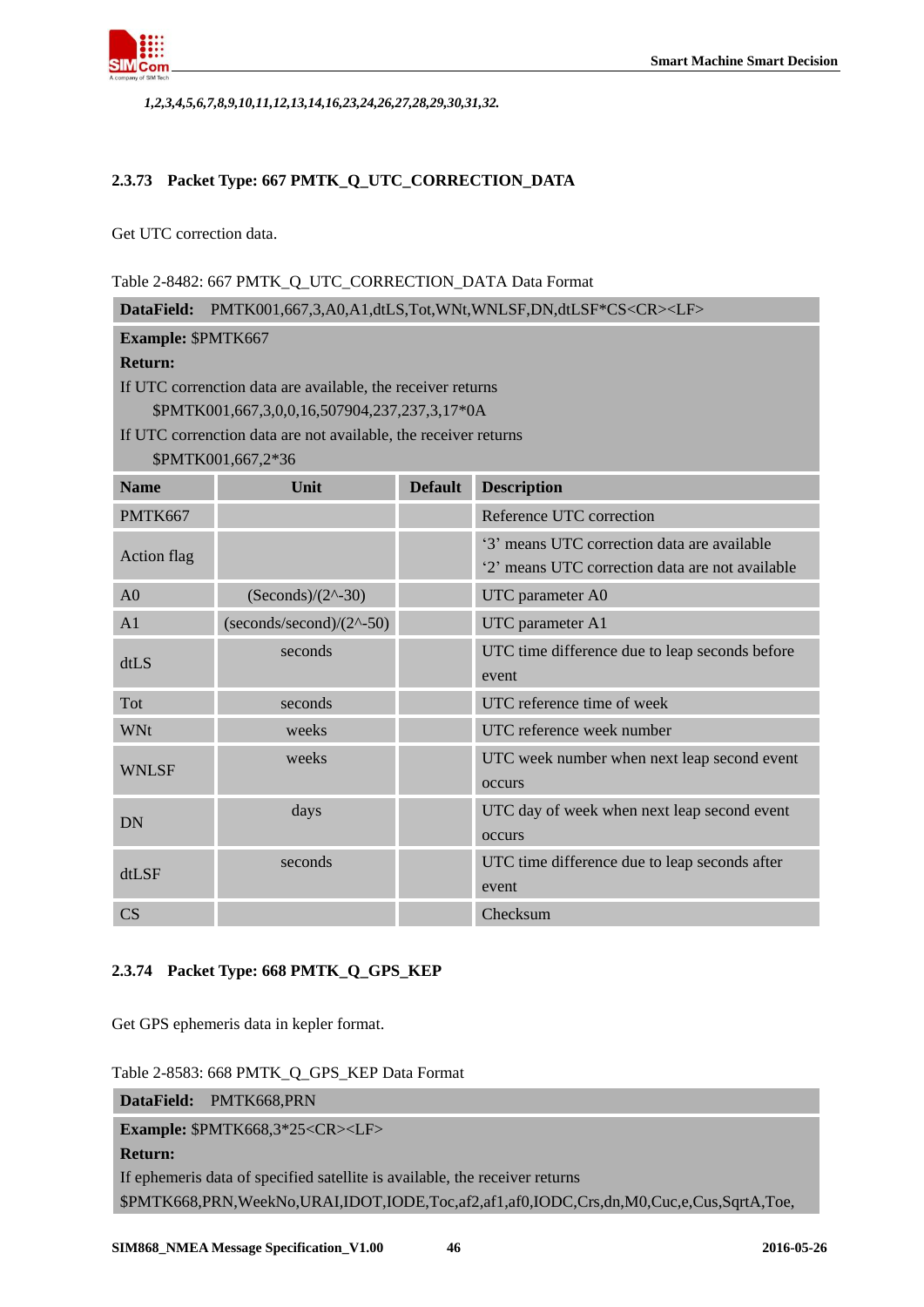

| Omega0, Cis, i0, Crc, w, OmegaDot, Tgd, SVHealth*CS |      |                |                                                          |  |
|-----------------------------------------------------|------|----------------|----------------------------------------------------------|--|
| <b>Name</b>                                         | Unit | <b>Default</b> | <b>Description</b>                                       |  |
| PMTK668                                             |      |                | <b>PMTK</b> command ID                                   |  |
| <b>PRN</b>                                          |      |                | SVID of satellite                                        |  |
| WeekNo                                              |      |                | Reference week number[weeks]                             |  |
| <b>URAI</b>                                         |      |                | Figure of Merit-Defines URA                              |  |
| <b>IDOT</b>                                         |      |                | Rate of inclination angle[rad/s]                         |  |
| <b>IODE</b>                                         |      |                | Issue of data counter                                    |  |
| Toc                                                 |      |                | Reference time of week[s]                                |  |
| Af2                                                 |      |                | SV clock correction polynomial coefficient[s/s/s]        |  |
| Af1                                                 |      |                | SV clock correction polynomial coefficient[s/s]          |  |
| Af <sub>0</sub>                                     |      |                | SV clock correction polynomial coefficient[s]            |  |
| <b>IODC</b>                                         |      |                | Issue of data counter                                    |  |
| <b>Crs</b>                                          |      |                | Ampof sin harmonic corr term orbit radius[m]             |  |
| dn                                                  |      |                | Delta n mean motion diff from computed value[rad/s]      |  |
| M <sub>0</sub>                                      |      |                | Mean anomaly at reference time[rad]                      |  |
| Cuc                                                 |      |                | Amplitude of cos harm corr term arg of latitude[rad]     |  |
| e                                                   |      |                | Eccemtricity                                             |  |
| Cus                                                 |      |                | Amplitude of sin harm corr term arg of latitude[rad]     |  |
| SqrtA                                               |      |                | Square root of the semi-major axis                       |  |
| Toe                                                 |      |                | Reference time of week[Ephemeris terms][s]               |  |
| Cic                                                 |      |                | Amplitude of cos harm corr term ange of inclination[rad] |  |
| Omega0                                              |      |                | Longitude of ascending node of orbit plane[rad]          |  |
| Cis                                                 |      |                | Amplitude of sin harm corr term ang of inclination[rad]  |  |
| I <sub>0</sub>                                      |      |                | Inclination angle at reference time[rad]                 |  |
| <b>Crc</b>                                          |      |                | Amplitude of cos harm corr term orbit radius[rad]        |  |
| W                                                   |      |                | Argument of perigee[rad]                                 |  |
| OmegaDot                                            |      |                | Rate of right ascention[rad/s]                           |  |
| Tgd                                                 |      |                | Group delay[s]                                           |  |
| <b>SVHealth</b>                                     |      |                | The 5 LSBs of the NAV data's health status from the      |  |
|                                                     |      |                | ephemeris.                                               |  |
| CS                                                  |      |                | Checksum                                                 |  |

<span id="page-46-0"></span>*Note: Please use the factor scale(refer to ICD-GPS-200c, page 96) to calculate the actual value.*

## **2.3.75 Packet Type: 669 PMTK\_Q\_BDS\_KEP**

Get BDS ephemeris data in kepler format.

<span id="page-46-1"></span>Table 2-8684: 669 PMTK\_Q\_BDS\_KEP Data Format

## **DataField:** PMTK669,PRN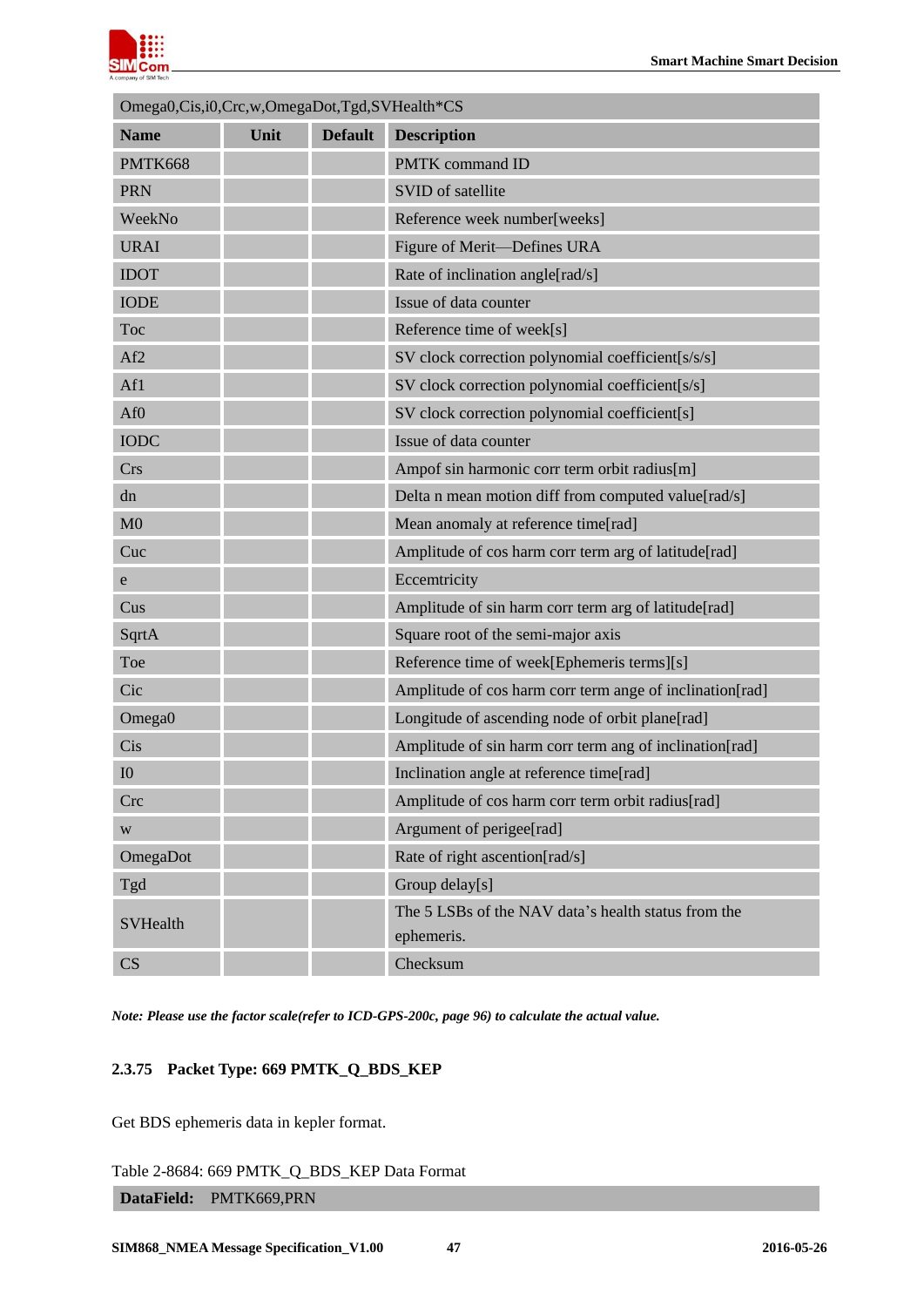

## **Example:** \$PMTK669,3\*25<CR><LF>

#### **Return:**

If ephemeris data of specified satellite is available, the receiver returns

\$PMTK668,PRN,WeekNo,URAI,IDOT,IODE,Toc,af2,af1,af0,IODC,Crs,dn,M0,Cuc,e,Cus,SqrtA,Toe, Omega0,Cis,i0,Crc,w,OmegaDot,Tgd,SVHealth\*CS

| <b>Name</b>            | Unit | <b>Default</b> | <b>Description</b>                                                |
|------------------------|------|----------------|-------------------------------------------------------------------|
| PMTK669                |      |                | <b>PMTK</b> command ID                                            |
| <b>PRN</b>             |      |                | SVID of satellite                                                 |
| WeekNo                 |      |                | Reference week number[weeks]                                      |
| <b>URAI</b>            |      |                | Figure of Merit-Defines URA                                       |
| <b>IDOT</b>            |      |                | Rate of inclination angle[rad/s]                                  |
| <b>IODE</b>            |      |                | Issue of data counter                                             |
| Toc                    |      |                | Reference time of week[s]                                         |
| Af <sub>2</sub>        |      |                | SV clock correction polynomial coefficient[s/s/s]                 |
| Af1                    |      |                | SV clock correction polynomial coefficient[s/s]                   |
| Af <sub>0</sub>        |      |                | SV clock correction polynomial coefficient[s]                     |
| <b>IODC</b>            |      |                | Issue of data counter                                             |
| <b>Crs</b>             |      |                | Ampof sin harmonic corr term orbit radius[m]                      |
| dn                     |      |                | Delta n mean motion diff from computed value[rad/s]               |
| M <sub>0</sub>         |      |                | Mean anomaly at reference time[rad]                               |
| Cuc                    |      |                | Amplitude of cos harm corr term arg of latitude[rad]              |
| e                      |      |                | Eccemtricity                                                      |
| Cus                    |      |                | Amplitude of sin harm corr term arg of latitude[rad]              |
| SqrtA                  |      |                | Square root of the semi-major axis                                |
| Toe                    |      |                | Reference time of week[Ephemeris terms][s]                        |
| Cic                    |      |                | Amplitude of cos harm corr term ange of inclination[rad]          |
| Omega0                 |      |                | Longitude of ascending node of orbit plane[rad]                   |
| Cis                    |      |                | Amplitude of sin harm corr term ang of inclination[rad]           |
| I <sub>0</sub>         |      |                | Inclination angle at reference time[rad]                          |
| Crc                    |      |                | Amplitude of cos harm corr term orbit radius[rad]                 |
| W                      |      |                | Argument of perigee[rad]                                          |
| OmegaDot               |      |                | Rate of right ascention[rad/s]                                    |
| Tgd                    |      |                | Group delay[s]                                                    |
| <b>SVHealth</b>        |      |                | The 5 LSBs of the NAV data's health status from the<br>ephemeris. |
| $\overline{\text{CS}}$ |      |                | Checksum                                                          |

## <span id="page-47-0"></span>**2.3.76 Packet Type: 670 PMTK\_Q\_GPS\_IONO**

Query ionospheric parameters.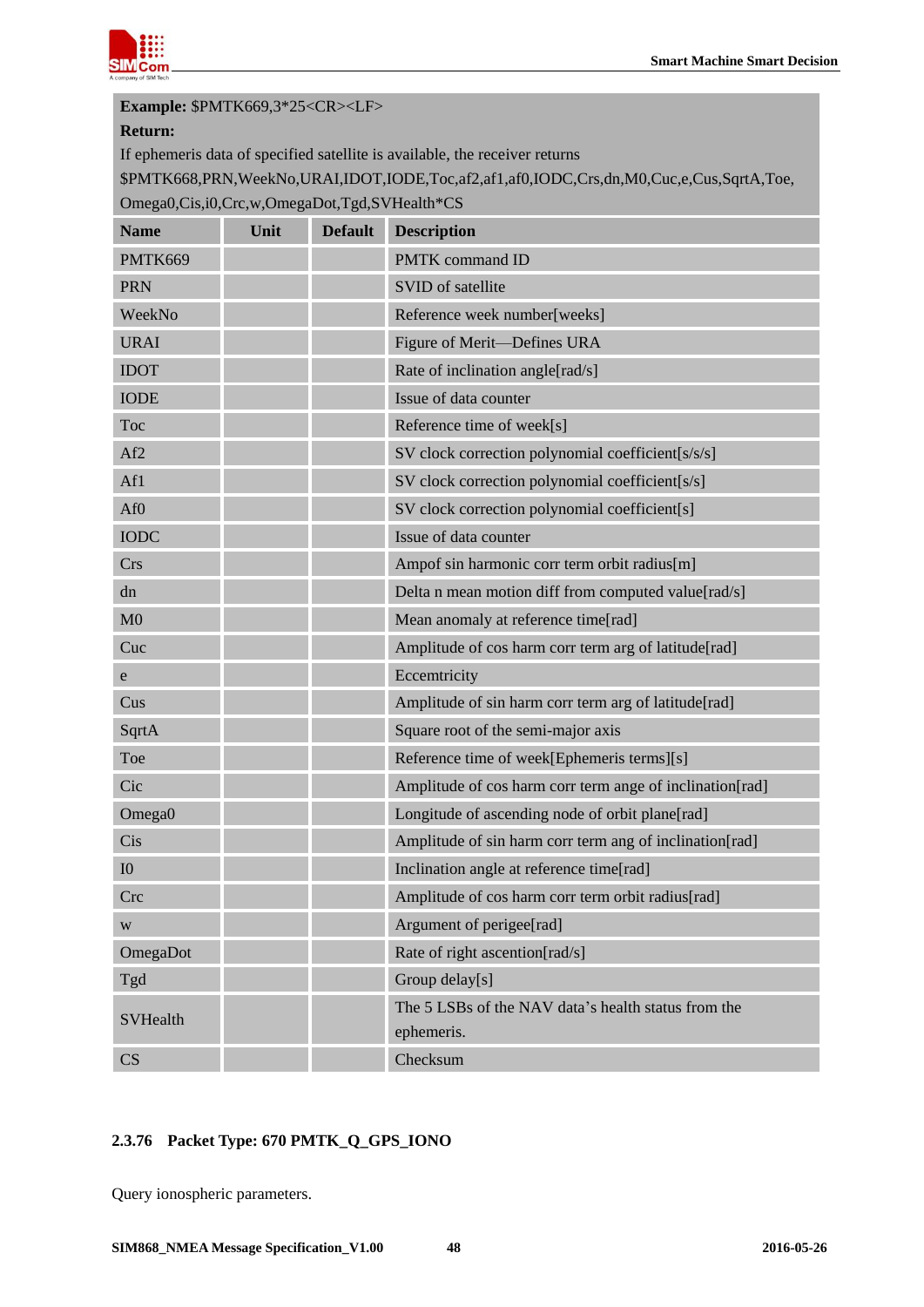

| DataField:<br>$\beta_1, \beta_2, \beta_3, \ldots, \alpha_{n,3}, \alpha_{n,4}, \alpha_{n,5}, \beta_0, \beta_1, \beta_2, \beta_3$ KCS < CR > < CF > |                                                                   |                |                                      |  |  |
|---------------------------------------------------------------------------------------------------------------------------------------------------|-------------------------------------------------------------------|----------------|--------------------------------------|--|--|
| <b>Example:</b>                                                                                                                                   | \$PMTK670*33 <cr><lf></lf></cr>                                   |                |                                      |  |  |
| <b>Return:</b>                                                                                                                                    |                                                                   |                |                                      |  |  |
|                                                                                                                                                   | If ionospheric paremeters are available, the receiver returns     |                |                                      |  |  |
|                                                                                                                                                   | $$PMTK001,670,3,19,3,-2,-1,63,10,-3,-4*15$                        |                |                                      |  |  |
|                                                                                                                                                   | If ionospheric paremeters are not available, the receiver returns |                |                                      |  |  |
| \$PMTK001,670,2*30                                                                                                                                |                                                                   |                |                                      |  |  |
| <b>Name</b>                                                                                                                                       | Unit                                                              | <b>Default</b> | <b>Description</b>                   |  |  |
| $\alpha$ 0                                                                                                                                        | seconds                                                           |                | IONO parameter $\alpha$ <sub>0</sub> |  |  |
| $\alpha$ <sub>1</sub>                                                                                                                             | Sec/semi-corcle                                                   |                | IONO parameter $\alpha$ <sub>1</sub> |  |  |
| $\alpha$ <sub>2</sub>                                                                                                                             | Sec/(semi-circle)^2                                               |                | IONO parameter $\alpha$ <sub>2</sub> |  |  |
| $\alpha$ 3                                                                                                                                        | Sec/(semi-circle)^3                                               |                | IONO parameter $\alpha$ 3            |  |  |
| $\beta$ 0                                                                                                                                         | seconds                                                           |                | IONO parameter $\beta$ 0             |  |  |
| $\beta$ 1                                                                                                                                         | Sec/semi-corcle                                                   |                | IONO parameter $\beta$ 1             |  |  |
| $\beta$ 2                                                                                                                                         | Sec/(semi-circle)^2                                               |                | IONO parameter $\beta$ 2             |  |  |
| $\beta$ 3                                                                                                                                         | Sec/(semi-circle)^3                                               |                | IONO parameter $\beta$ 3             |  |  |

#### <span id="page-48-1"></span>Table 2-8785: 705 PMTK\_DT\_RELEASE Data Format

## <span id="page-48-0"></span>**2.3.77 Packet Type: 702 PMTK\_DT\_DATA\_PORT**

Display Data port input/output data type and baud rate.

<span id="page-48-2"></span>

| Table 2-8886: 702 PMTK DT DATA PORT Data Format |  |
|-------------------------------------------------|--|
|-------------------------------------------------|--|

| DataField:                                                   |      |                |                                                                                              |  |  |
|--------------------------------------------------------------|------|----------------|----------------------------------------------------------------------------------------------|--|--|
| \$PMTK702,1,1,9600*14 <cr><lf><br/><b>Example:</b></lf></cr> |      |                |                                                                                              |  |  |
| <b>Name</b>                                                  | Unit | <b>Default</b> | <b>Description</b>                                                                           |  |  |
| InType                                                       |      |                | Data port input data type<br>$0'$ = DPORT IN_NONE<br>'1'= DPORT IN RTCM<br>$2$ = DPORT IN NA |  |  |
| OutType                                                      |      |                | Data port input data type<br>'0'= DPORT OUT NONE<br>'1'= DPORT OUT DEBUG                     |  |  |
| <b>Baud</b>                                                  |      |                | <b>Baudrate setting</b><br>4800<br>9600<br>19200                                             |  |  |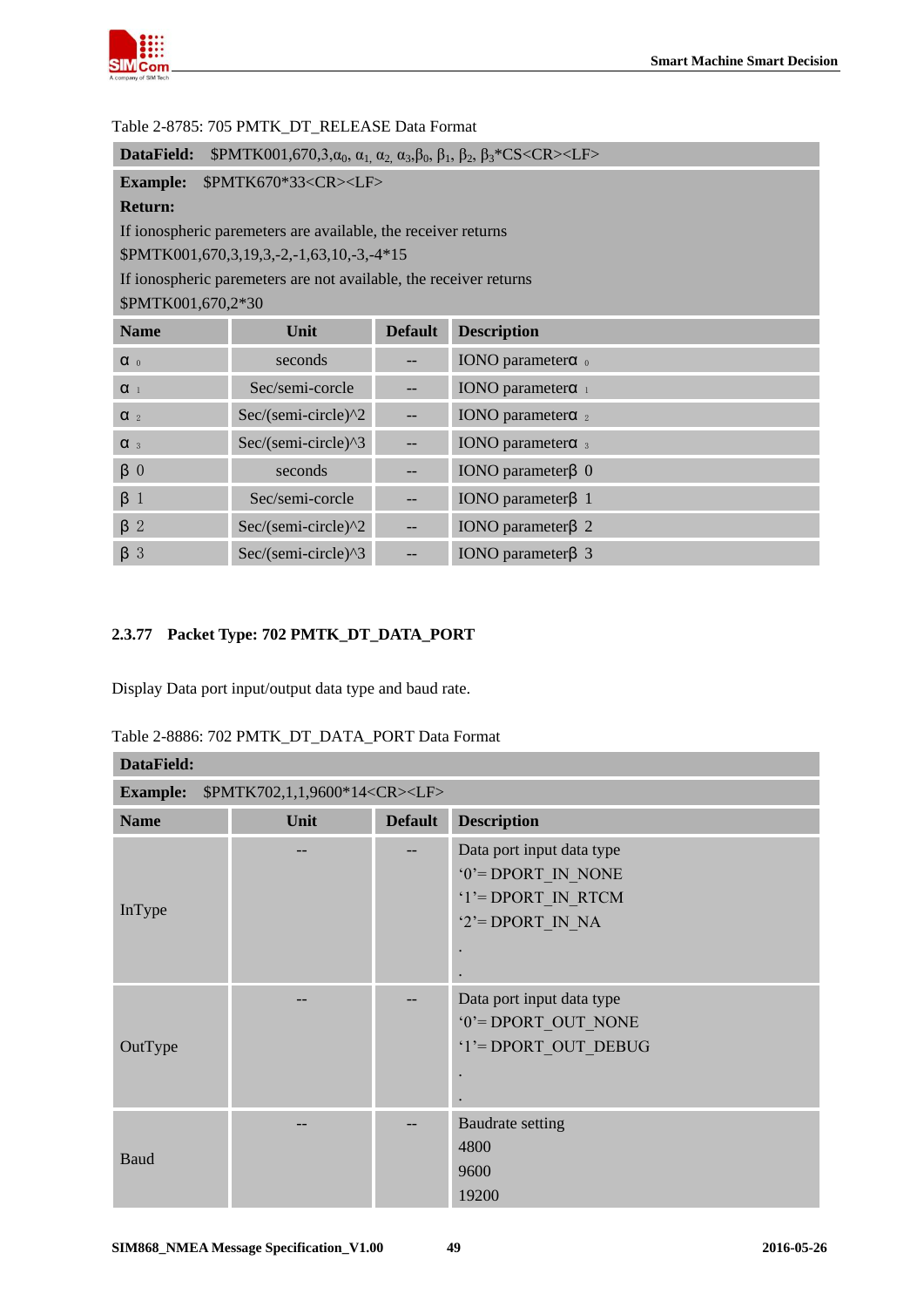

|  | 38400  |
|--|--------|
|  | 57600  |
|  | 115200 |

## <span id="page-49-0"></span>**2.3.78 Packet Type: 705 PMTK\_DT\_RELEASE**

Firmware release information.

<span id="page-49-2"></span>

| PMTK705, Release Str, Build_ID, Product_Model, (SDK_Version,)<br>DataField: |      |                |                                                             |  |
|-----------------------------------------------------------------------------|------|----------------|-------------------------------------------------------------|--|
| \$PMTK705,AXN_0.2,1234,ABCD,*14 <cr><lf><br/><b>Example:</b></lf></cr>      |      |                |                                                             |  |
| <b>Name</b>                                                                 | Unit | <b>Default</b> | <b>Description</b>                                          |  |
|                                                                             |      |                | Firmware release name and version:                          |  |
| <b>ReleaseStr</b>                                                           |      |                | $3318$ : Mcore x.x                                          |  |
|                                                                             |      |                | $3329:AXN$ x.x                                              |  |
| Build ID                                                                    |      |                | Build ID set in CoreBuilder for firmware version control    |  |
| Product Model                                                               |      |                | Product Model set in CoreBuilder for product identification |  |
| <b>SDK</b> Version                                                          |      |                | Showing SDK version if the firmware is used for SDK         |  |

## <span id="page-49-1"></span>**2.3.79 Packet Type: 707 PMTK\_DT\_EPO\_INFO**

EPO data status stored in GPS chip.

<span id="page-49-3"></span>Table 2-9088: 707 PMTK\_DT\_EPO\_INFO Data Format

| DataField:<br>\$PMTK707,Set,FWN,FTOW,LWN,LTOW,FCWN,FCTOW,LCWN,LCTOW                                    |      |                |                                                                                            |  |  |
|--------------------------------------------------------------------------------------------------------|------|----------------|--------------------------------------------------------------------------------------------|--|--|
| \$PMTK707,56,1468,172800,1470,151200,1468,259200,1468,259200*1F <cr><lf><br/><b>Example:</b></lf></cr> |      |                |                                                                                            |  |  |
| <b>Name</b>                                                                                            | Unit | <b>Default</b> | <b>Description</b>                                                                         |  |  |
| <b>Set</b>                                                                                             |      |                | Total number sets of EPO data stored in chip                                               |  |  |
| <b>FWN,FTOW</b>                                                                                        |      |                | GPS week number & TOW of the first set of EPO<br>data stored in chip respectively          |  |  |
| LWN,LTOW                                                                                               |      |                | GPS week number & TOW of the last set of EPO<br>data stored in chip respectively           |  |  |
| FCWN, FCTOW                                                                                            |      |                | GPS week number & TOW of the first set of EPO<br>data that are currently used respectively |  |  |
| LCWN, LCTOW                                                                                            |      |                | GPS week number & TOW of the last set of EPO<br>data that are currently used respectively  |  |  |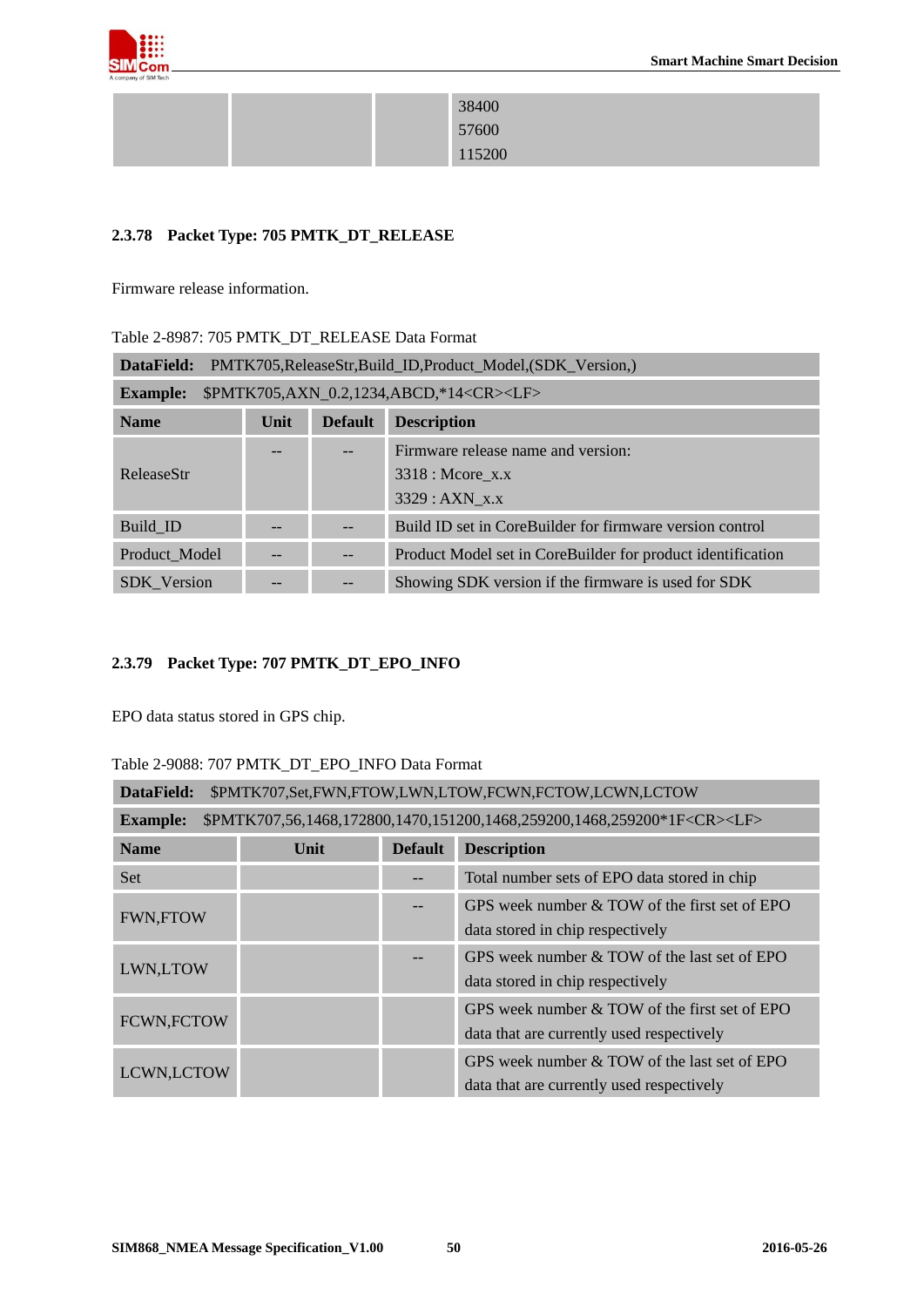

#### <span id="page-50-0"></span>**2.3.80 Packet Type: 740 PMTK\_DT\_UTC**

The packet contains current UTC time. Please do not use local time, which has time-zone offset. To have faster TTFF, the accuracy of reference UTC shall be better less than 3 seconds.

<span id="page-50-3"></span>Table 2-9189: 740 PMTK\_DT\_UTC Data Format

| PMTK740,YYYY,MM,DD,hh,mm,ss*CS <cr><lf><br/>DataField:</lf></cr> |                                                                      |          |                                                                                               |  |  |
|------------------------------------------------------------------|----------------------------------------------------------------------|----------|-----------------------------------------------------------------------------------------------|--|--|
| <b>Example:</b>                                                  | The packet indicates that the current UTC time 2010/Feb/10 09:00:58. |          |                                                                                               |  |  |
| \$PMTK740,2010,2,10,9,0,58*05 <cr><lf></lf></cr>                 |                                                                      |          |                                                                                               |  |  |
| <b>Name</b>                                                      | Unit                                                                 | Range    | <b>Description</b>                                                                            |  |  |
| <b>YYYY</b>                                                      | year                                                                 | >1980    | UTC time: year in 4 digits                                                                    |  |  |
| <b>MM</b>                                                        | month                                                                | $1 - 12$ | UTC time: month                                                                               |  |  |
| <b>DD</b>                                                        | day                                                                  | $1 - 31$ | UTC time: day                                                                                 |  |  |
| hh                                                               | hour                                                                 | $0 - 23$ | UTC time: hour                                                                                |  |  |
| mm                                                               | minute                                                               | $0 - 59$ | UTC time: minute                                                                              |  |  |
| <b>SS</b>                                                        | second                                                               | $0 - 59$ | UTC time: second                                                                              |  |  |
| $\overline{\text{cs}}$                                           |                                                                      |          | 8-bit accumulative checksum of all bytes in-between the \$ and<br>* characters in hexadecimal |  |  |

## <span id="page-50-1"></span>**2.3.81 Packet Type: 721 PMTK\_DT\_SV\_EPO**

The packet contains GPS EPO data for a single satellite.

| <b>DataField:</b> $$PMTK721, SatID, W[0],, W[17]*CS < CR > LF$ |      |          |                                                                                             |  |
|----------------------------------------------------------------|------|----------|---------------------------------------------------------------------------------------------|--|
| <b>Example:</b>                                                |      |          | The packet contains EPO data of satellite PRN 17.                                           |  |
|                                                                |      |          | $$PMTK721, 11, 6a043d2f, d52e00, 0d2f1a3d, \ldots, \ldots, \ldots, \ldots, *CS < CR > LF >$ |  |
| <b>Name</b>                                                    | Unit | Range    | <b>Description</b>                                                                          |  |
| <b>SatID</b>                                                   |      | $1 - 32$ | Satellite PRN number [Represented in HEX characters] for the                                |  |
|                                                                |      |          | EPO data to follow                                                                          |  |
| $W[0] \sim W[17]$                                              |      |          | words [LSB first] of one EPO segment data (total 72 bytes)                                  |  |
| $\overline{\text{cs}}$                                         |      |          | 8-bit accumulative checksum of all bytes in-between the \$ and                              |  |
|                                                                |      |          | * characters in hexadecimal                                                                 |  |

<span id="page-50-4"></span>Table 2-9290: 721 PMTK\_DT\_SV\_EPO Data Format

## <span id="page-50-2"></span>**2.3.82 Packet Type: 741 PMTK\_DT\_POS**

According to the few hardware design that did not keep VBAT power to keep NVRAM data, it would cause GPS always get COLD Start when power on device and then get the long time fixed and poor accuracy. MTK designed the command to assist customer to resolve above issue. User could perform the command to inject the last fixed position information into this GPS device to have faster TTFF. The reference time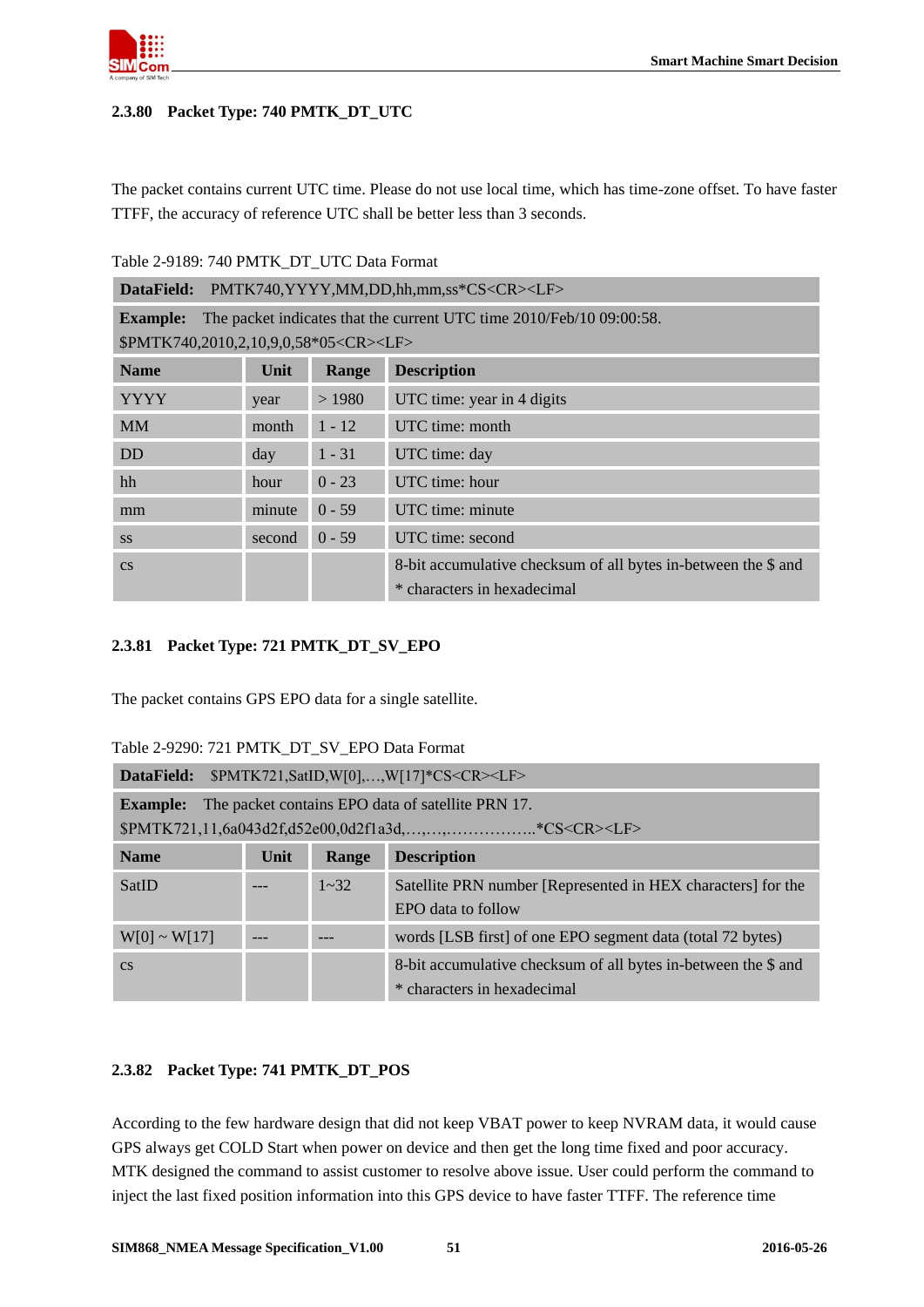

information in this PMTK command represents when do you recorded this location from the GPS. Please send PMTK740 to inject time before sending PMTK741.

The packet contains reference location for the GPS receiver. To have faster TTFF, the accuracy of the location shall be better than 30km.

## <span id="page-51-1"></span>Table 2-9391: 741 PMTK\_DT\_POS Data Format

**DataField:** \$PMTK741,Lat,Long,Alt,YYYY,MM,DD,hh,mm,ss \*CS<CR><LF>

**Example:** The packet indicates that GPS receiver is at latitude 24.772816 degrees, longitude 121.022636 degrees, and altitude 160m at UTC 2016/1/1 12:00:00. If GPS receiver was powered on at UTC 2016/1/2 12:00:00, you could send the following command to inject the location information to GPS receiver.

| <b>Name</b>            | Unit   | Range         | <b>Description</b>                                             |
|------------------------|--------|---------------|----------------------------------------------------------------|
| Lat                    | degree | $-90.0 \sim$  | WGS84 geodetic latitude.                                       |
|                        |        | 90.0          | NOTE: suggest to express this value in floating-point with 6   |
|                        |        |               | decimal points                                                 |
|                        |        |               | Minus: south; Plus: north                                      |
| Long                   | degree | $-180.0 \sim$ | WGS84 geodetic longitude.                                      |
|                        |        | 180.0         | NOTE: suggest to express this value in floating-point with 6   |
|                        |        |               | decimal points                                                 |
|                        |        |               | Minus: west; Plus: east                                        |
| Alt                    | m      |               | WGS84 ellipsoidal altitude.                                    |
| <b>YYYY</b>            | year   | >1980         | Reference UTC time: year in 4 digits                           |
| <b>MM</b>              | month  | $1 - 12$      | Reference UTC time: month                                      |
| <b>DD</b>              | day    | $1 - 31$      | Reference UTC time: day                                        |
| hh                     | hour   | $0 - 23$      | Reference UTC time: hour                                       |
| mm                     | minute | $0 - 59$      | Reference UTC time: minute                                     |
| <b>SS</b>              | second | $0 - 59$      | Reference UTC time: second                                     |
| $\mathbf{c}\mathbf{s}$ |        |               | 8-bit accumulative checksum of all bytes in-between the \$ and |
|                        |        |               | * characters in hexadecimal                                    |

\$PMTK741,24.772816,121.022636,160,2016,01,01,12,00,00\*17

*Note:*

*GPS chip will check value range for the following parameters: Lat: -90.0 ~ 90.0, Long: -180.0 ~ 180.0* 

## <span id="page-51-0"></span>**2.3.83 Packet Type: 810 PMTK\_TEST\_ALL**

Enter MP test mode and set test item and SV id.

<span id="page-51-2"></span>Table 2-9492: 810 PMTK\_TEST\_ALL Data Format

**DataField:** \$PMTK810,Bitmap,SVID\*CS<CR><LF>

**Example:** \$PMTK810,0003,1D\*4D<CR><LF>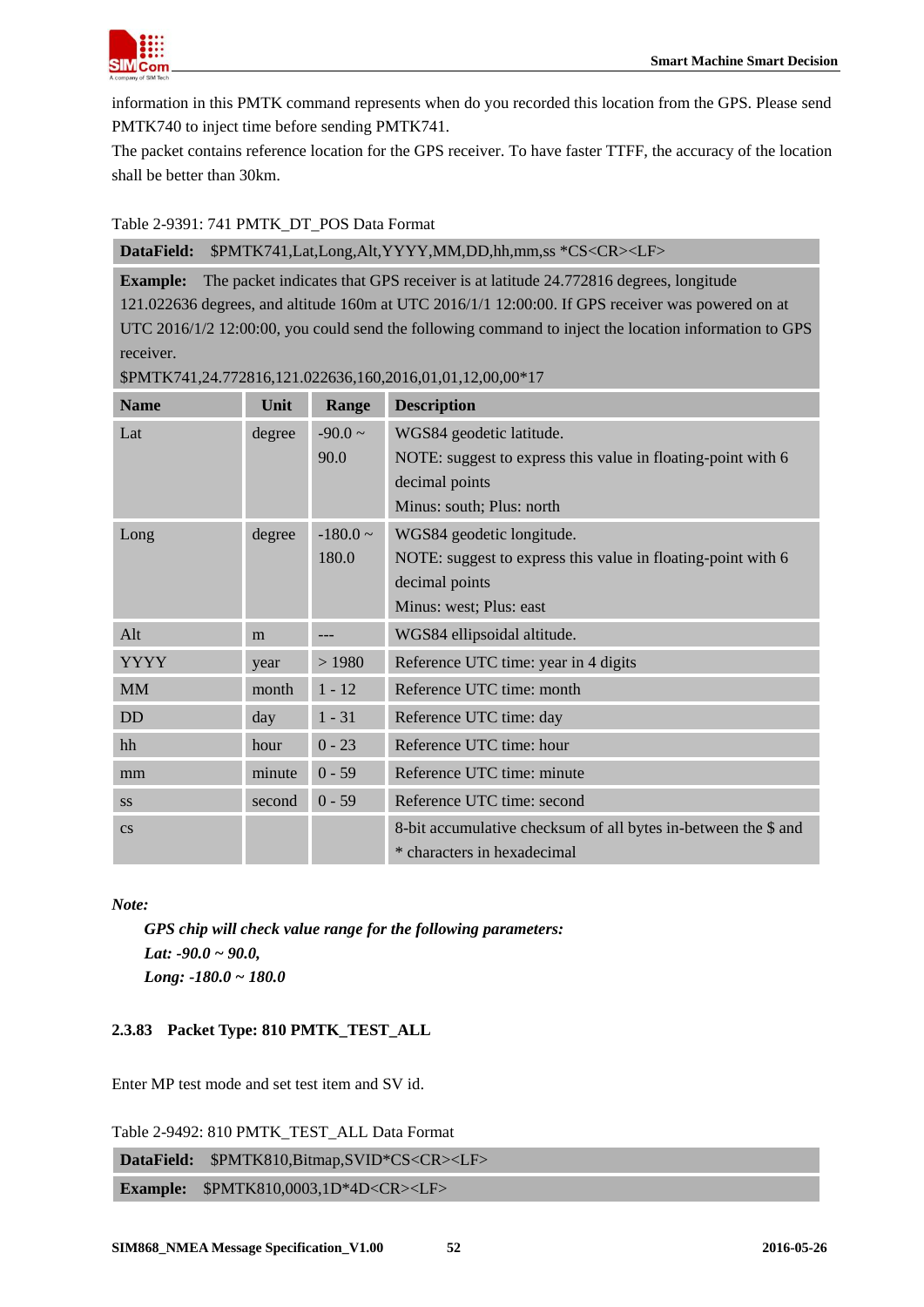

| This command only tests TEST_INFO and TEST_ACQ test items. The specific SV id is PRN29. |          |                                                                  |  |  |
|-----------------------------------------------------------------------------------------|----------|------------------------------------------------------------------|--|--|
| Unit                                                                                    | Range    | <b>Description</b>                                               |  |  |
|                                                                                         |          | The first data field means the test items.                       |  |  |
|                                                                                         |          | Each bit of test item field means one test item. List these test |  |  |
|                                                                                         |          | items below.                                                     |  |  |
|                                                                                         |          | <b>Supported Test Items</b>                                      |  |  |
|                                                                                         |          | Bit0 TEST_INFO // Include f/w version, NMEA type and             |  |  |
|                                                                                         |          | NMEA output rate                                                 |  |  |
|                                                                                         |          | Bit1 TEST_ACQ // the time of acquiring the specific SV           |  |  |
|                                                                                         |          | Bit2 TEST_BITSYNC // the time of bit sync                        |  |  |
|                                                                                         |          | Bit3 TEST_SIGNAL // Include phase error, TCXO                    |  |  |
|                                                                                         |          | clock/drift and CNR mean/sigma                                   |  |  |
|                                                                                         |          | Bit4 -15 (Reserved)                                              |  |  |
|                                                                                         | $1 - 20$ | The second means the SV id.                                      |  |  |
|                                                                                         |          | The value of SV id is between 1 and 20 in Hex format.            |  |  |
|                                                                                         |          | The value of Glonass SVID is Frequency ID which is between       |  |  |
|                                                                                         |          | C <sub>9</sub> and D <sub>6</sub> in Hex format.                 |  |  |
|                                                                                         |          |                                                                  |  |  |

Note. Glonass frequency id representation

```
-7 = C9
```
- $-6 = CA$  $-5 = CB$  $-4 = CC$  $-3 = CD$
- $-2 = DE$
- $-1 = CF$
- $0 = D0$
- $1 = D1$
- $2 = D2$
- $3 = D3$
- $4 = D4$
- $5 = D5$
- <span id="page-52-0"></span> $6 = D6$

## **2.3.84 Packet Type: 811 PMTK\_TEST\_STOP**

Testing tool could send this command to GPS receiver to leave MP test mode.

<span id="page-52-1"></span>

| DataField: PMTK811                       |      |                |                    |  |  |  |
|------------------------------------------|------|----------------|--------------------|--|--|--|
| Example: \$PMTK811*3A <cr><lf></lf></cr> |      |                |                    |  |  |  |
| <b>Name</b>                              | Unit | <b>Default</b> | <b>Description</b> |  |  |  |
|                                          | --   |                | $- -$              |  |  |  |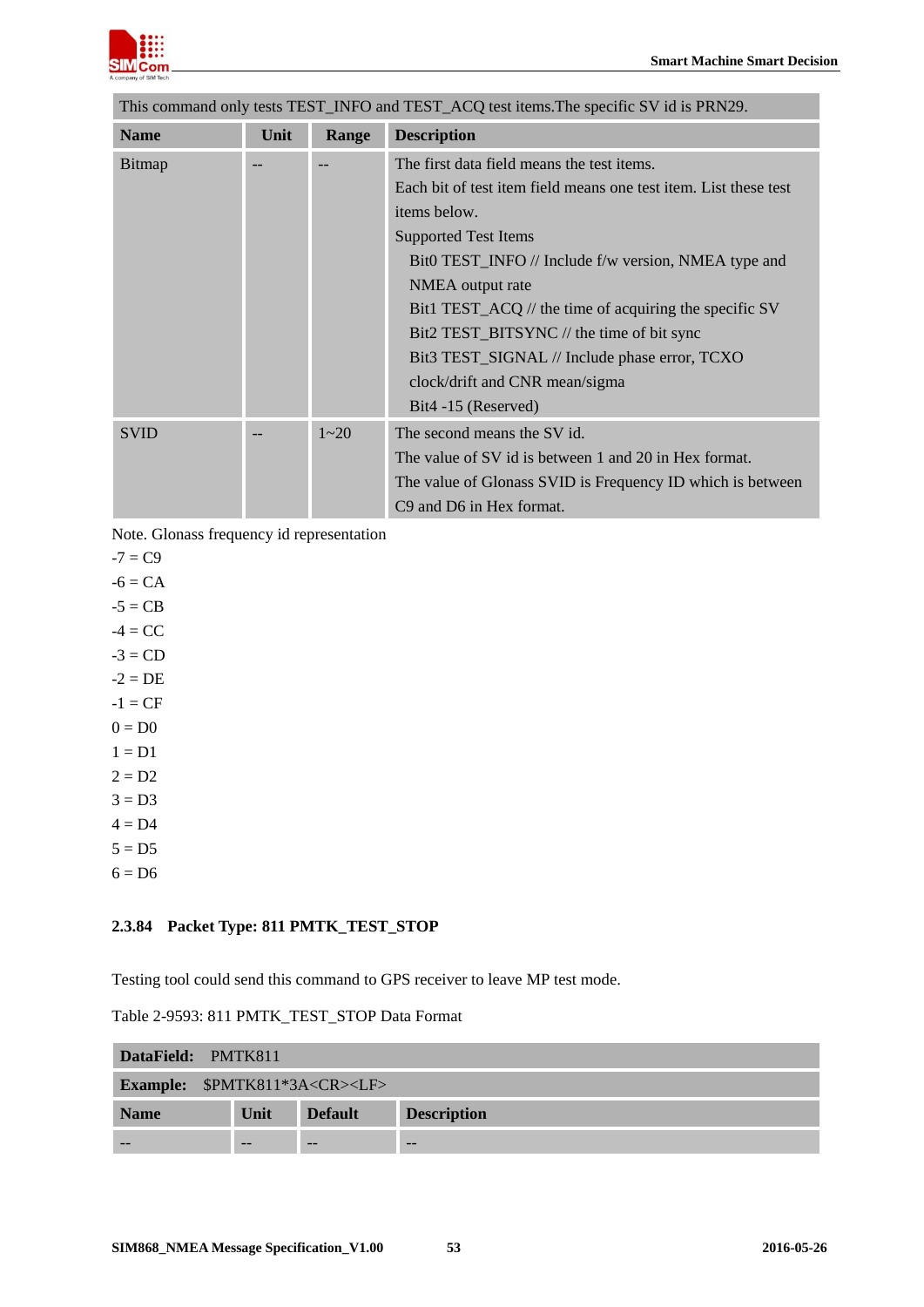

#### <span id="page-53-0"></span>**2.3.85 Packet Type: 812 PMTK\_TEST\_FINISH**

GPS receiver will send out this PMTK packet to show that MP testing has finished.

<span id="page-53-3"></span>Table 2-9694: 812 PMTK\_TEST\_FINISH Format

| DataField: PMTK812                       |      |                |                    |  |  |
|------------------------------------------|------|----------------|--------------------|--|--|
| Example: \$PMTK812*39 <cr><lf></lf></cr> |      |                |                    |  |  |
| <b>Name</b>                              | Unit | <b>Default</b> | <b>Description</b> |  |  |
| $- -$                                    | --   | --             | $- -$              |  |  |

*Note:* 

*The execution result depend on firmware version.*

#### <span id="page-53-1"></span>**2.3.86 Packet Type: 813 PMTK\_TEST\_ALL\_ACQ**

The result of TEST\_ACQ item.

#### <span id="page-53-4"></span>Table 2-9795: 813 PMTK\_TEST\_ALL\_ACQ Format

| DataField:                                        | \$PMTK813, <svid>,<acq time="">*<checksum><cr><lf></lf></cr></checksum></acq></svid> |       |                    |  |
|---------------------------------------------------|--------------------------------------------------------------------------------------|-------|--------------------|--|
| Example: \$PMTK813,29,2*01 <cr><lf></lf></cr>     |                                                                                      |       |                    |  |
| The target device acquires SV29 within 2 seconds. |                                                                                      |       |                    |  |
| <b>Name</b>                                       | Unit                                                                                 | Range | <b>Description</b> |  |
| SVid                                              | $- -$                                                                                | $- -$ |                    |  |
| Acq Time                                          | sec                                                                                  |       |                    |  |

*Note:* 

*The execution result depend on firmware version.*

#### <span id="page-53-2"></span>**2.3.87 Packet Type: 814 PMTK\_TEST\_ALL\_BITSYNC**

The result of TEST\_BITSYNC item.

#### <span id="page-53-5"></span>Table 2-9896: 814 PMTK\_TEST\_ALL\_BITSYNC Format

| <b>DataField:</b> PMTK814, <svid>,<bitsync time=""></bitsync></svid>                    |             |       |                                               |
|-----------------------------------------------------------------------------------------|-------------|-------|-----------------------------------------------|
| <b>Example:</b> Regard to SV29, the target device reach bit sync state within 1 second. |             |       |                                               |
| \$PMTK814,29,1*05 <cr><lf></lf></cr>                                                    |             |       |                                               |
| <b>Name</b>                                                                             | <b>Unit</b> | Range | <b>Description</b>                            |
| SVid                                                                                    | --          | $- -$ |                                               |
| BitSync Time                                                                            | sec         |       | the target device reach bit sync state within |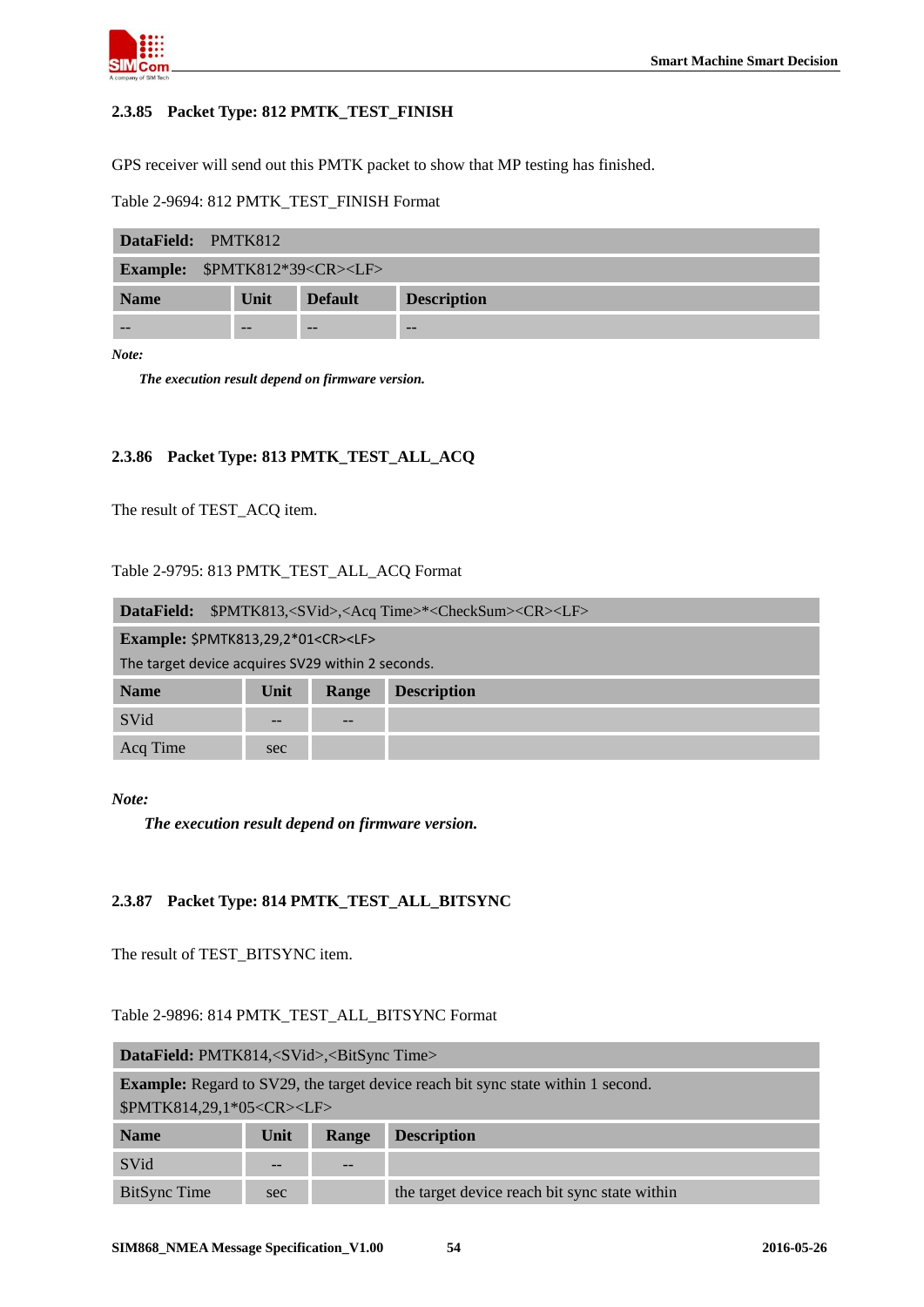

*Note:* 

*The execution result depend on firmware version.*

## <span id="page-54-0"></span>**2.3.88 Packet Type: 815 PMTK\_TEST\_ALL\_SIGNAL**

The result of TEST\_SIGNAL item.

#### <span id="page-54-2"></span>Table 2-9997: 815 PMTK\_TEST\_ALL\_SIGNAL Format

| DataField: \$PMTK815, <svid>,<testing time="">,<phase>,<tcxo offset="">,<tcxo drift="">,<cnr< th=""></cnr<></tcxo></tcxo></phase></testing></svid> |       |                   |                                                                   |
|----------------------------------------------------------------------------------------------------------------------------------------------------|-------|-------------------|-------------------------------------------------------------------|
| mean>, <cnr sigma="">*<checksum><cr><lf></lf></cr></checksum></cnr>                                                                                |       |                   |                                                                   |
|                                                                                                                                                    |       |                   | Example: \$PMTK815,29,16,98,10000,30,4100,0*18 <cr><lf></lf></cr> |
| Regard to SV29, take 16 seconds to test and the result is                                                                                          |       |                   |                                                                   |
| Phase Error: 0.98                                                                                                                                  |       |                   |                                                                   |
| $TCXO$ offset/drift(Hz): $10/0.03$                                                                                                                 |       |                   |                                                                   |
| CNR mean/sigma: $41/0$                                                                                                                             |       |                   |                                                                   |
| <b>Name</b>                                                                                                                                        | Unit  | Range             | <b>Description</b>                                                |
| SVid                                                                                                                                               | --    | $\qquad \qquad -$ |                                                                   |
| <b>Testing Time</b>                                                                                                                                | sec   | $\qquad \qquad -$ | test Duration                                                     |
| Phase                                                                                                                                              | 0.01  | $\qquad \qquad -$ | <b>Phase Error</b>                                                |
| <b>TCXO Offset</b>                                                                                                                                 | 0.001 |                   |                                                                   |
| <b>TCXO</b> Drift                                                                                                                                  | 0.001 | $\qquad \qquad -$ |                                                                   |
| CNR mean                                                                                                                                           | 0.01  |                   |                                                                   |
| CNR sigma                                                                                                                                          | 0.01  |                   |                                                                   |

#### *Note:*

*The execution result depend on firmware version.*

## <span id="page-54-1"></span>**2.3.89 Packet Type: 837 PMTK\_TEST\_JAMMING (NOT supported in AXN3.0)**

Jamming scan test command.

<span id="page-54-3"></span>Table 2-10098: 837 PMTK\_TEST\_JAMMING Data Format

| DataField: PMTK837, JamScanType, JamScanNum |  |  |  |
|---------------------------------------------|--|--|--|
| <b>Example:</b>                             |  |  |  |
| \$PMTK837,0,50*0B <cr><lf></lf></cr>        |  |  |  |
| GPS jamming scan test 50 times              |  |  |  |
| \$PMTK837,1,50*0A <cr><lf></lf></cr>        |  |  |  |
| GLONASS jamming scan test 50 times          |  |  |  |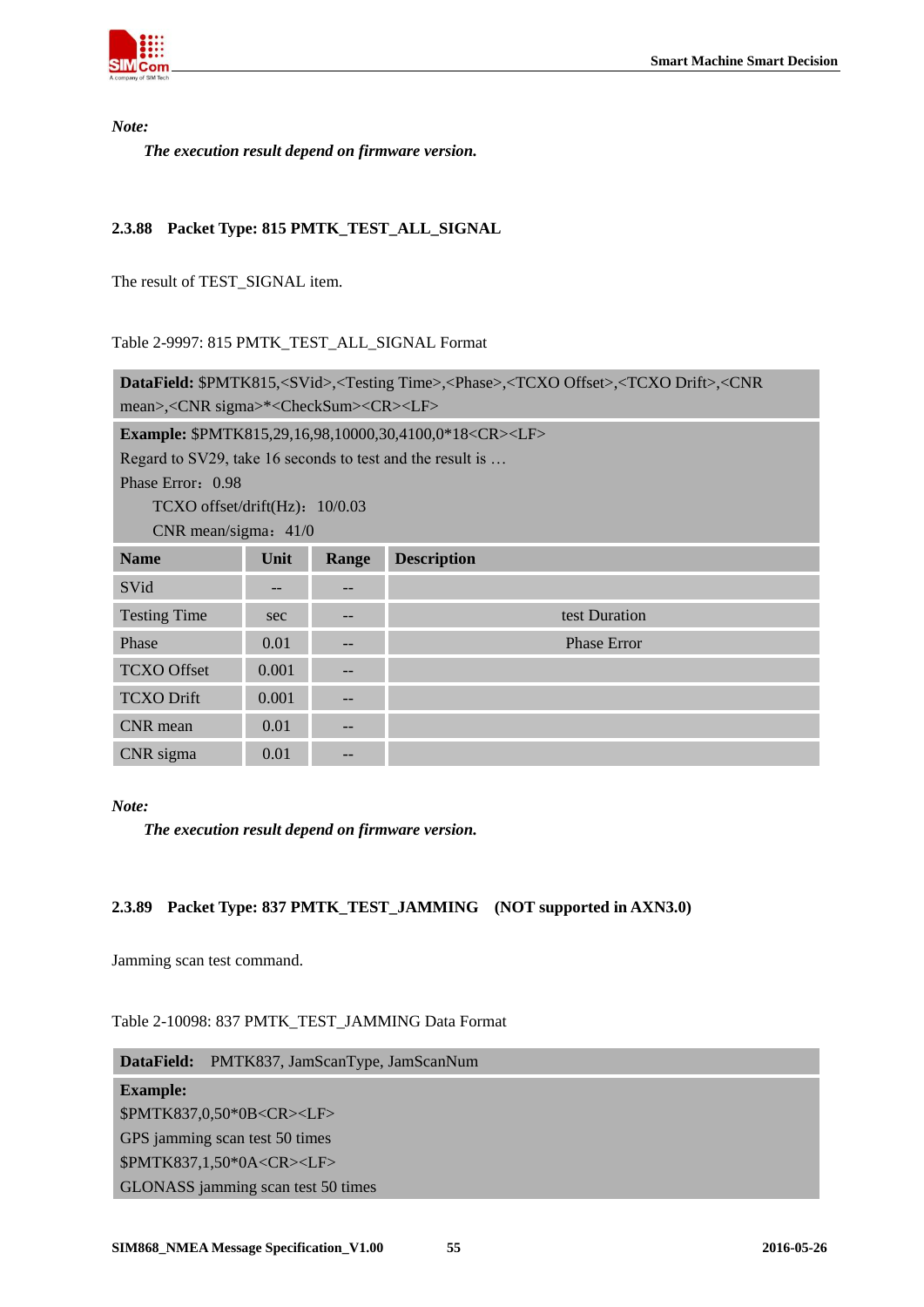

| \$PMTK837,2,50*09 <cr><lf></lf></cr>               |    |  |                                  |  |
|----------------------------------------------------|----|--|----------------------------------|--|
| BEIDOU jamming scan test 50 times                  |    |  |                                  |  |
| <b>Name</b><br><b>Description</b><br>Unit<br>Range |    |  |                                  |  |
| JamScanType                                        |    |  | '0': disable GPS jamming scan    |  |
|                                                    |    |  | '1': enable GLONASS jamming scan |  |
|                                                    |    |  | '2':enable BEIDOU jamming scan   |  |
| JamScanNum                                         | -- |  | Jamming scan test times.         |  |

## <span id="page-55-0"></span>**2.3.90 Packet Type: 869 PMTK\_EASY\_ENABLE**

Enable or disable EASY function. Query if EASY is enabled or disabled.

<span id="page-55-1"></span>Table 2-10199: 869 PMTK\_EASY\_ENABLE Format

| DataField:                                   |                                       |       | PMTK869, CmdType, [Enable], [Extension Day]                                  |  |
|----------------------------------------------|---------------------------------------|-------|------------------------------------------------------------------------------|--|
| <b>Example:</b>                              |                                       |       |                                                                              |  |
| To enable EASY, use                          |                                       |       |                                                                              |  |
| \$PMTK869,1,1*35 <cr><lf></lf></cr>          |                                       |       |                                                                              |  |
| To disable EASY, use                         |                                       |       |                                                                              |  |
| \$PMTK869,1,0*36 <cr><lf></lf></cr>          |                                       |       |                                                                              |  |
| To query if EASY is enabled or disabled, use |                                       |       |                                                                              |  |
| \$PMTK869,0*29 <cr><lf></lf></cr>            |                                       |       |                                                                              |  |
| If EASY is disabled, the receiver returns    |                                       |       |                                                                              |  |
| \$PMTK869,2,0,0*37 <cr><lf></lf></cr>        |                                       |       |                                                                              |  |
|                                              |                                       |       | If EASY is enabled and is not finished yet, the receiver may returns         |  |
| \$PMTK869,2,1,0*2A <cr><lf></lf></cr>        |                                       |       |                                                                              |  |
|                                              |                                       |       | If EASY is enabled and is finished 1-day extension, the receiver may returns |  |
| \$PMTK869,2,1,1*2B <cr><lf></lf></cr>        |                                       |       |                                                                              |  |
|                                              |                                       |       | If EASY is enabled and is finished 2-day extension, the receiver may returns |  |
|                                              | \$PMTK869,2,1,2*28 <cr><lf></lf></cr> |       |                                                                              |  |
|                                              |                                       |       | If EASY is enabled and is finished 3-day extension, the receiver may returns |  |
| \$PMTK869,2,1,3*29 <cr><lf></lf></cr>        |                                       |       |                                                                              |  |
| <b>Name</b>                                  | Unit                                  | Range | <b>Description</b>                                                           |  |
| CmdType                                      | --                                    | --    | Set or query                                                                 |  |
|                                              |                                       |       | $0:$ Query                                                                   |  |
|                                              |                                       |       | 1: Set                                                                       |  |
|                                              |                                       |       | 2: Result for query operation                                                |  |
| Enabled                                      |                                       |       | Enable or disable                                                            |  |
|                                              |                                       |       | 0: Disable                                                                   |  |
|                                              |                                       |       | 1: Enable                                                                    |  |
| <b>Extension Day</b>                         |                                       |       | :Finished extension day                                                      |  |

*.*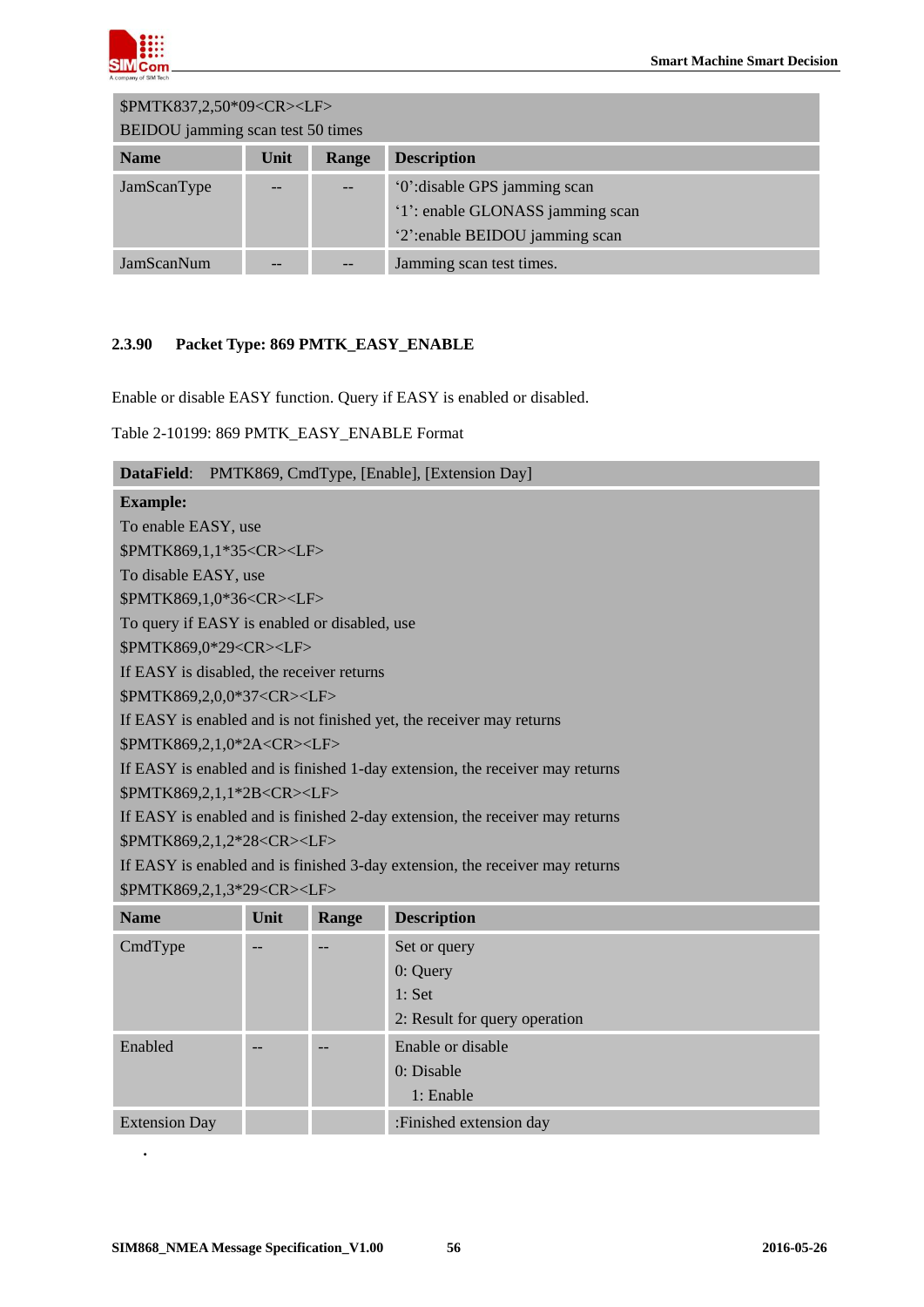

## <span id="page-56-0"></span>**2.3.91 Packet Type: 875 PMTK\_PMTKLSC\_STN\_OUTPUT**

Enable or disable PMTKLSC Sentence output.Query if PMTKLSC Sentence output enabled or disabled.

## <span id="page-56-2"></span>Table 2-102100: 875 PMTK\_PMTKLSC\_STN\_OUTPUT Data Format

| DataField:                                        |      | \$PMTK875,CmdType,[Enable] |                                                                                  |
|---------------------------------------------------|------|----------------------------|----------------------------------------------------------------------------------|
| <b>Example:</b>                                   |      |                            |                                                                                  |
|                                                   |      |                            | \$PMTK875,1,1*38 <cr><lf>:Enable PMTKLSC and PMTKLSCB Sentence output</lf></cr>  |
|                                                   |      |                            | \$PMTK875,1,0*39 <cr><lf>:Disable PMTKLSC and PMTKLSCB Sentence output</lf></cr> |
| <b>Return:</b>                                    |      |                            |                                                                                  |
| \$PMTKLSC, Parameter1, Parameter2, Parameter3*CS  |      |                            |                                                                                  |
| \$PMTKLSCB, Parameter1, Parameter2, Parameter3*CS |      |                            |                                                                                  |
| where Parameter 1 : current leap second           |      |                            |                                                                                  |
|                                                   |      |                            | Parameter 2 : leap indicator, 1 means updated from broadcast data                |
| Parameter 3 : next leap second                    |      |                            |                                                                                  |
| <b>Name</b>                                       | Unit | Range                      | <b>Description</b>                                                               |
| CmdType                                           |      |                            | Set or query                                                                     |
|                                                   |      |                            | $0:$ Query                                                                       |
|                                                   |      |                            | 1: Set                                                                           |
|                                                   |      |                            | 2: Result for query operation                                                    |
| Enable                                            |      |                            | Enable or disable                                                                |
|                                                   |      |                            | '0': Disable                                                                     |
|                                                   |      |                            | $1$ : Enable                                                                     |

#### <span id="page-56-1"></span>**2.3.92 Packet Type: 886 PMTK\_FR\_MODE**

Set navigation mode

#### <span id="page-56-3"></span>Table 2-103101: 886 PMTK\_FR\_MODE Data Format

| DataField:                                             | \$PMTK886,CmdType |       |                                                             |  |
|--------------------------------------------------------|-------------------|-------|-------------------------------------------------------------|--|
| <b>Example:</b>                                        |                   |       |                                                             |  |
| \$PMTK886,0*28 <cr><lf>:Enter normal mode.</lf></cr>   |                   |       |                                                             |  |
| $SPMTK886,1*29 < CR > LF$ : Enter fitness mode.        |                   |       |                                                             |  |
| \$PMTK886,2*2A <cr><lf>:Enter aviation mode.</lf></cr> |                   |       |                                                             |  |
| \$PMTK886,3*2B <cr><lf>:Enter balloon mode.</lf></cr>  |                   |       |                                                             |  |
| <b>Return:</b>                                         |                   |       |                                                             |  |
| \$PMTK001,886,3*36 <cr><lf></lf></cr>                  |                   |       |                                                             |  |
| <b>Name</b>                                            | Unit              | Range | <b>Description</b>                                          |  |
| CmdType                                                |                   |       | '0': Normal mode: For general purpose                       |  |
|                                                        |                   |       | '1': Fitness mode: For running and walking purpose that the |  |
|                                                        |                   |       | low-speed $(<5m/s$ ) movement will have more effect on the  |  |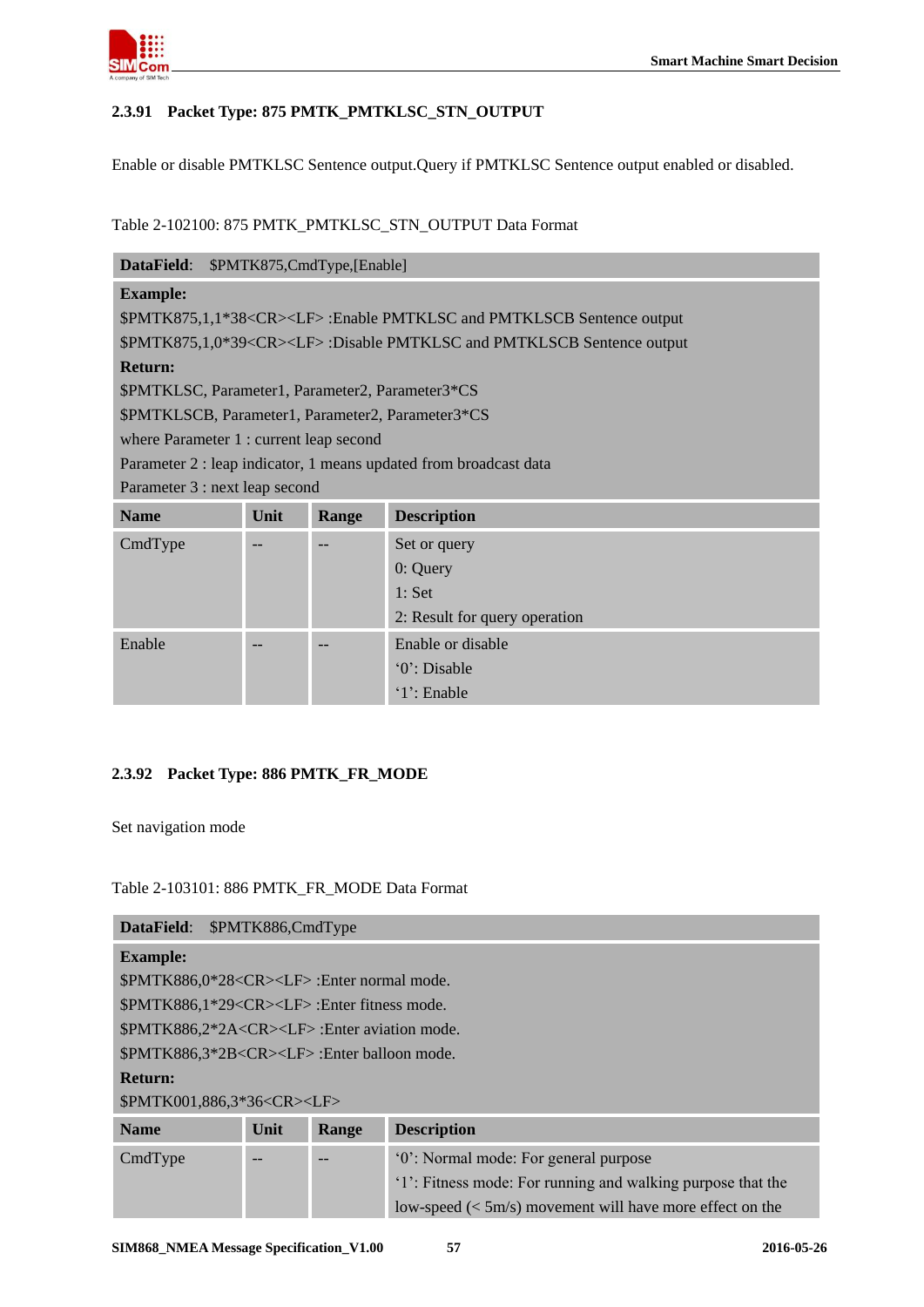

| position calculation.                                         |
|---------------------------------------------------------------|
| '2': Aviation mode: For high-dynamic purpose that the         |
| large-acceleration movement will have more effect on the      |
| position calculation.                                         |
| '3': Balloon mode: For high-altitude balloon purpose that the |
| vertical movement will have more effect on the position       |
| calculation.                                                  |

*Note: Each mode has its altitude limitation. Please base on below table to choose the appropriate mode. If your test scenario exceeds the limitation, the position calculation will be incorrect.*

| <b>Mode</b>   | <b>Altitude Limitation</b> |
|---------------|----------------------------|
| Normal mode   | $10000 \text{ m}$          |
| Fitness mode  | $10000 \text{ m}$          |
| Aviation mode | $10000 \text{ m}$          |
| Balloon mode  | $80000 \text{ m}$          |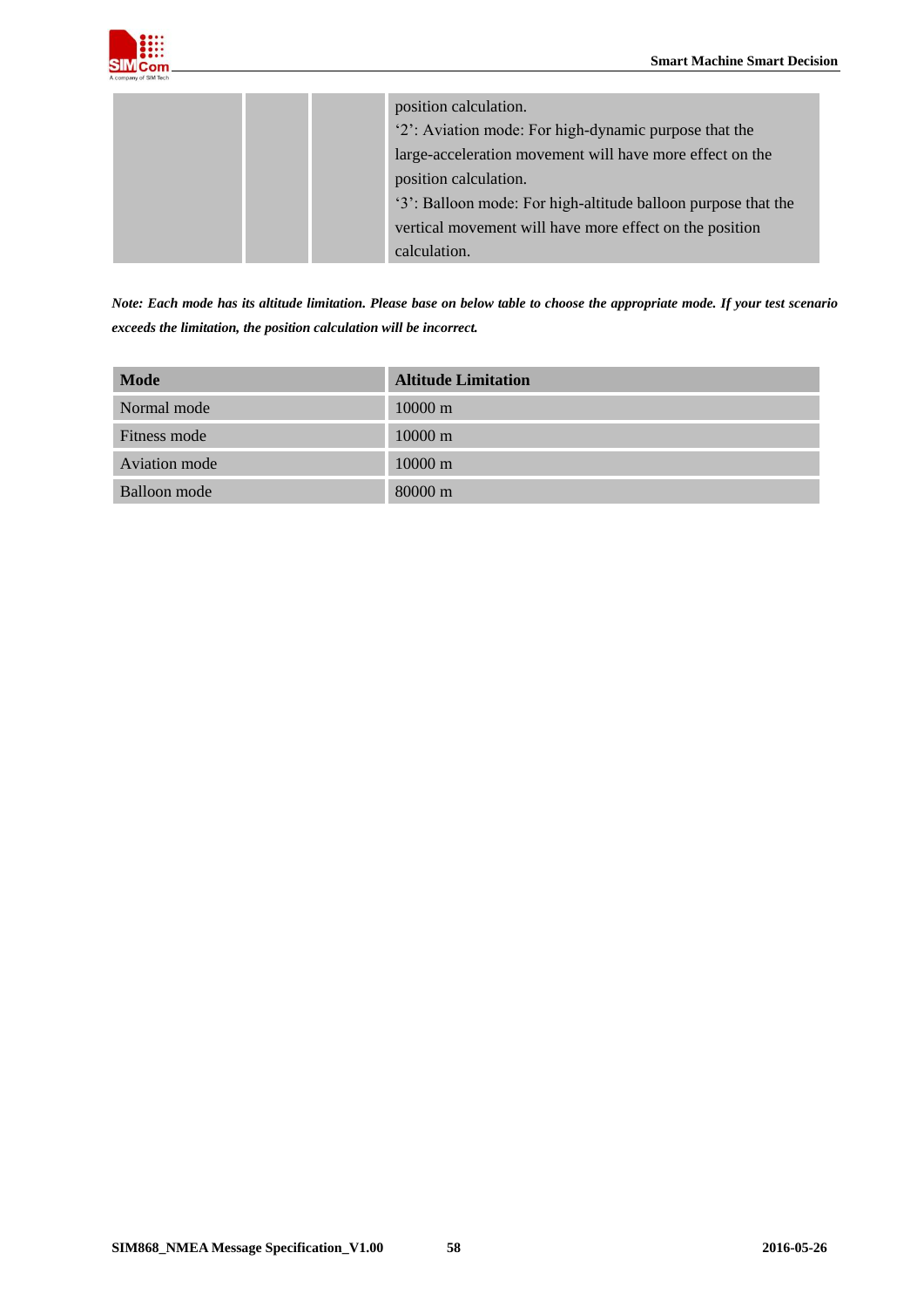

# <span id="page-58-0"></span>**Appendix A: Datum List**

| N <sub>0</sub>   | <b>Datum</b>                | <b>Region</b>                                                             |
|------------------|-----------------------------|---------------------------------------------------------------------------|
| $\boldsymbol{0}$ | <b>WGS1984</b>              | International                                                             |
| 1                | Tokyo                       | Japan                                                                     |
| $\mathbf{2}$     | Tokyo                       | Mean For Japan, South Korea, Okinawa                                      |
| 3                | <b>User Setting</b>         | <b>User Setting</b>                                                       |
| $\overline{4}$   | Adindan                     | <b>Burkina Faso</b>                                                       |
| 5                | Adindan                     | Cameroon                                                                  |
| 6                | Adindan                     | Ethiopia                                                                  |
| 7                | Adindan                     | Mali                                                                      |
| 8                | Adindan                     | Mean For Ethiopia, Sudan                                                  |
| 9                | Adindan                     | Senegal                                                                   |
| 10               | Adindan                     | Sudan                                                                     |
| 11               | Afgooye                     | Somalia                                                                   |
| 12               | Ain El Abd1970              | <b>Bahrain</b>                                                            |
| 13               | Ain El Abd1970              | Saudi Arabia                                                              |
| 14               | American Samoa1962          | American Samoa Islands                                                    |
| 15               | Anna 1 Astro1965            | Cocos Island                                                              |
| 16               | Antigua Island Astro1943    | Antigua(Leeward Islands)                                                  |
| 17               | Arc1950                     | <b>Botswana</b>                                                           |
| 18               | Arc1950                     | <b>Burundi</b>                                                            |
| 19               | Arc1950                     | Lesotho                                                                   |
| 20               | Arc1950                     | Malawi                                                                    |
| 21               | Arc1950                     | Mean For Botswana, Lesotho, Malawi, Swaziland, Zaire,<br>Zambia, Zimbabwe |
| 22               | Arc1950                     | Swaziland                                                                 |
| 23               | Arc1950                     | Zaire                                                                     |
| 24               | Arc1950                     | Zambia                                                                    |
| 25               | Arc1950                     | Zimbabwe                                                                  |
| 26               | Arc1960                     | Mean For Kenya Tanzania                                                   |
| 27               | Arc1960                     | Kenya                                                                     |
| 28               | Arc1960                     | Tamzamia                                                                  |
| 29               | <b>Ascension Island1958</b> | <b>Ascension Island</b>                                                   |
| 30               | Astro Beacon E 1945         | Iwo Jima                                                                  |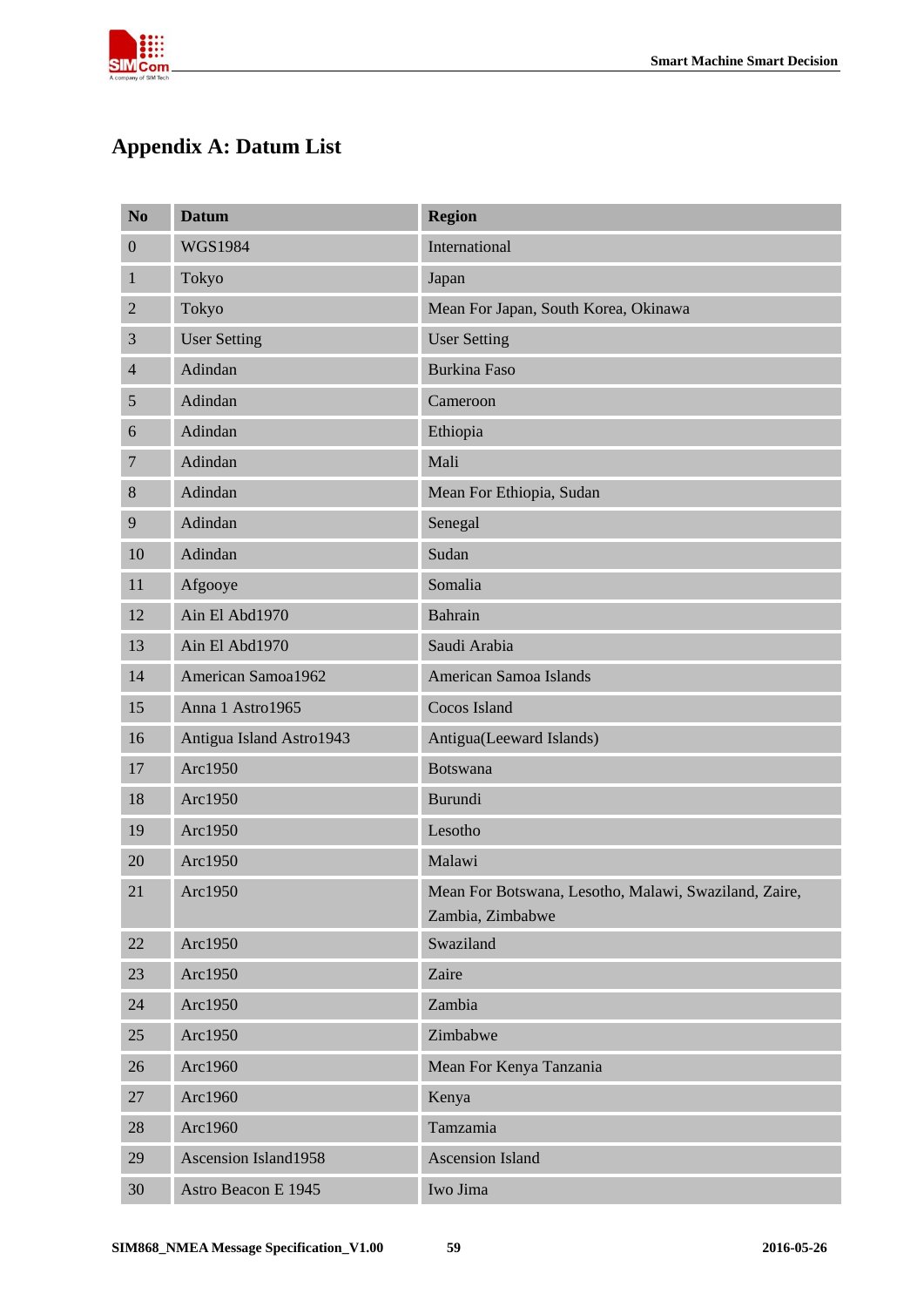

| 31 | Astro Dos 71/4                   | St Helena Island                                     |
|----|----------------------------------|------------------------------------------------------|
| 32 | Astro Tern Island (FRIG) 1961    | Tern Island                                          |
| 33 | <b>Astronomical Station 1952</b> | <b>Marcus Island</b>                                 |
| 34 | Australian Geodetic 1966         | Australia, Tasmania                                  |
| 35 | <b>Australian Geodetic 1984</b>  | Australia, Tasmania                                  |
| 36 | Ayabelle Lighthouse              | Djibouti                                             |
| 37 | Bellevue (IGN)                   | <b>Efate and Erromango Islands</b>                   |
| 38 | Bermuda 1957                     | <b>Bermuda</b>                                       |
| 39 | <b>Bissau</b>                    | Guuinea-Bissau                                       |
| 40 | <b>Bogota Observatory</b>        | Colombia                                             |
| 41 | <b>Bukit Rimpah</b>              | Indonesia(Bangka and Belitung Ids)                   |
| 42 | Camp Area Astro                  | Antarctica(McMurdi Camp Area)                        |
| 43 | Campo Inchauspe                  | Argentina                                            |
| 44 | Canton Astro1966                 | Phoenix Island                                       |
| 45 | Cape                             | South Africa                                         |
| 46 | Cape Canaveral                   | Bahamas, Florida                                     |
| 47 | Carthage                         | Tunisia                                              |
| 48 | Chatham Island Astro1971         | New Zealand(Chatham Island)                          |
| 49 | Chua Astro                       | Paraguay                                             |
| 50 | Corrego Alegre                   | <b>Brazil</b>                                        |
| 51 | Dabola                           | Guinea                                               |
| 52 | Deception Island                 | Deception Island, Antarctia                          |
| 53 | Djakarta (Batavia)               | Indonesia(Sumatra)                                   |
| 54 | Dos 1968                         | New Georgia Islands (Gizo Island)                    |
| 55 | Easter Island 1967               | <b>Easter Island</b>                                 |
| 56 | Estonia Coordinate System1937    | Estonia                                              |
| 57 | European 1950                    | Cyprus                                               |
| 58 | European 1950                    | Egypt                                                |
| 59 | European 1950                    | England, Channel Islands, Scotland, Shetland Islands |
| 60 | European 1950                    | England, Ireland, Scotland, Shetland Islands         |
| 61 | European 1950                    | Finland, Norway                                      |
| 62 | European 1950                    | Greece                                               |
| 63 | European 1950                    | Iran                                                 |
| 64 | European 1950                    | Italy (Sardinia)                                     |
| 65 | European 1950                    | Italy (Slcily)                                       |
| 66 | European 1950                    | Malta                                                |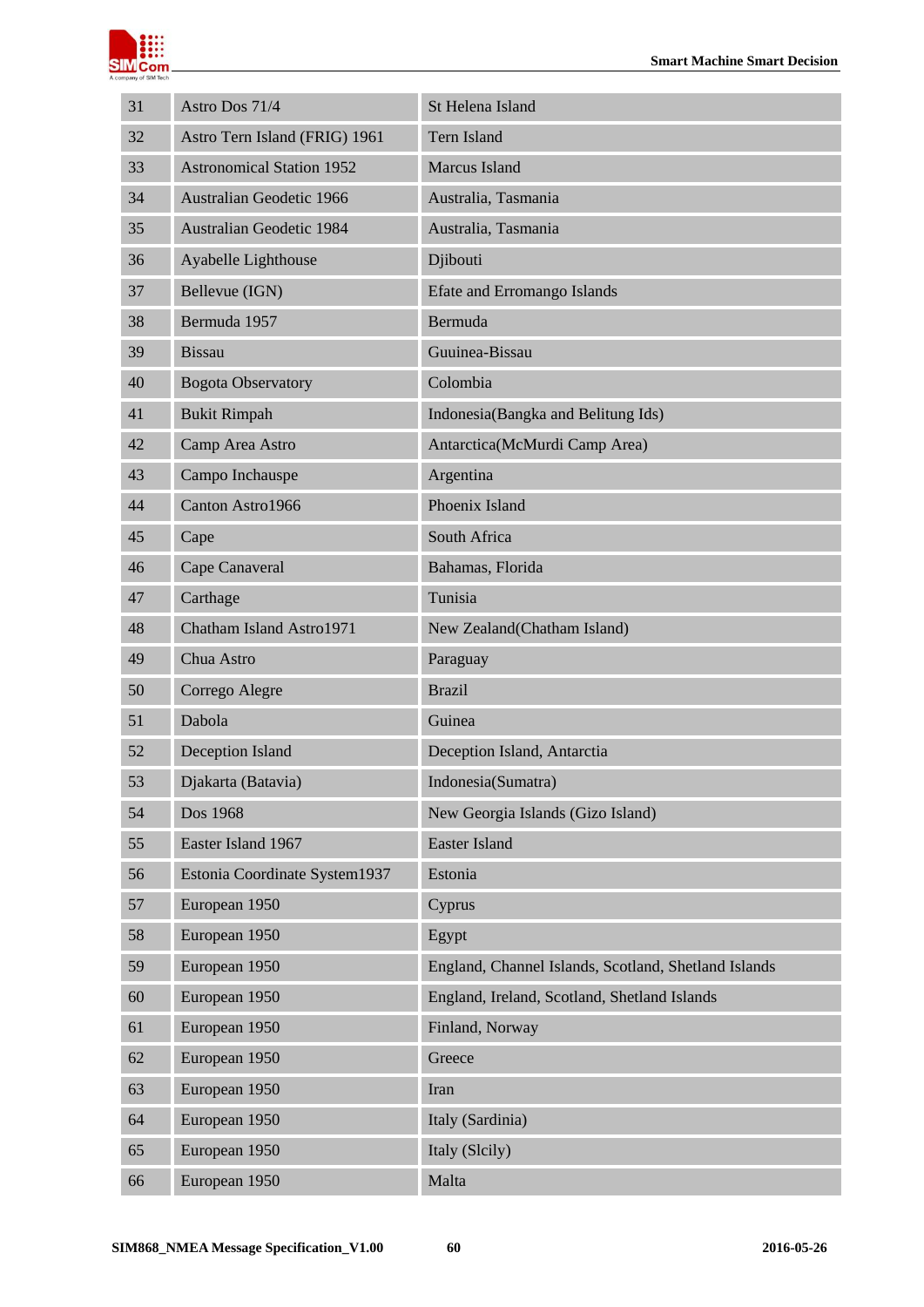

| 67 | European 1950        | Mean For Austria, Belgium, Denmark, Finland, France, W<br>Germany, Gibraltar, Greece, Italy, Luxembourg, Netherlands,<br>Norway, Portuga, l Spain, Sweden, Switzerland |
|----|----------------------|------------------------------------------------------------------------------------------------------------------------------------------------------------------------|
| 68 | European 1950        | Mean For Austria, Debnmark, France, W Germany,<br>Netherland,<br>Switzerland                                                                                           |
| 69 | European 1950        | Mean For Irag, Israel, Jordan, Lebanon, Kuwait, Saudi<br>Arabia,<br>Syria                                                                                              |
| 70 | European 1950        | Portugal, Spain                                                                                                                                                        |
| 71 | European 1950        | Tunisia,                                                                                                                                                               |
| 72 | European 1979        | Mean For Austria, Finland , Netherlands , Norway, Spain,<br>Sweden, Switzerland                                                                                        |
| 73 | Fort Thomas 1955     | Nevis St Kitts (Leeward Islands)                                                                                                                                       |
| 74 | <b>Gan 1970</b>      | <b>Republic Of Maldives</b>                                                                                                                                            |
| 75 | Geodetic Dataum 1970 | <b>New Zealand</b>                                                                                                                                                     |
| 76 | Graciosa Base SW1948 | Azores (Faial, Graciosa, Pico, Sao, Jorge, Terceria)                                                                                                                   |
| 77 | Guam1963             | Guam                                                                                                                                                                   |
| 78 | <b>Gunung Segara</b> | Indonesia (Kalimantan)                                                                                                                                                 |
| 79 | Gux 1 Astro          | Guadalcanal Island                                                                                                                                                     |
| 80 | <b>Herat North</b>   | Afghanistan                                                                                                                                                            |
| 81 | Hermannskogel Datum  | Croatia-Serbia, Bosnia-Herzegoivna                                                                                                                                     |
| 82 | Hjorsey 1955         | Iceland                                                                                                                                                                |
| 83 | Hongkong 1963        | Hongkong                                                                                                                                                               |
| 84 | Hu Tzu Shan          | Taiwan                                                                                                                                                                 |
| 85 | Indian               | Bangladesh                                                                                                                                                             |
| 86 | Indian               | India, Nepal                                                                                                                                                           |
| 87 | Indian               | Pakistan                                                                                                                                                               |
| 88 | Indian 1954          | Thailand                                                                                                                                                               |
| 89 | Indian 1960          | Vietnam (Con Son Island)                                                                                                                                               |
| 90 | Indian 1960          | Vietnam (Near 16 deg N)                                                                                                                                                |
| 91 | Indian 1975          | Thailand                                                                                                                                                               |
| 92 | Indonesian 1974      | Indonesian                                                                                                                                                             |
| 93 | Ireland 1965         | Ireland                                                                                                                                                                |
| 94 | ISTS 061 Astro 1968  | South Georgia Islands                                                                                                                                                  |
| 95 | ISTS 073 Astro 1969  | Diego Garcia                                                                                                                                                           |
| 96 | Johnston Island 1961 | Johnston Island                                                                                                                                                        |
| 97 | Kandawala            | Sri Lanka                                                                                                                                                              |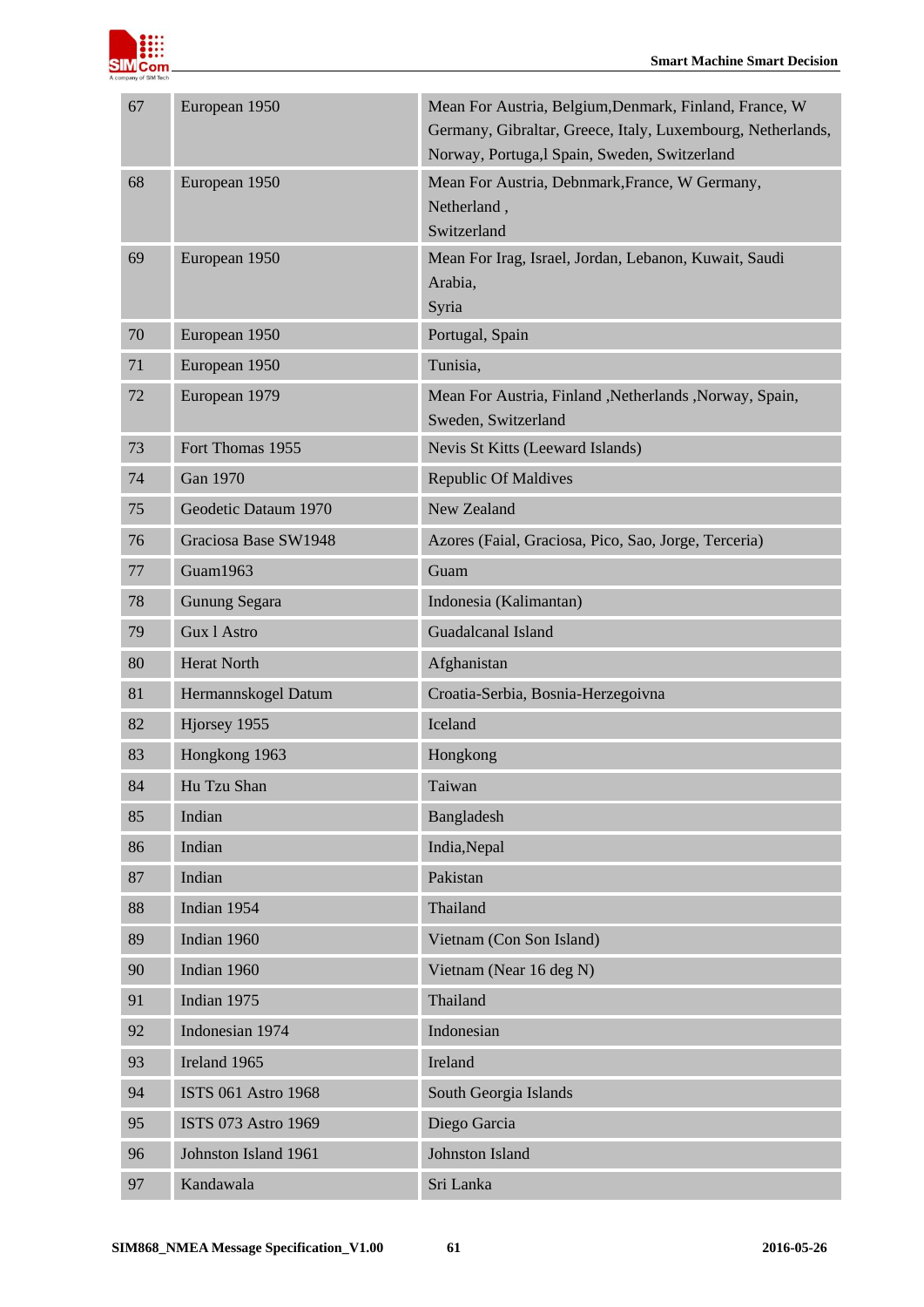

| 98  | Kerguelen Island 1949                        | Kerguelen Island                                                                                              |  |
|-----|----------------------------------------------|---------------------------------------------------------------------------------------------------------------|--|
| 99  | Kertau 1948                                  | West Malaysia and Singapore                                                                                   |  |
| 100 | <b>Caroline Islands</b><br>Kusaie Astro 1951 |                                                                                                               |  |
| 101 | South Korea<br>Korean Geodetic System        |                                                                                                               |  |
| 102 | LC5 Astro 1961                               | Cayman Brac Island                                                                                            |  |
| 103 | Leigon                                       | Ghana                                                                                                         |  |
| 104 | Liberia 1964                                 | Liberia                                                                                                       |  |
| 105 | Luzon                                        | Philippines (Excluding Mindanao)                                                                              |  |
| 106 | Luzon                                        | Philippines (Mindanao)                                                                                        |  |
| 107 | <b>M'Poraloko</b>                            | Gabon                                                                                                         |  |
| 108 | <b>Mahe 1971</b>                             | Mahe Island                                                                                                   |  |
| 109 | Massawa                                      | Ethiopia (Eritrea)                                                                                            |  |
| 110 | Merchich                                     | Morocco                                                                                                       |  |
| 111 | Midway Astro 1961                            | Midway Islands                                                                                                |  |
| 112 | Minna                                        | Cameroon                                                                                                      |  |
| 113 | Minna                                        | Nigeria                                                                                                       |  |
| 114 | Montserrat Island Astro 1958                 | Montserrat (Leeward Island)                                                                                   |  |
| 115 | Nahrwan                                      | Oman (Masirah Island)                                                                                         |  |
| 116 | Nahrwan                                      | Saudi Arabia                                                                                                  |  |
| 117 | Nahrwan                                      | <b>United Arab Emirates</b>                                                                                   |  |
| 118 | Naparima BWI                                 | Trinidad and Tobago                                                                                           |  |
| 119 | North American 1927                          | Alaska (Excluding Aleutian Ids)                                                                               |  |
| 120 | North American 1927                          | Alaska (Aleutian Ids East of 180 degW)                                                                        |  |
| 121 | North American 1927                          | Alaska (Aleutian Ids West of 180 degW)                                                                        |  |
| 122 | North American 1927                          | Bahamas (Except San Salvador Islands)                                                                         |  |
| 123 | North American 1927                          | Bahamas (San Salvador Islands)                                                                                |  |
| 124 | North American 1927                          | Canada (Alberta, British Columbia)                                                                            |  |
| 125 | North American 1927                          | Canada (Manitoba, Ontario)                                                                                    |  |
| 126 | North American 1927                          | Canada (New Brunswick, Newfoundland, Nova Scotia,<br>Qubec)                                                   |  |
| 127 | North American 1927                          | Canada (Northwest Territories, Saskatchewan)                                                                  |  |
| 128 | North American 1927                          | Canada (Yukon)                                                                                                |  |
| 129 | North American 1927                          | <b>Canal Zone</b>                                                                                             |  |
| 130 | North American 1927                          | Cuba                                                                                                          |  |
| 131 | North American 1927                          | Greenland (Hayes Peninsula)                                                                                   |  |
| 132 | North American 1927                          | Mean For Antigua, Barbados, Barbuda, Caicos Islands, Cuba,<br>Dominican, Grand Cayman, Jamaica, Turks Islands |  |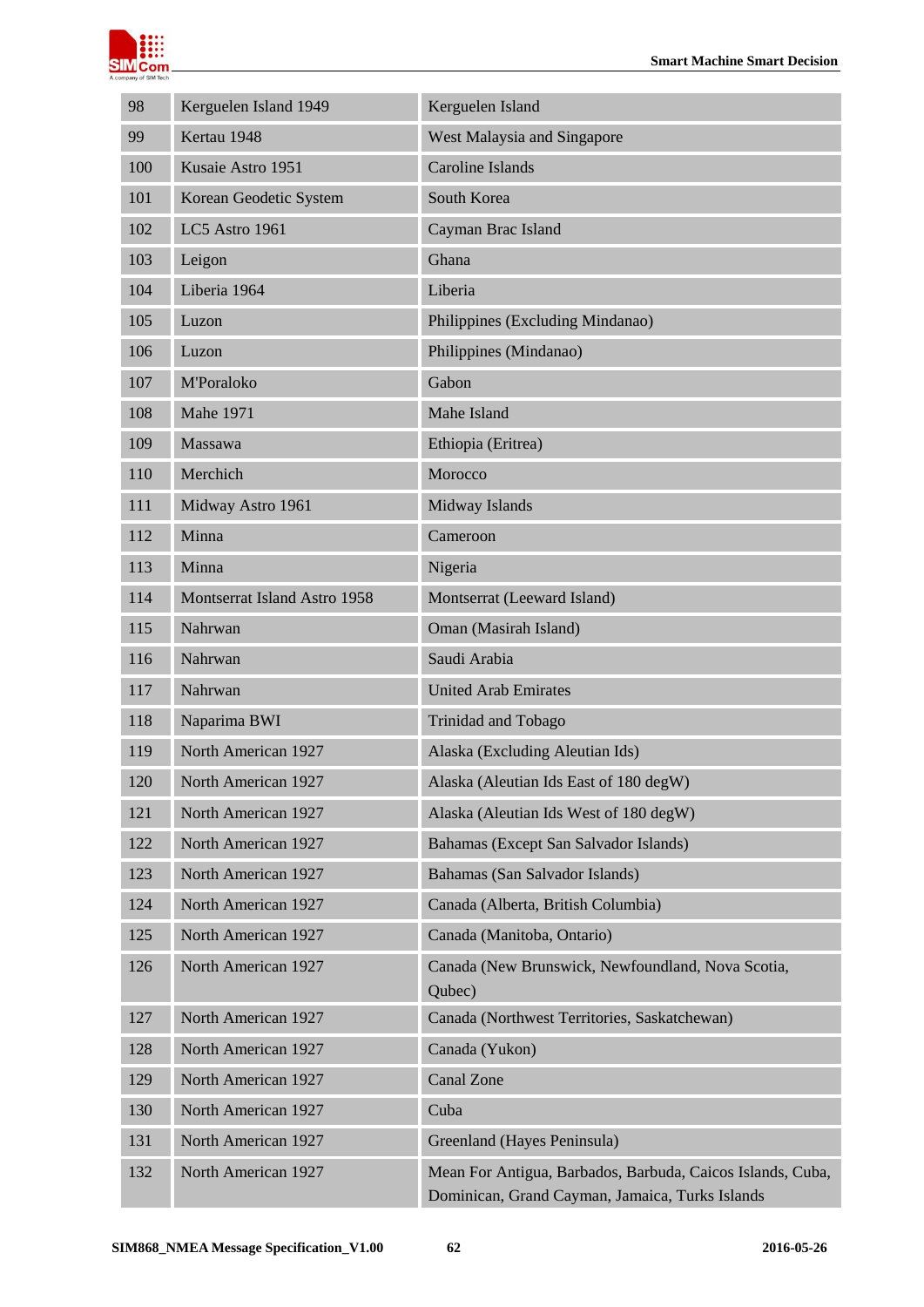

| 133 | North American 1927                          | Mean For Belize, Costa Rica, El Salvador, Guatemala,                |
|-----|----------------------------------------------|---------------------------------------------------------------------|
|     |                                              | Honduras,<br>Nicaragua                                              |
| 134 | North American 1927                          | Mean For Canada                                                     |
| 135 | <b>Mean For Conus</b><br>North American 1927 |                                                                     |
| 136 | North American 1927                          | Mean For Conus (East of Mississippi, River Including                |
|     |                                              | Louisiana,                                                          |
|     |                                              | Missouri, Minnesota)                                                |
| 137 | North American 1927                          | Mean For Conus (West of Mississippi, Rive Excluding                 |
|     |                                              | Louisiana,<br>Minnesota, Missouri)                                  |
| 138 | North American 1927                          | Mexico                                                              |
| 139 | North American 1983                          | Alaska (Excluding Aleutian Ids)                                     |
| 140 | North American 1983                          | <b>Aleutian Ids</b>                                                 |
| 141 | North American 1983                          | Canada                                                              |
| 142 | North American 1983                          | Conus                                                               |
| 143 | North American 1983                          | Hahawii                                                             |
| 144 | North American 1983                          | Mexico, Central America                                             |
| 145 | North Sahara 1959                            | Algeria                                                             |
| 146 | Observatorio Meteorologico 1939              | Azores (Corvo and Flores Islands)                                   |
| 147 | Old Egyptian 1907                            | Egypt                                                               |
| 148 | Old Hawaiian                                 | Hawaii                                                              |
| 149 | Old Hawaiian                                 | Kauai                                                               |
| 150 | Old Hawaiian                                 | Maui                                                                |
| 151 | Old Hawaiian                                 | Mean For Hawaii, Kauai, Maui, Oahu                                  |
| 152 | Old Hawaiian                                 | Oahu                                                                |
| 153 | Oman                                         | Oman                                                                |
| 154 | Ordnance Survey Great Britian 1936           | England                                                             |
| 155 | Ordnance Survey Great Britian 1936           | England, Isle of Man, Wales                                         |
| 156 | Ordnance Survey Great Britian 1936           | Mean For England , Isle of Man, Scotland, Shetland Island,<br>Wales |
| 157 | Ordnance Survey Great Britian 1936           | Scotland, Shetland Islands                                          |
| 158 | Ordnance Survey Great Britian 1936           | Wales                                                               |
| 159 | Pico de las Nieves                           | <b>Canary Islands</b>                                               |
| 160 | Pitcairn Astro 1967                          | Pitcairn Island                                                     |
| 161 | Point 58                                     | Mean For Burkina Faso and Niger                                     |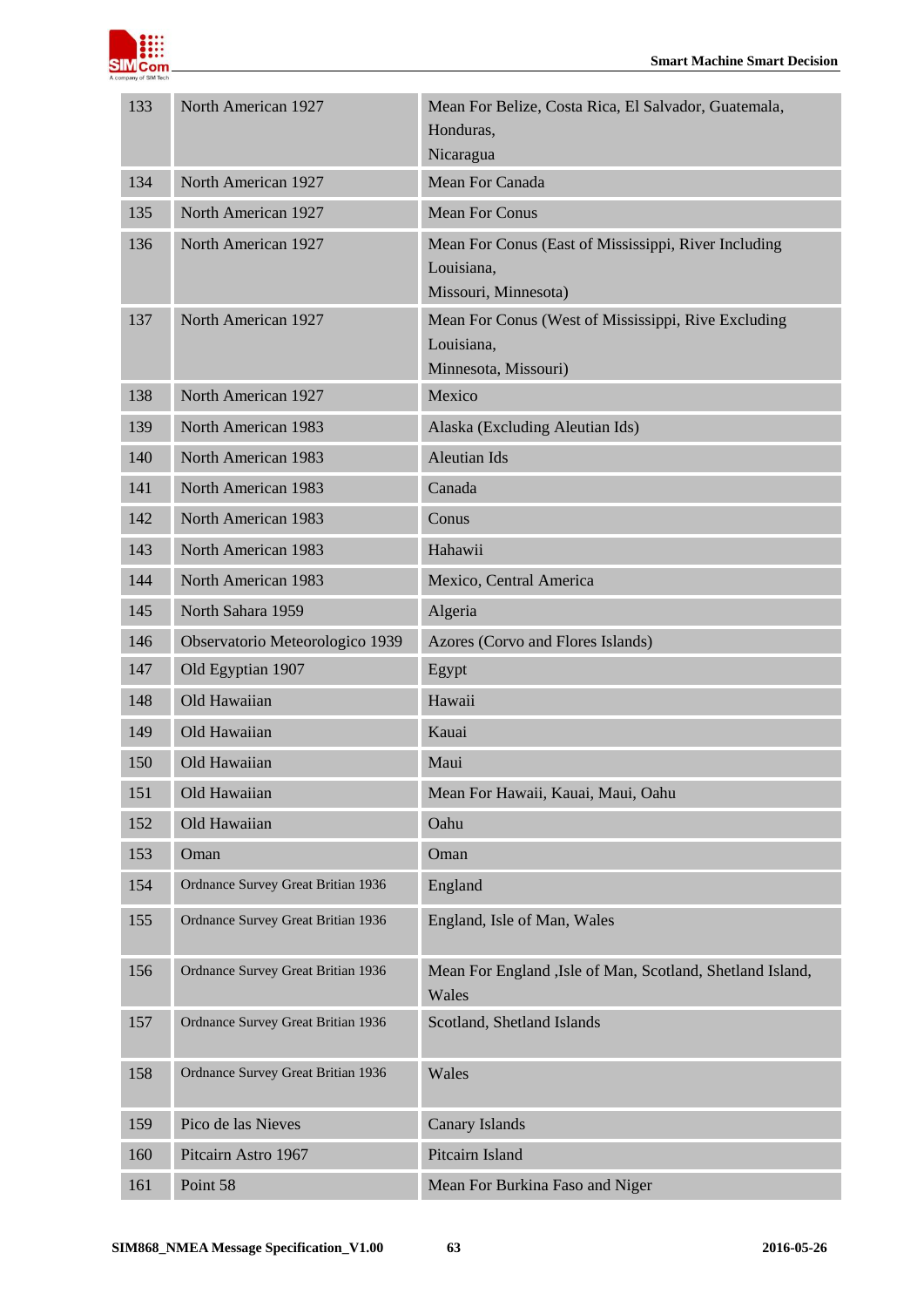

| 162 | Pointe Noire 1948                           | Congo                                                                 |  |
|-----|---------------------------------------------|-----------------------------------------------------------------------|--|
| 163 | Porto Santo 1936                            | Porto Santo, Maderia Islands                                          |  |
| 164 | Provisional South American 1956             | Bolovia                                                               |  |
| 165 | Provisional South American 1956             | Chile (Northern Near 19 deg S)                                        |  |
| 166 | Provisional South American 1956             | Chile (Southern Near 43 deg S)                                        |  |
| 167 | Provisional South American 1956<br>Colombia |                                                                       |  |
| 168 | Provisional South American 1956             | Ecuador                                                               |  |
| 169 | Provisional South American 1956             | Guyana                                                                |  |
| 170 | Provisional South American 1956             | Mean For Bolivia Chile, Colombia, Ecuador, Guyana, Peru,<br>Venezuela |  |
| 171 | Provisional South American 1956             | Peru                                                                  |  |
| 172 | Provisional South American 1956             | Venezuela                                                             |  |
| 173 | Provisional South Chilean 1963              | Chile (Near 53 deg S) (Hito XVIII)                                    |  |
| 174 | <b>Puerto Rico</b>                          | Puerto Rico, Virgin Islands                                           |  |
| 175 | Pulkovo 1942                                | Russia                                                                |  |
| 176 | <b>Qatar National</b>                       | Qatar                                                                 |  |
| 177 | Qornoq                                      | Greenland (South)                                                     |  |
| 178 | Reunion                                     | Mascarene Island                                                      |  |
| 179 | Rome 1940                                   | Italy (Sardinia)                                                      |  |
| 180 | S-42 (Pulkovo 1942)                         | Hungary                                                               |  |
| 181 | S-42 (Pulkovo 1942)                         | Poland                                                                |  |
| 182 | S-42 (Pulkovo 1942)                         | Czechoslavakia                                                        |  |
| 183 | S-42 (Pulkovo 1942)                         | Lativa                                                                |  |
| 184 | S-42 (Pulkovo 1942)                         | Kazakhstan                                                            |  |
| 185 | S-42 (Pulkovo 1942)                         | Albania                                                               |  |
| 186 | S-42 (Pulkovo 1942)                         | Romania                                                               |  |
| 187 | S-JTSK                                      | Czechoslavakia (Prior 1 Jan1993)                                      |  |
| 188 | Santo (Dos) 1965                            | Espirito Santo Island                                                 |  |
| 189 | Sao Braz                                    | Azores (Sao Miguel, Santa Maria Ids)                                  |  |
| 190 | Sapper Hill 1943                            | East Falkland Island                                                  |  |
| 191 | Schwarzeck                                  | Namibia                                                               |  |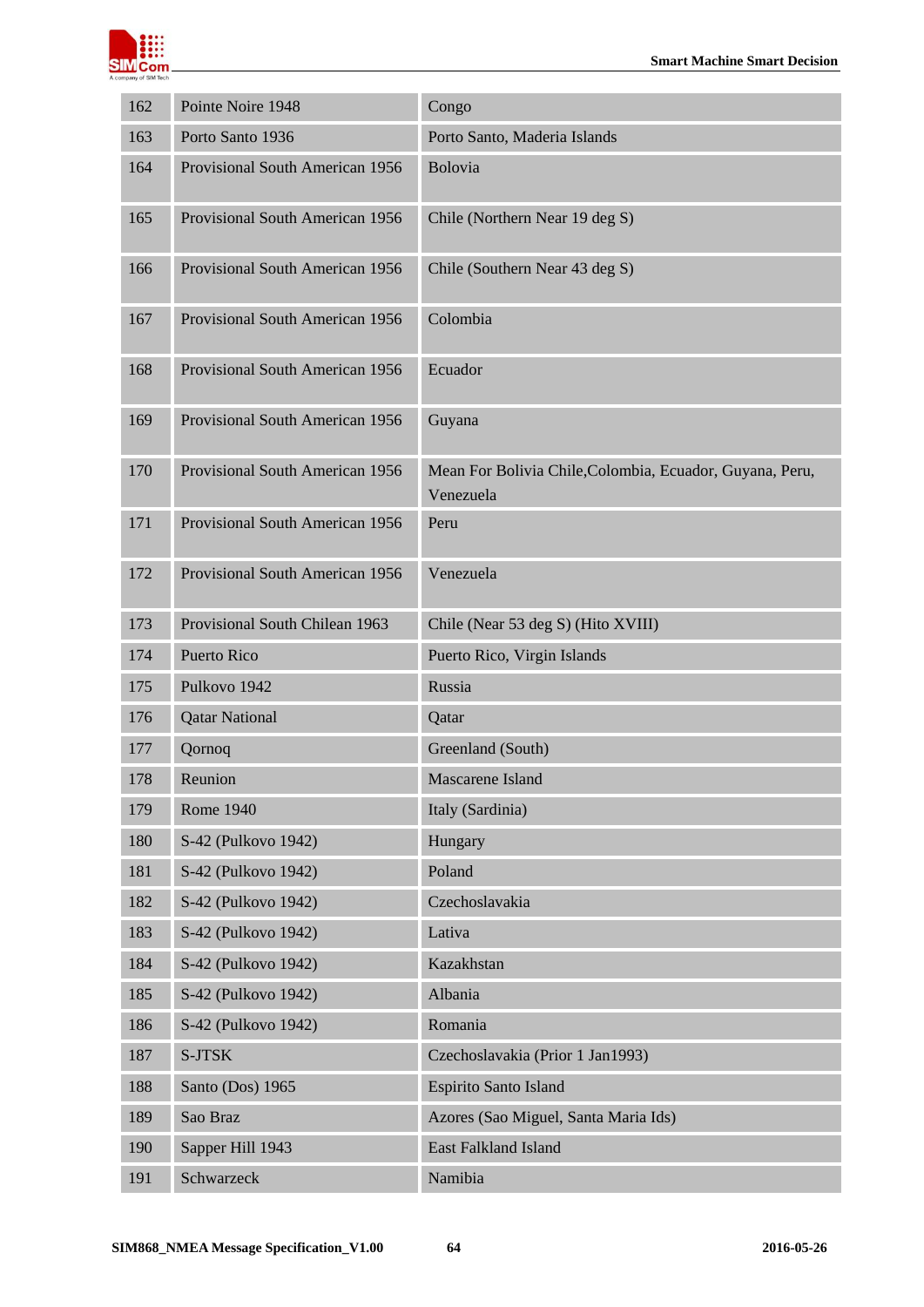

| 192 | Selvagem Grande 1938        | Salvage Islands                                                                                                             |
|-----|-----------------------------|-----------------------------------------------------------------------------------------------------------------------------|
| 193 | Sierra Leone 1960           | Sierra Leone                                                                                                                |
| 194 | South American 1969         | Argentina                                                                                                                   |
| 195 | South American 1969         | <b>Bolivia</b>                                                                                                              |
| 196 | South American 1969         | <b>Brazial</b>                                                                                                              |
| 197 | South American 1969         | Chile                                                                                                                       |
| 198 | South American 1969         | Colombia                                                                                                                    |
| 199 | South American 1969         | Ecuador                                                                                                                     |
| 200 | South American 1969         | Ecuador (Baltra, Galapagos)                                                                                                 |
| 201 | South American 1969         | Guyana                                                                                                                      |
| 202 | South American 1969         | Mean For Argentina, Bolivia, Brazil, Chile, Colombia,<br>Ecuador, Guyana, Paraguay, Peru, Trinidad and Tobago,<br>Venezuela |
| 203 | South American 1969         | Paraguay                                                                                                                    |
| 204 | South American 1969         | Peru                                                                                                                        |
| 205 | South American 1969         | Trinidad and Tobago                                                                                                         |
| 206 | South American 1969         | Venezuela                                                                                                                   |
| 207 | South Asia                  | Singapore                                                                                                                   |
| 208 | Tananarive Observatory 1925 | Madagascar                                                                                                                  |
| 209 | Timbalai 1948               | Brunei, E Malaysia (Sabah Sarawak)                                                                                          |
| 210 | Tokyo                       | Japan                                                                                                                       |
| 211 | Tokyo                       | Mean For Japan, South Korea, Okinawa                                                                                        |
| 212 | Tokyo                       | Okinawa                                                                                                                     |
| 213 | Tokyo                       | South Korea                                                                                                                 |
| 214 | Tristan Astro 1968          | Tristam Da Cunha                                                                                                            |
| 215 | Viti Levu 1916              | Fiji (Viti Levu Island)                                                                                                     |
| 216 | Voirol 1960                 | Algeria                                                                                                                     |
| 217 | Wake Island Astro 1952      | Wake Atoll                                                                                                                  |
| 218 | Wake-Eniwetok 1960          | Marshall Islands                                                                                                            |
| 219 | <b>WGS 1972</b>             | <b>Global Definition</b>                                                                                                    |
| 220 | <b>WGS 1984</b>             | <b>Global Definition</b>                                                                                                    |
| 221 | Yacare                      | Uruguay                                                                                                                     |
| 222 | Zanderij                    | Suriname                                                                                                                    |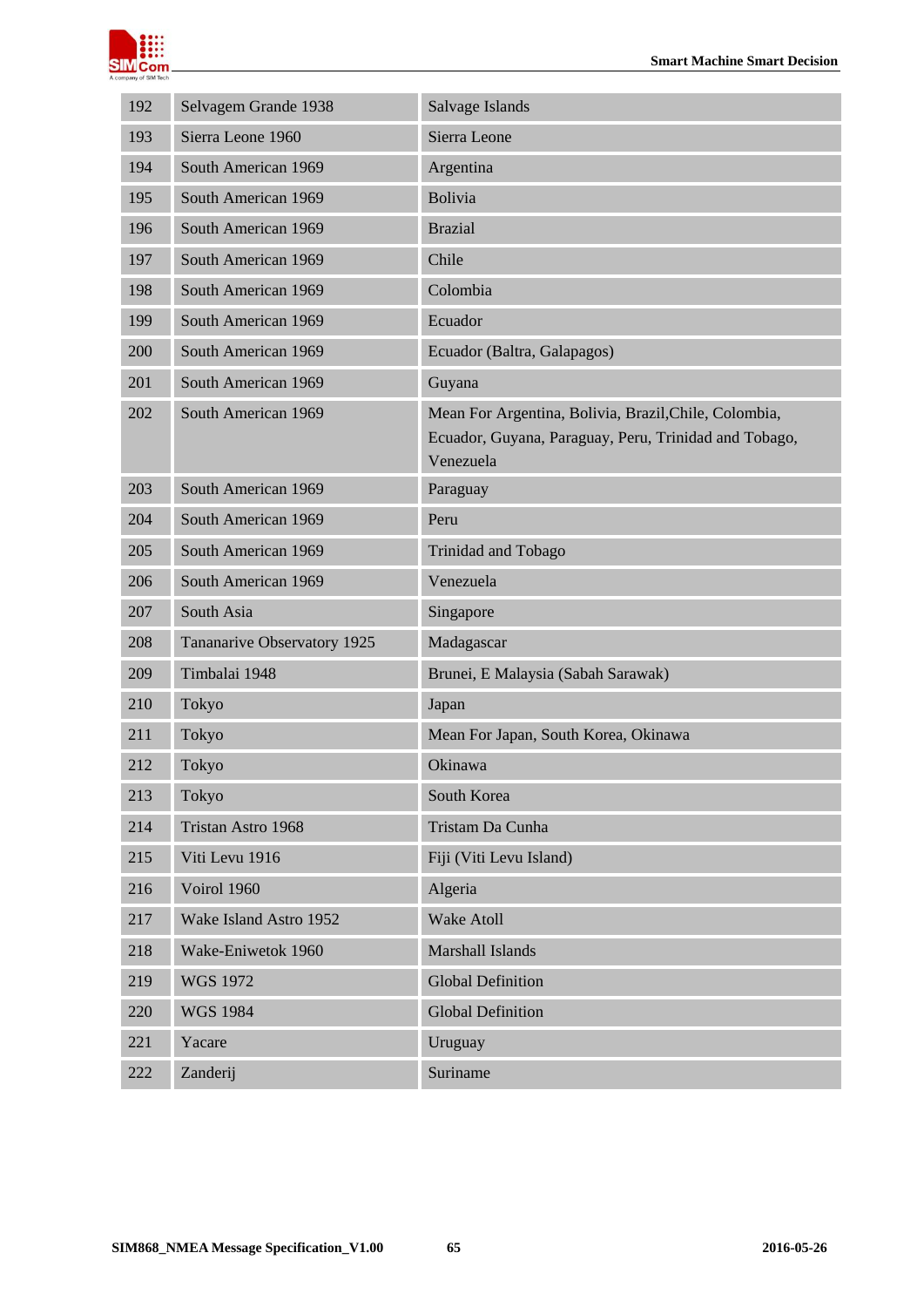

# <span id="page-65-0"></span>**Appendix B: Related documents**

- (1). NMEA-0183 Standard For Interfacing Marine Electronic Devices
- (2). MTK NMEA Packet User Manual(**Revision: 2.03**)
- <span id="page-65-1"></span>(3). MTK\_NMEA\_Packet\_3

# **Appendix C: Term abbreviation**

#### <span id="page-65-2"></span>Table 0-1: Term abbreviation

| <b>Term</b> | <b>Definition</b>                          |
|-------------|--------------------------------------------|
| 1PPS        | 1 pulse per second                         |
| ABP         | <b>Almanac Based Position</b>              |
| <b>ACK</b>  | Acknowledge                                |
| <b>DGPS</b> | Differential Global Positioning System     |
| <b>NMEA</b> | National Marine Electronics Association    |
| <b>OSP</b>  | <b>One Socket Protocol</b>                 |
| <b>SBAS</b> | <b>Satellite Based Augmentation System</b> |
| <b>SDK</b>  | Software Development Kit                   |
| <b>SRAM</b> | <b>Static Random Access Memory</b>         |
| <b>SW</b>   | Software                                   |
| <b>SVs</b>  | <b>Satellites</b>                          |
| <b>PDOP</b> | <b>Position Dilution of Precision</b>      |
| <b>HDOP</b> | Horizontal Dilution of Precision           |
| <b>VDOP</b> | <b>Vertical Dilution of Precision</b>      |